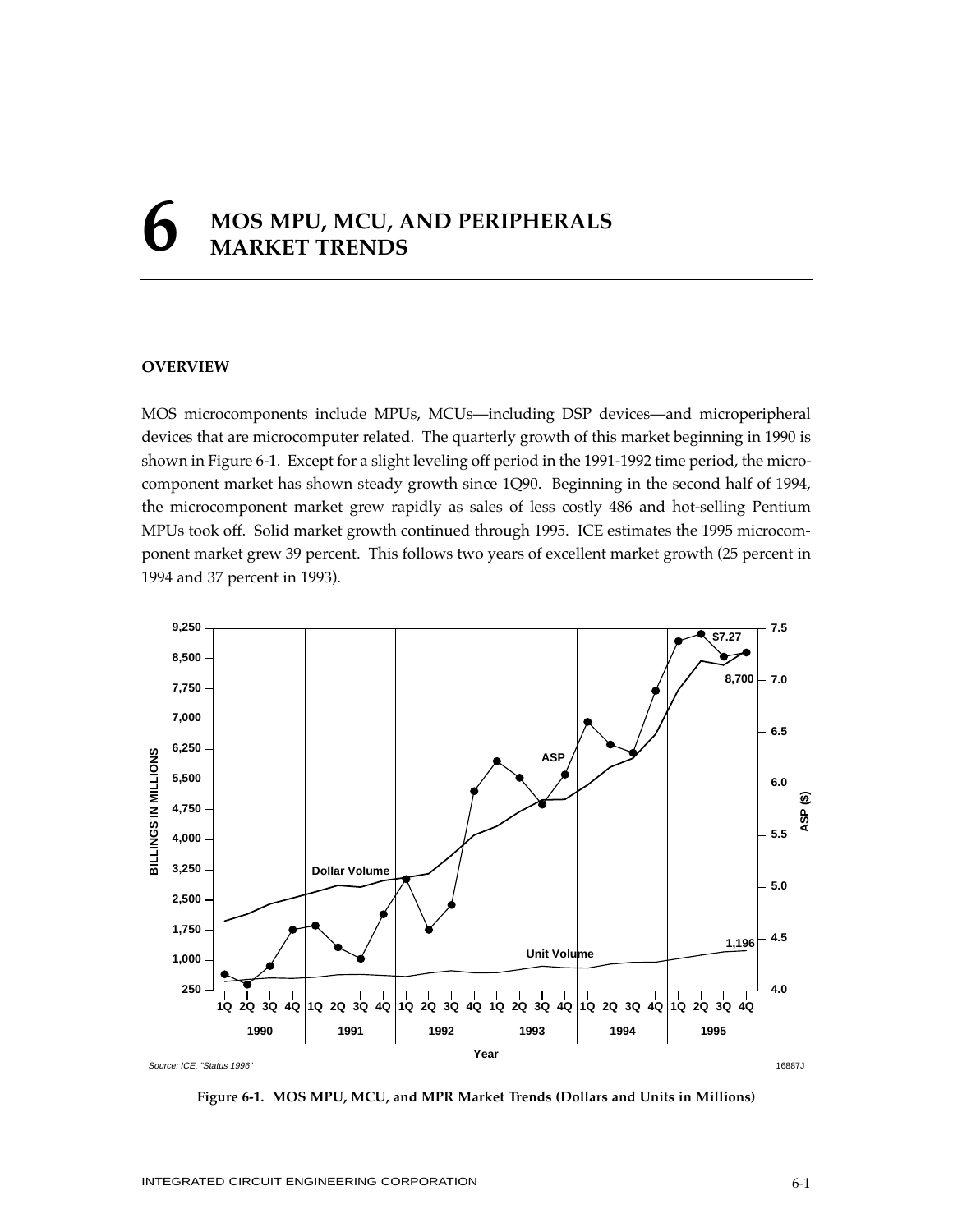The dramatic increase in ASP in late 1992 is very apparent. A similar pattern of dips and increases in ASPs occurred each following year. This was due in part to seasonality and in part to high initial prices of new MPUs such as Intel's Pentium and the IBM/Motorola PowerPC chip.

Figure 6-2 shows unit volume and ASP details for the major segments of the microcomponent market. Severe price erosion on 486s and Pentiums contributed to a 13 percent decline in ASPs for the 32-/64-bit MPU segment, even though unit volume increased 49 percent. Competitive pressures resulting in more number crunching, video, graphics, and audio capabilities of "new-generation" computers and associated software plus numerous embedded applications will continue to keep 32-bit processor demand strong.

| <b>Product</b>     | 1993<br><b>ASP</b><br>$($ \$) | 1993/1992<br>Percent<br>Change<br>In ASP | 1993/1992<br><b>Unit Volume</b><br>Percent<br>Change | 1994<br><b>ASP</b><br>$($ \$) | 1994/1993<br>Percent<br>Change<br>In ASP | 1994/1993<br><b>Unit Volume</b><br>Percent<br>Change | 1995<br><b>ASP</b><br>$($ \$) | 1995/1994<br>Percent<br>Change<br>In ASP | 1995/1994<br><b>Unit Volume</b><br>Percent<br>Change |
|--------------------|-------------------------------|------------------------------------------|------------------------------------------------------|-------------------------------|------------------------------------------|------------------------------------------------------|-------------------------------|------------------------------------------|------------------------------------------------------|
| <b>MPUs</b>        |                               |                                          |                                                      |                               |                                          |                                                      |                               |                                          |                                                      |
| 8-bit              | 3.10                          | $\mathbf{2}$                             | 4                                                    | 3.52                          | 14                                       | $-11$                                                | 3.85                          | 9                                        | $-11$                                                |
| 16-bit             | 10.29                         | $-45$                                    | $-7$                                                 | 9.88                          | $-4$                                     | $-12$                                                | 8.70                          | $-12$                                    | 9                                                    |
| 32-bit/64-bit      | 150.19                        | $-2$                                     | 88                                                   | 150.51                        |                                          | 31                                                   | 131.45                        | $-13$                                    | 49                                                   |
| <b>Total MPU</b>   | 51.50                         | 35                                       | 16                                                   | 64.60                         | 25                                       | $\overline{2}$                                       | 69.65                         | 8                                        | 19                                                   |
| <b>MCUs</b>        |                               |                                          |                                                      |                               |                                          |                                                      |                               |                                          |                                                      |
| 4-bit              | 1.64                          | 1                                        | 6                                                    | 1.62                          | $-1$                                     | 5                                                    | 1.72                          | 6                                        | $-7$                                                 |
| 8-bit              | 3.45                          | 2                                        | 27                                                   | 3.33                          | $-3$                                     | 28                                                   | 3.46                          | 4                                        | 20                                                   |
| 16-bit/32-bit      | 8.13                          | 10                                       | 30                                                   | 7.86                          | $-3$                                     | 100                                                  | 8.72                          | 11                                       | 63                                                   |
| <b>Total MCU*</b>  | 2.71                          | 6                                        | 16                                                   | 2.82                          | $-4$                                     | 19                                                   | 3.21                          | 14                                       | 11                                                   |
| <b>MPRs</b>        | 5.04                          | 8                                        | 13                                                   | 5.61                          | 11                                       | 4                                                    | 6.20                          | 11                                       | 64                                                   |
| <b>Total Micro</b> | 6.02                          | 18                                       | 16                                                   | 6.54                          | 9                                        | 15                                                   | 7.34                          | 12                                       | 24                                                   |

**\*Not including DSP**

Source: ICE, "Status 1996" 16888J

## **Figure 6-2. Microcomponent ASPs and Unit Volume Change**

Besides the 32-/64-bit MPU segment, microperipheral units also grew substantially (64 percent) in 1995. Growth in the form of communications, graphics, voice, and other support functions for PCs surged. Overall, ICE estimates that ASPs in the MOS microcomponent segment increased 12 percent in 1995 and unit volume increased 24 percent.

Figure 6-3 shows the microcomponent market growth rates from 1993-1995. Total market growth figures for the MPU, MCU, and MPR categories were very strong for 1995. Enjoying the highest percentage increases were 16-/32-bit MCUs, DSP devices, and MPRs. As a whole, MOS microcomponent sales grew 39 percent in 1995. Details are provided later in this section, but ICE forecasts these segments to perform well again in 1996.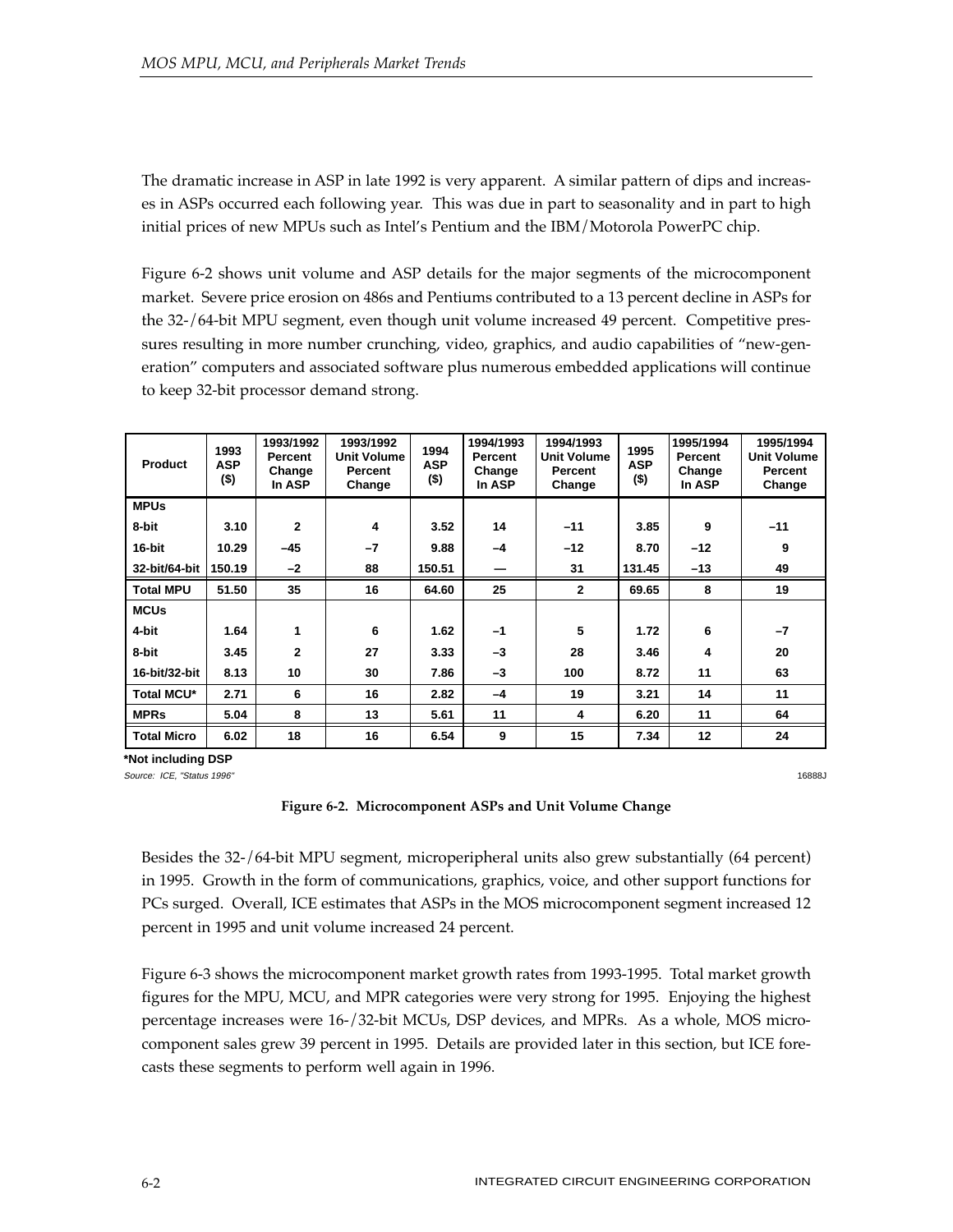| <b>PRODUCT</b>              | 1993<br>(\$M) | 1993/1992<br>Percent<br>Change | 1994<br>(SM) | 1994/1993<br>Percent<br>Change | 1995<br>(\$M, EST) | 1995/1994<br>Percent<br>Change |
|-----------------------------|---------------|--------------------------------|--------------|--------------------------------|--------------------|--------------------------------|
| <b>MPUs</b>                 |               |                                |              |                                |                    |                                |
| 8-bit                       | 200           | 7                              | 200          |                                | 195                | $-3$                           |
| 16-bit                      | 520           | 49                             | 440          | $-15$                          | 420                | $-5$                           |
| 32/64-bit                   | 7,870         | 70                             | 10,355       | 32                             | 13,475             | 30                             |
| <b>Total MPU</b>            | 8,590         |                                | 10,995       | 28                             | 14,090             | 28                             |
| <b>MCUs</b>                 |               |                                |              |                                |                    |                                |
| 4-bit                       | 1,700         | 6                              | 1,770        | 4                              | 1,740              | $-2$                           |
| 8-bit                       | 3,700         | 29                             | 4,565        | 23                             | 5,705              | 25                             |
| 16/32-bit                   | 485           | 42                             | 940          | 94                             | 1,710              | 82                             |
| <b>DSPs</b>                 | 675           | 51                             | 1,000        | 48                             | 1,710              | 71                             |
| <b>Total MCU</b>            | 6,560         | 23                             | 8,275        | 26                             | 10,865             | 31                             |
| <b>MPRs</b>                 | 3,920         | 22                             | 4,550        | 16                             | 8,255              | 81                             |
| <b>Total Microcomponent</b> | 19,070        |                                | 23,820       | 25                             | 33,210             | 39                             |

**Figure 6-3. 1993-1995 Microcomponent Market**

Another perspective of the MOS MPU, MCU, and peripherals markets is shown in Figure 6-4. In 1995, the microperipherals segment grew three percentage points to command 25 percent of the microcomponent market. As mentioned earlier, growth in this category was due to the abundant number of value-added functions delivered with or added to new computer systems.

Figure 6-5 shows consumption of MOS microcomponents by geographic region for 1995. It seems hard to believe that in 1991, Japan and North America consumed the same percentage of microcomponents. Since then, things have changed dramatically. With 39 percent of the market, North America was the clear microcomponent consumption leader in 1995, although by a slightly smaller margin than the previous year.

Figure 6-6 lists the quarterly microcomponent market by region. Despite a few dips or levelingoff periods, all regional markets participated in the growth of microcomponents during the twoyear period. Japan and the Asia-Pacific region each led the way with over 40 percent growth in 1995.

Figure 6-7 shows the regional microcomponent production. North American companies were the main suppliers to the microcomponent market, with Intel accounting for a very sizable portion of this production. On the other hand, ROW and European companies had fairly insignificant microcomponent marketshare.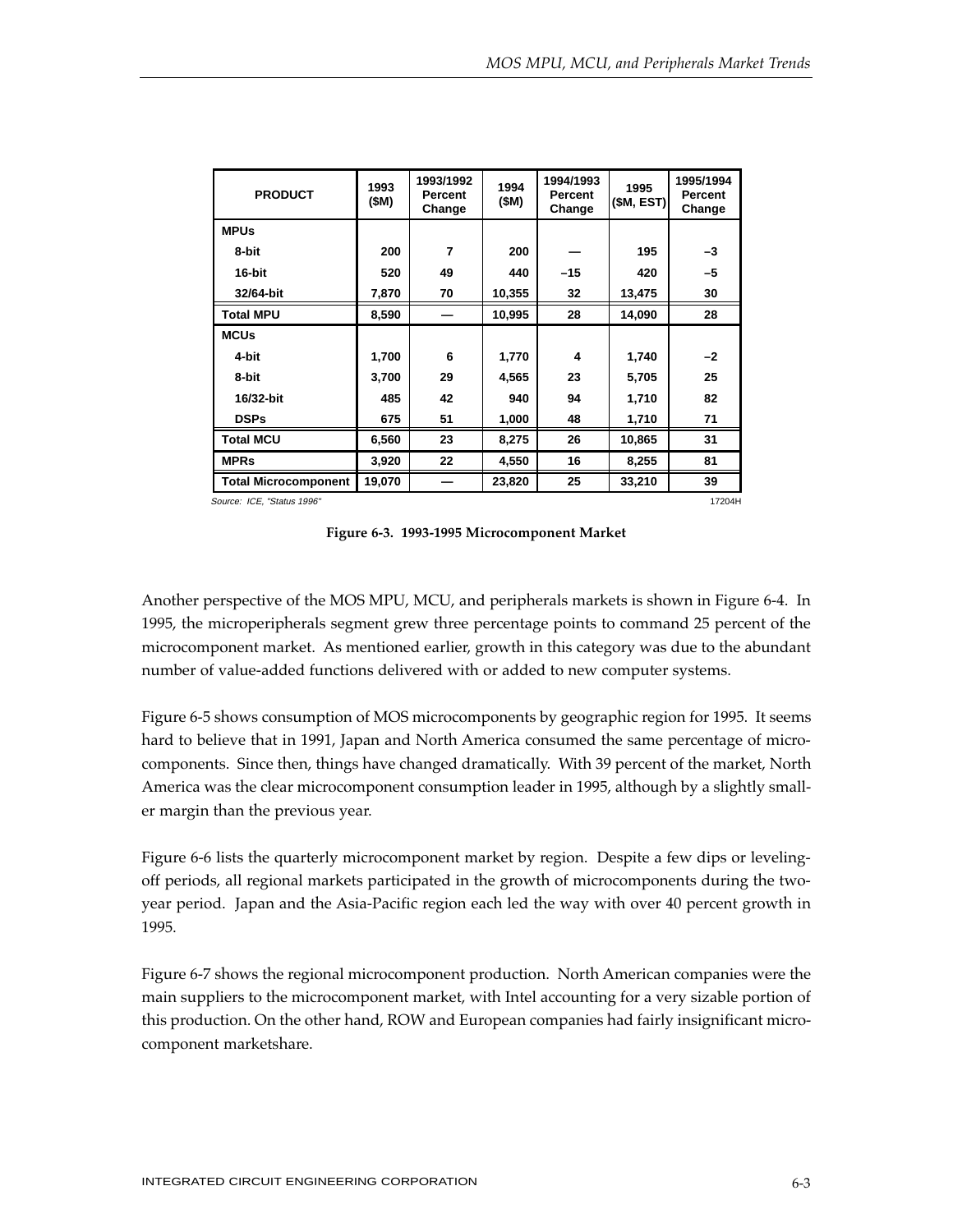

**Figure 6-4. 1995 MOS MPU, MCU, and Peripherals Market**



**Figure 6-5. 1995 MOS Microcomponent Consumption**

## **TOP TEN MANUFACTURERS**

ICE's ranking of the top ten MOS microcomponent suppliers for 1995 is shown in Figure 6-8. Combined, these top suppliers accounted for the vast majority of the microcomponent market in 1995.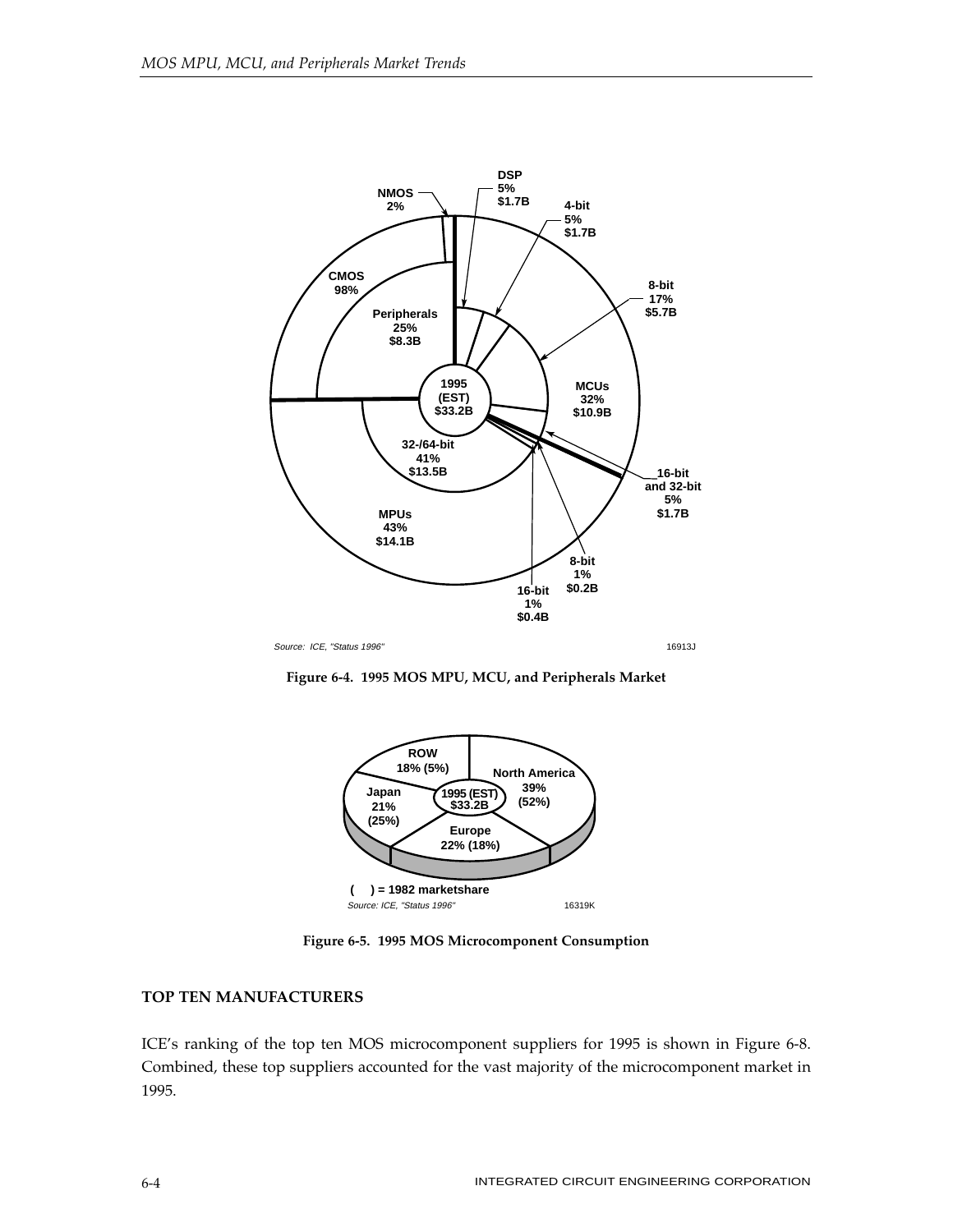

**Figure 6-6. Quarterly Microcomponent Geographic Market Trends**



**Figure 6-7. 1995 MOS MPU, MCU, and Peripherals Production**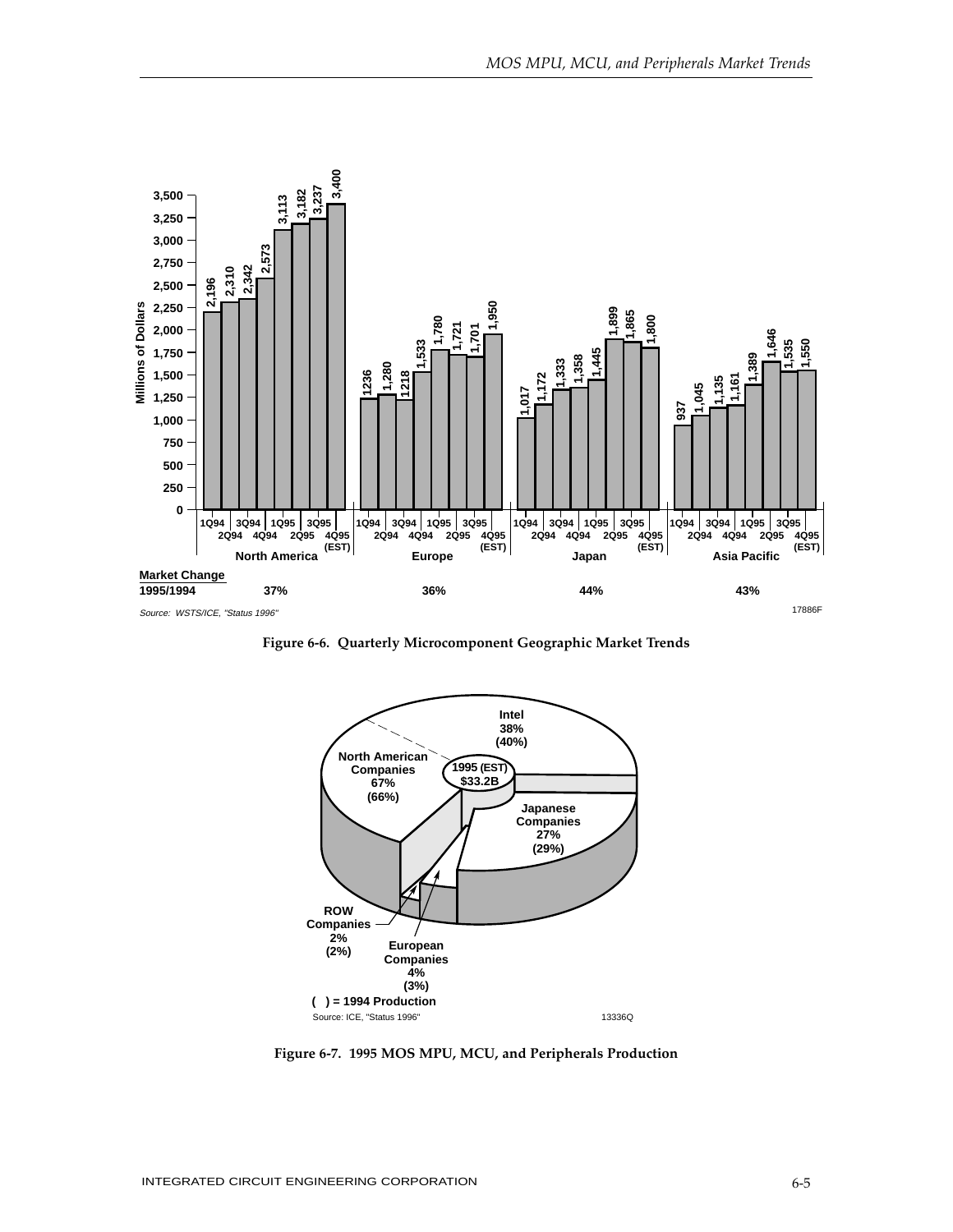| 1995<br>Rank   | Company                              | 1994<br><b>Sales</b><br>(\$M) | 1995<br><b>Sales</b><br>(\$M, EST) | 1995/1994<br><b>Percent</b><br>Change |  |  |
|----------------|--------------------------------------|-------------------------------|------------------------------------|---------------------------------------|--|--|
| 1              | Intel                                | 9,450                         | 12,730                             | 35                                    |  |  |
| $\overline{2}$ | <b>Motorola</b>                      | 2,365                         | 2,935                              | 24                                    |  |  |
| 3              | <b>NEC</b>                           | 1,775                         | 2,235                              | 26                                    |  |  |
| 4              | Hitachi                              | 1,000                         | 1,515                              | 52                                    |  |  |
| 5              | ΤI                                   | 1,005                         | 1,290                              | 28                                    |  |  |
| 6              | <b>Cirrus Logic</b>                  | 777                           | 1,235                              | 59                                    |  |  |
| $\overline{7}$ | <b>Mitsubishi</b>                    | 710                           | 1,012                              | 43                                    |  |  |
| 8              | Toshiba                              | 735                           | 990                                | 35                                    |  |  |
| 9              | <b>AMD</b>                           | 1,030                         | 935                                | -9                                    |  |  |
| 10             | IBM                                  | 300                           | 640                                | 113                                   |  |  |
|                | Total                                | 19,147                        | 25,517                             | 33                                    |  |  |
|                | Source: ICE, "Status 1996"<br>16316K |                               |                                    |                                       |  |  |

Source: ICE, "Status 1996"

**Figure 6-8. 1995 Top Ten MOS Microcomponent Sales Leaders**

It comes as no surprise that Intel was again the leading microcomponent supplier in 1995. Its microcomponent sales far exceeded those of its nearest competitors. Intel's domination lies in sales of its various MPUs and MCUs. The company has the top selling CISC (Pentium) and RISC (i960) MPUs. Moreover, it is strengthening its peripheral product line up to be a bigger contender in that arena. Through its fine R&D work, careful planning, and creative marketing strategies, Intel has remained a formidable manufacturer of microcomponents. Of course, having a slew of litigation experts on hand to snuff out competitive challenges hasn't hurt the company's position either.

Strong microperipheral demand propelled Cirrus Logic's sales up an estimated 59 percent in 1995. Also, IBM, with more sales in the merchant market, made its first appearance in the top microcomponent suppliers' list. IBM manufactures MPUs for NexGen, Cyrix, and Motorola besides building devices for sale under its own name.

## **MICROCOMPONENT FORECAST**

ICE's forecast of the microcomponent market in the year 2000 is shown in Figure 6-9. In the year 2000, ICE does not anticipate any dramatic market swings to occur among MPUs, MCUs, or peripherals. However, there will likely be a noticeable shift toward higher density devices. Nearly all MPU sales will be 32- and 64-bit devices. Meanwhile, MCU sales will still be dominated by the ubiquitous 8-bit device. Compared to 1995, however, the market presence of 16-and 32 bit MCU devices will be greater in the year 2000.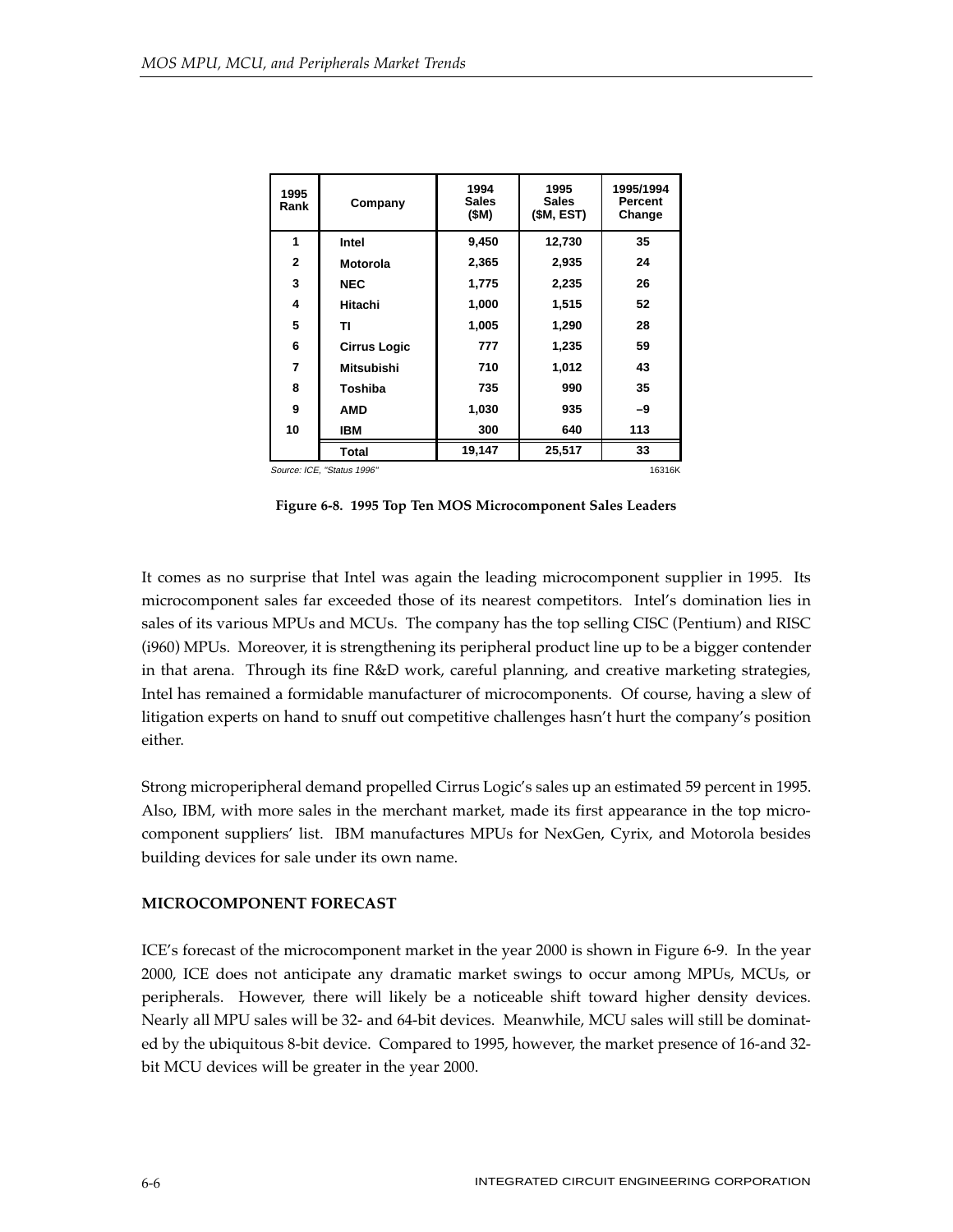

**Figure 6-9. MOS MPU, MCU, and Peripherals Market Forecast**

The microperipherals market is also forecast to possess a greater share of the microcomponent market in the year 2000. In future days, one chip will not hold all the information necessary to meet the needs of greater system complexity and sophistication. Microperipherals will be called upon to handle extra chores that will be required of tomorrow's MPUs, MCUs, and DSP devices.

## **THE MCU MARKET**

As defined by WSTS, a microcontroller is a stand alone device that performs dedicated or embedded computer functions within an overall electronic system without the need of other support circuits. Unlike MPUs, microcontrollers contain some form of on-chip memory—usually ROM, EPROM, or EEPROM—that is programmed to store customer-supplied instructions.

Many times, news from the MCU market is brushed aside in favor of attention-grabbing headlines from the world of microprocessors. Despite continuous performance improvements, MCUs are often overshadowed by their MPU cousins. In terms of dollars, microcontrollers represents a smaller market. However, MCUs outship MPUs by roughly a 15:1 margin. Figure 6-10 compares the market and unit shipments figures of the MPU and MCU segments.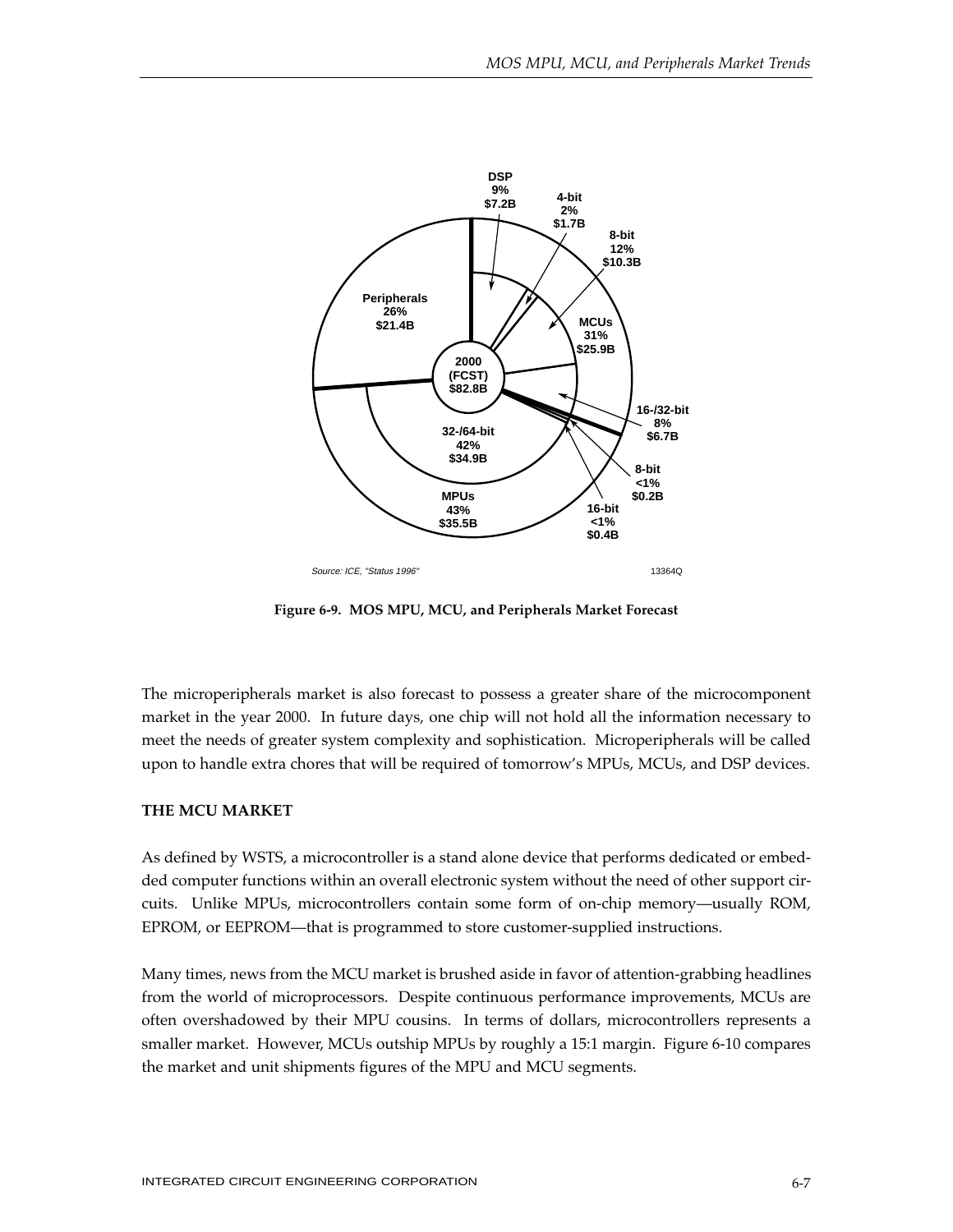

**Figure 6-10. Comparison of the MCU and MPU Markets**

Strange though it may seem, the three-billion microcontrollers shipped in 1995 remained rather well concealed. Though they often go unnoticed, the average person comes into contact each day with more microcontrollers (as many as 50) than people. Clearly, MCUs have become extremely pervasive.

MCU growth is being driven by three key sectors: automobiles, office electronics, and consumer electronics. Inexpensive cars from Korea have from five to ten MCUs each, while many luxury cars use 30 to 40. 1996 S-class cars from Mercedes-Benz use 50 MCUs throughout the vehicle. Meanwhile, the average office has about 20 MCUs, and the typical home has as many as 100 microcontrollers! In recent years, these areas have contributed significantly to the rise in the MCU market and unit growth.

Figure 6-11 projects the number of MCU devices expected to make their way into new cars, homes, and offices through the end of the decade. There is great potential in these three applications. The figure shows that MCUs in the home are forecast to grow to an average of 226 in the year 2000!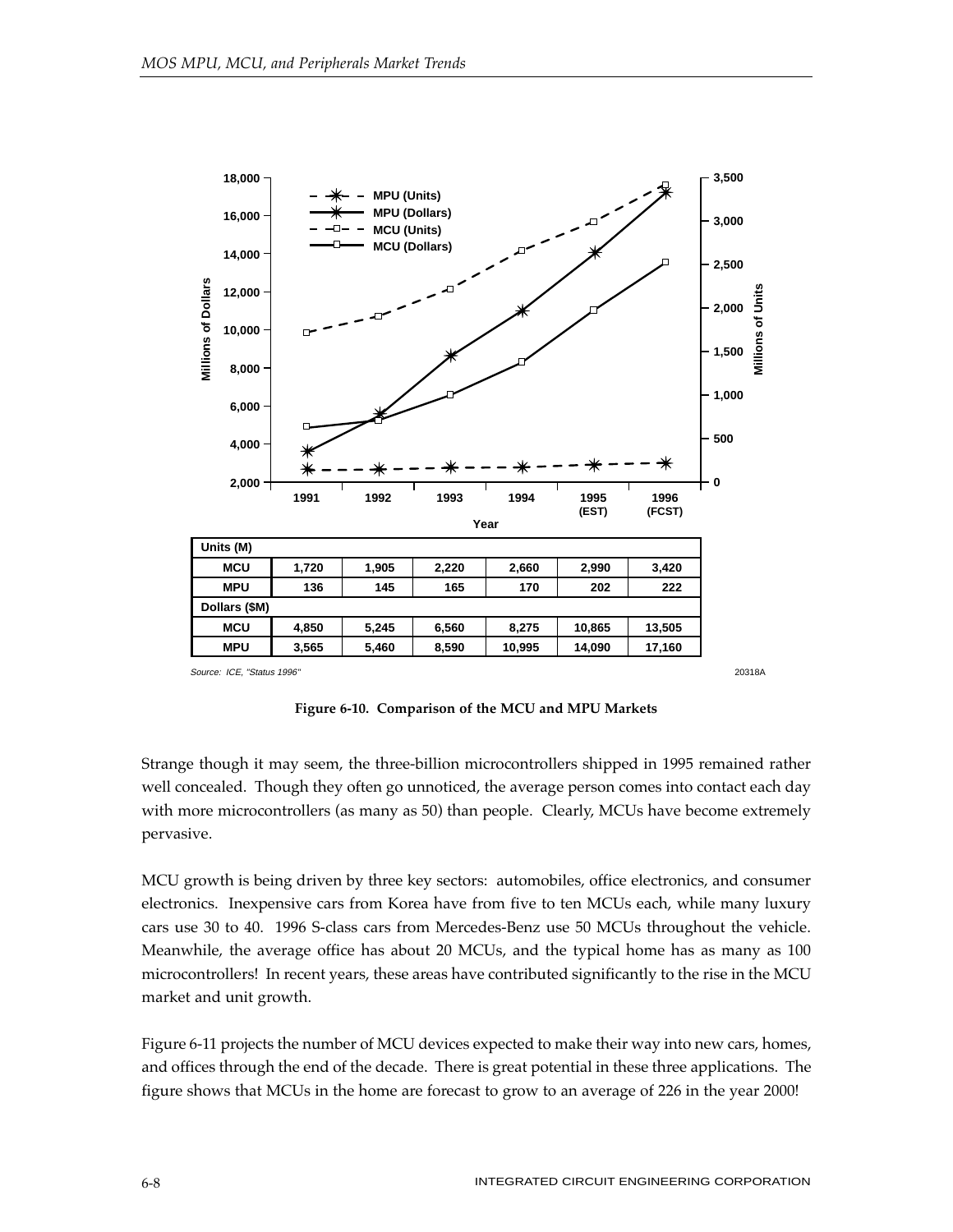

**Figure 6-11. Numerous Applications Spur MCU Growth**

Numerous applications will allow the MCU market to grow nicely through the end of the decade—a rate nearly that of the overall IC market. ICE projects 19 percent average annual growth from 1995-2000, when the MCU market is forecast to be \$25.9 billion (Figure 6-12).

MCUs are typically available in 4-, 8-, and 16-bit configurations. A few 32-bit devices have shipped as well. Figure 6-13 shows the percentage of dollars that each density contributed to the MCU market. In this chart, DSPs are included as part of the microcontroller market. However, the DSP market is covered more fully later in this section. 8-bit MCUs were at the heart of numerous applications, old and new. As a result, ICE estimates that 52 percent of the MCU market was attributed to 8-bit controllers in 1995.

Steady gains by ≥16-bit MCUs and DSPs will continue to occur throughout the balance of the decade. OEMs are using these devices in a wide variety of complex, embedded system applications in which there is a drive for more computing muscle. In many cases, the target is consumeroriented markets such as laser printers, cellular phones, cameras, and personal digital assistants.

In terms of units, 8-bit MCUs reign supreme. They shipped more than half of the total unit volume of MCUs in 1995 (Figure 6-14). ICE believes that 8-bit MCUs will continue to dominate unit shipments through the end of the century. Shown in Figure 6-15 are a few of the reasons that suppliers are bullish on the future of MCUs, especially low-end devices.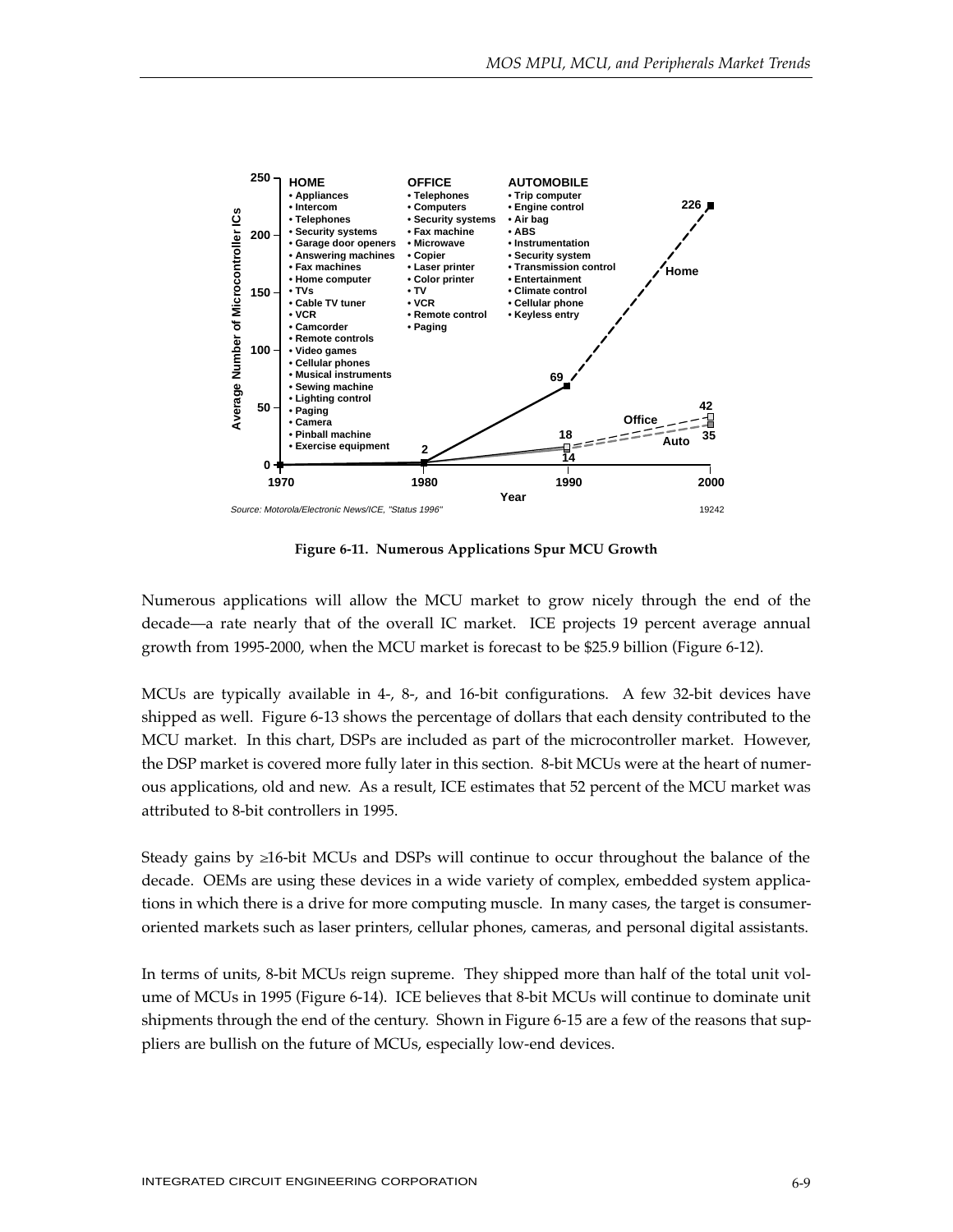

**Figure 6-12. MCU Market Trends**



**Figure 6-13. The MCU Market by Configuration**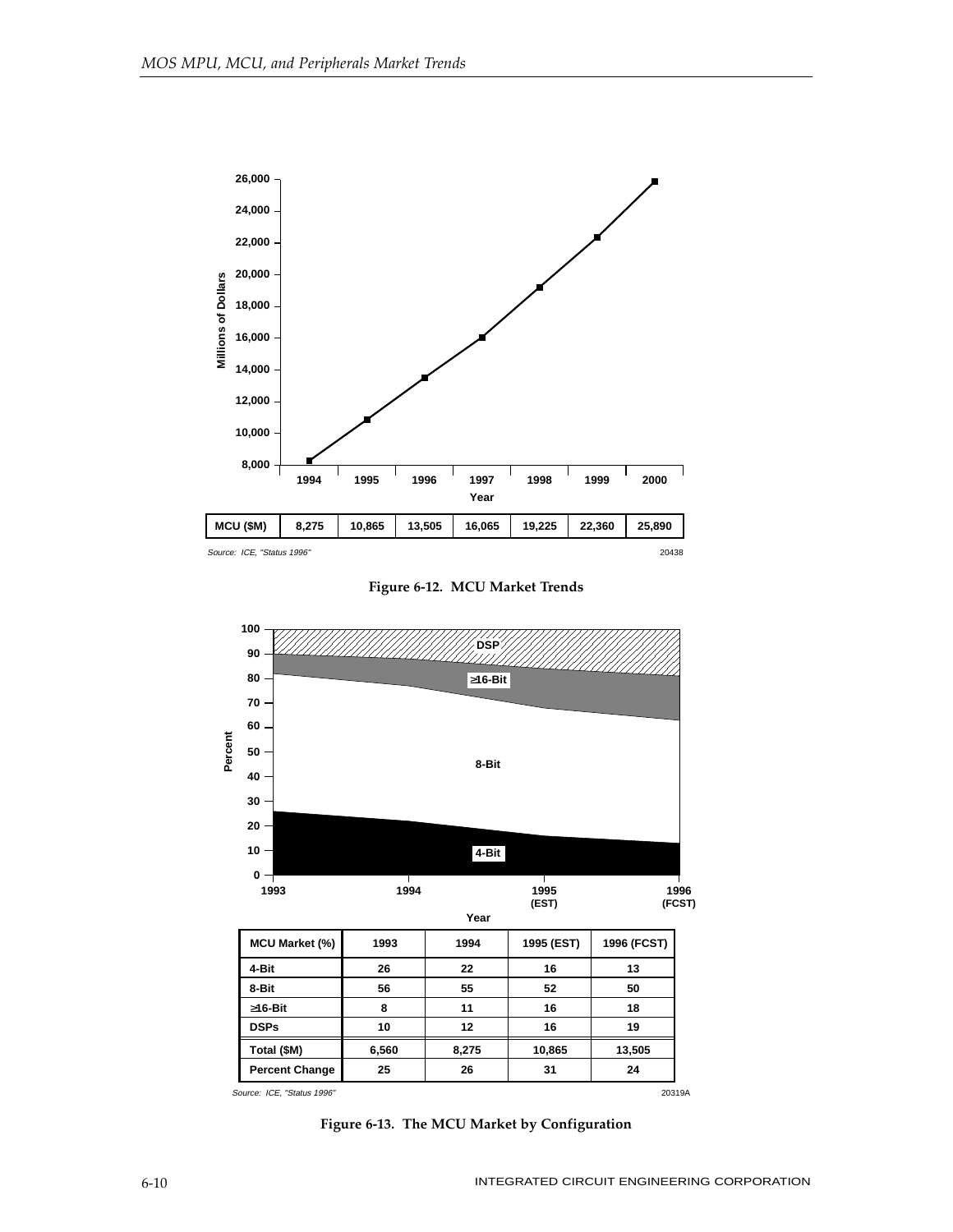

**Figure 6-14. MCU Unit Shipments by Configuration**

- **• Rapid integration of MCU-related functions**
- **• Easier-to-operate user interfaces**
- **• Move from electromechanical to more reliable electronic systems**
- **• Portability in equipment such as cordless/cellular phones and pagers**
- **• Need for low-cost solutions**

Source: ICE, "Status 1996" 19234A

**Figure 6-15. Elements of the 8-Bit MCU's Success**

Even though it is in the mature phase of its product life cycle, there continues to be new developments and technical innovations in the 8-bit MCU market. 1995 witnessed the introduction of many families of super-8-bit MCUs, low-cost chips that compete in performance with many older 16-bit designs.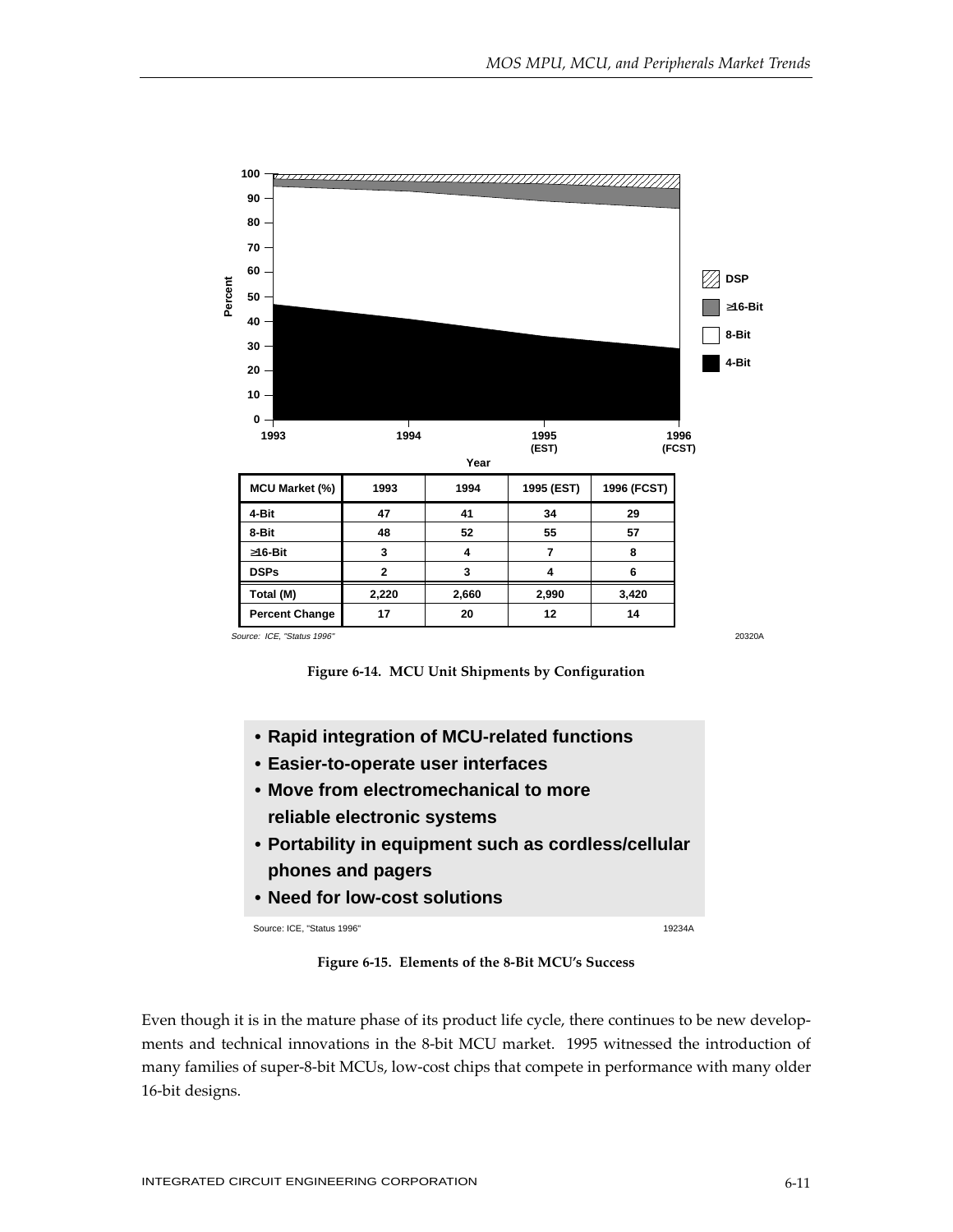Microchip Technology introduced a new series of devices that are targeted for the low-end to high-end of the 8-bit MCU market (Figure 6-16). The PIC16CXX represents a new entrant into the mid-range 8-bit MCU market. Microchip also expanded its high-end 8-bit family with the introduction of the PIC17CXX family. Applications for the MCUs, with 160ns instruction execution speed at 25MHz, include industrial control, manufacturing equipment, robotics, appliances, copiers, fuel pump controllers, instrumentation, anti-lock braking systems, cellular phone security, modems, motor control, and network switches.



**Figure 6-16. Microchip Adds New 8-Bit MCUs**

As depicted in Figure 6-17, the microcontroller business has become more intertwined during the 1990's, as 8-bit MCUs offer comparable performance to 16-bit designs, as low-end 16-bit devices become cost-competitive with high-end 8-bit devices, and as 32-bit MCUs migrate down to 16-bit high-end performance.

Despite the size of the market, the variety of available options, and the solid base of customers, 8 bit MCU suppliers are increasingly faced with a dilemma—how to give their customers a clear performance upgrade path (to 16-bit MCUs and beyond) while sparing them the associated costs of new code development and expensive new components.

The designer's decision to upgrade or not upgrade is especially critical in the embedded-control market. Considerations such as architectural and performance issues must be weighed with silicon costs and the cost of software and training. Figure 6-18 shows a few of the advantages and disadvantages of migrating upward within a chosen MCU family.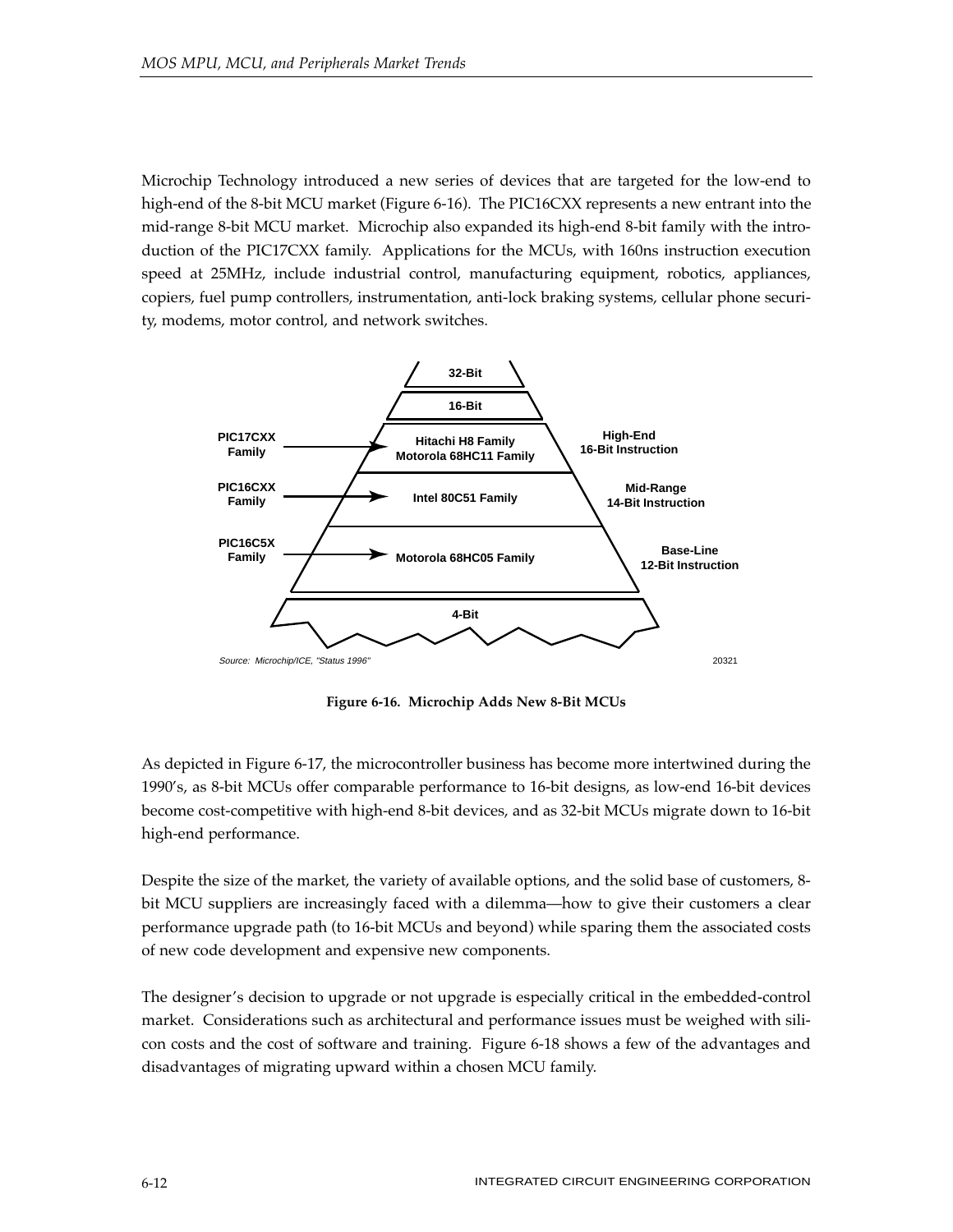





**Figure 6-18. Factors Influencing Migrating Within an MCU Family**

The leading MCU suppliers of 1995 are shown in Figure 6-19. Motorola, a long-time leading MCU supplier, strives to offer high integration with low cost. In doing so, it has built an extensive product portfolio. By working closely with system designers, it has been able to design in specific functions that improve a system while eliminating unnecessary features. Following this methodology, Motorola has gained considerable esteem for its MCUs designed for communications and printer applications.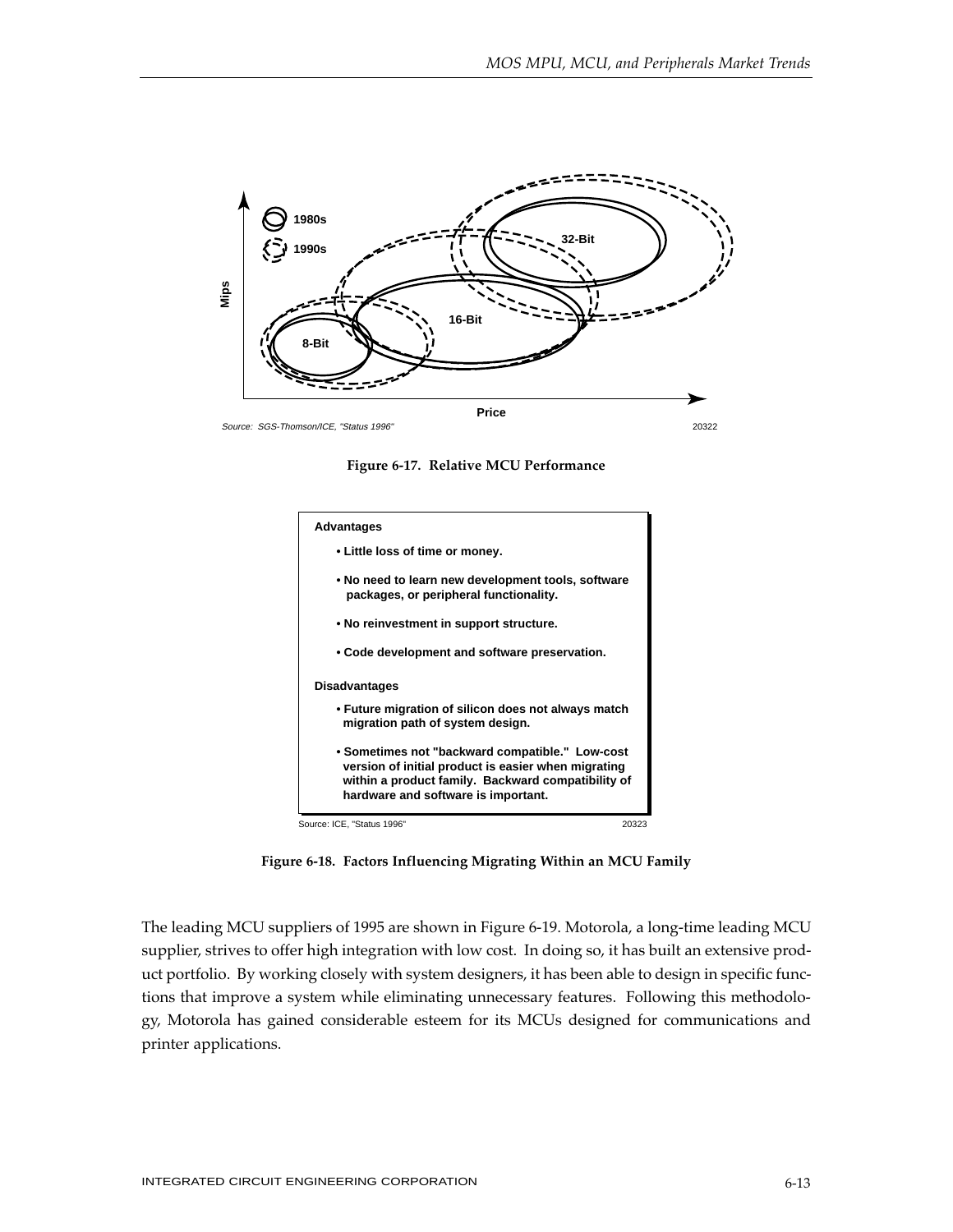| 1995<br>Rank                | <b>MCU*</b><br><b>Leaders</b>        | 1995 (EST)<br>Percent<br>Marketshare |  |  |  |  |
|-----------------------------|--------------------------------------|--------------------------------------|--|--|--|--|
| 1                           | <b>Motorola</b>                      | 20                                   |  |  |  |  |
| 2                           | Intel                                | 14                                   |  |  |  |  |
| 3                           | <b>NEC</b>                           | 12                                   |  |  |  |  |
| 4                           | Hitachi                              | 10                                   |  |  |  |  |
| 5                           | Mitsubishi                           | 10                                   |  |  |  |  |
| 6                           | Toshiba                              | 7                                    |  |  |  |  |
| 7                           | Matsushita                           | 7                                    |  |  |  |  |
| 8                           | <b>Philips</b>                       | 5                                    |  |  |  |  |
| 9                           | <b>SGS-Thomson</b>                   | 3                                    |  |  |  |  |
| 10                          | Fujitsu                              | $\overline{2}$                       |  |  |  |  |
|                             | <b>Others</b>                        | 10                                   |  |  |  |  |
|                             | Total                                | \$9.2B                               |  |  |  |  |
| *Does not include DSP sales |                                      |                                      |  |  |  |  |
|                             | Source: ICE. "Status 1996"<br>19233C |                                      |  |  |  |  |

**Figure 6-19. Leading MCU Suppliers\***

Shown in Figure 6-20 is Motorola's roadmap for MCUs. Beginning with its 8-bit 6800 family in 1975 and culminating in the RISC MPC500 family (introduced in 1994), Motorola's MCU story is one of hardware and software strength.



**Figure 6-20. Motorola's MCU Roadmap**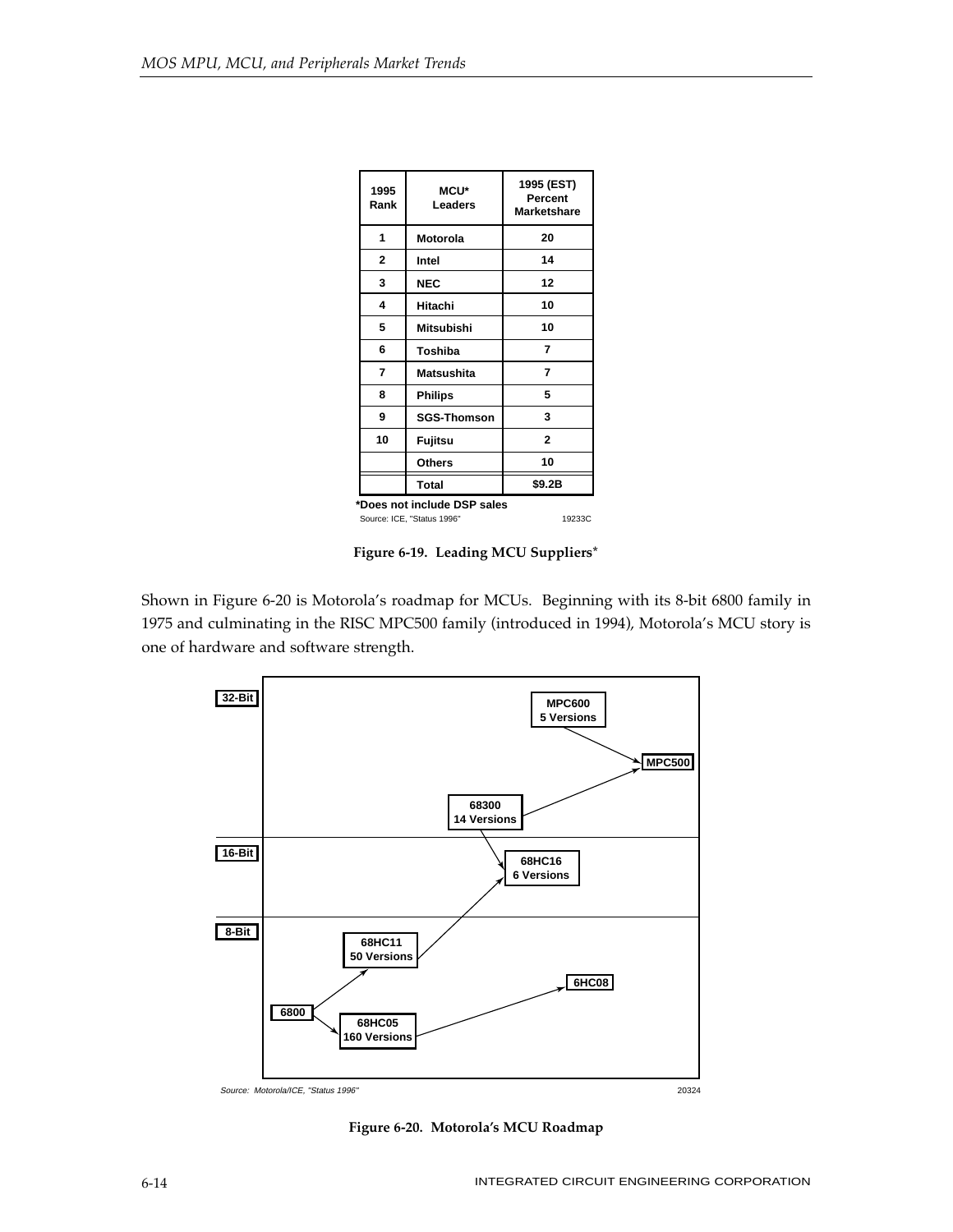The MPC505 controller is Motorola's most powerful new product for the embedded market. It represents the first embedded controller to come from the PowerPC family. A block diagram of this device is shown in Figure 6-21.



**Figure 6-21. MPC505 Block Diagram**

Motorola is generally regarded as having the greatest share of the automotive MCU market. It has teamed with the "big three" auto makers to meet their MCU needs. Motorola supplies its 68HC11, 68HC16, and 68300 for modern applications ranging from pollution control, emission reduction, fuel injection, and engine control to anti-lock brakes.

While much of the forward march of microcontrollers is predictable, new applications will keep the market attractive to large and small suppliers through the end of the decade.

Selected highlights from the microcontroller world are listed below.

- Four leading Japanese MCU suppliers plan to significantly raise their MCU output in 1996. Mitsubishi announced plans to increase MCU production 50 percent, NEC approximately 40 percent, and Fujitsu plans to double its output. Hitachi, whose 16-bit MCU production accounts for 20 percent of its total MCU output, plans to expand 16-bit shipments 75 percent in 1996.
- GEC Plessey launched a series of 32-bit MCUs for the embedded applications business. The aim is to leverage the company's RF expertise and long-established ties in the communications component business to quickly build sales in applications such as wireless communications, networking, digital cable, and satellite TV set-top boxes.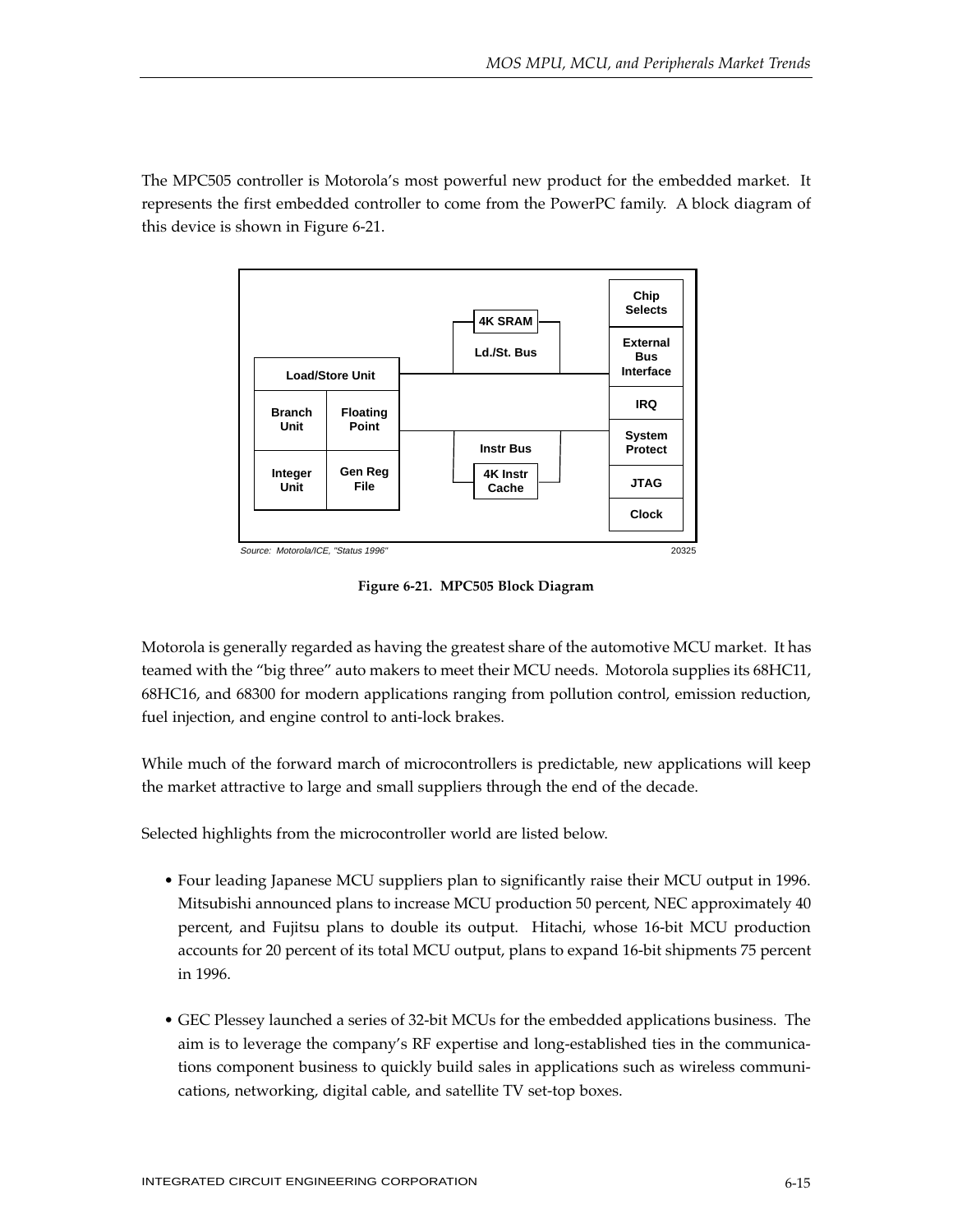- IBM announced a new member of its PowerPC Embedded Controller Series—the PowerPC 403GB, a 32-bit, 28MHz device designed for printers, digital scanners, set-top boxes, and X terminals for host-based systems and client/server applications.
- Intel introduced a new addition to its MCS96 MCU family. The 87C196CB, which features 1M of external addressing and integrated Controller Area Network (CAN 2.0) protocol, will support automotive and industrial applications. CAN, often referred to as multiplexing, reduces the complexity of wiring in vehicles by providing a single data path, or bus, for all electronic data transfers.
- Philips introduced its 16-bit extension of the venerable, 8-bit 8051. Philips' 8051XA targets not only 8-bit MCU users but also such 16-bit design slots as those filled by Intel's 80196 and Motorola's 68000 derivatives, which dominate the 16-bit segment.
- Oki introduced its QuickCore application-specific MCUs together with an automated design service. The methodology gives designers the flexibility to pick and choose from a variety of pre-characterized Oki nX series microcontroller peripherals and memory sizes, and to add user-defined logic via an ASIC-like environment.
- SGS-Thomson ramped production of its ST20 family of 32-bit dedicated microcontrollers in 4Q95. The ST20450 is targeted for applications including laser printers, set-top boxes, disk drives, and telecommunications infrastructure.
- Texas Instruments signed a long-term agreement to provide ITT Automotive (Frankfurt, Germany) with customized microcontrollers for anti-lock braking systems (ABS). ITT Automotive owns more than 35 percent of the worldwide market for ABS in passenger vehicles. Under terms of the agreement, TI will ship more than eight million of its 370 series MCUs per year to ITT by 1997 and up to 10 million a year by the year 2000.
- WSI Inc. (formerly WaferScale Integration) introduced a new family of 5V and 2.7V microcontrollers that offer improvements in power savings over discrete, memory-laden peripheral solutions for MCUs. The new products target complex portable applications such as cellular phones, notebook computers, and handheld equipment.

# **THE DIGITAL SIGNAL PROCESSOR MARKET**

Digital signal processing (DSP) is a segment of the IC industry where advanced digital and analog technologies merge (Figure 6-22). The typical function of the DSP device is to perform realtime processing of a digitized analog signal, changing that signal using arithmetic algorithms, and passing the signal on. The process to accomplish this is quite complicated (Figure 6-23). In fact, finding and retaining competent DSP designers and programmers remains a challenge for many DSP manufacturers.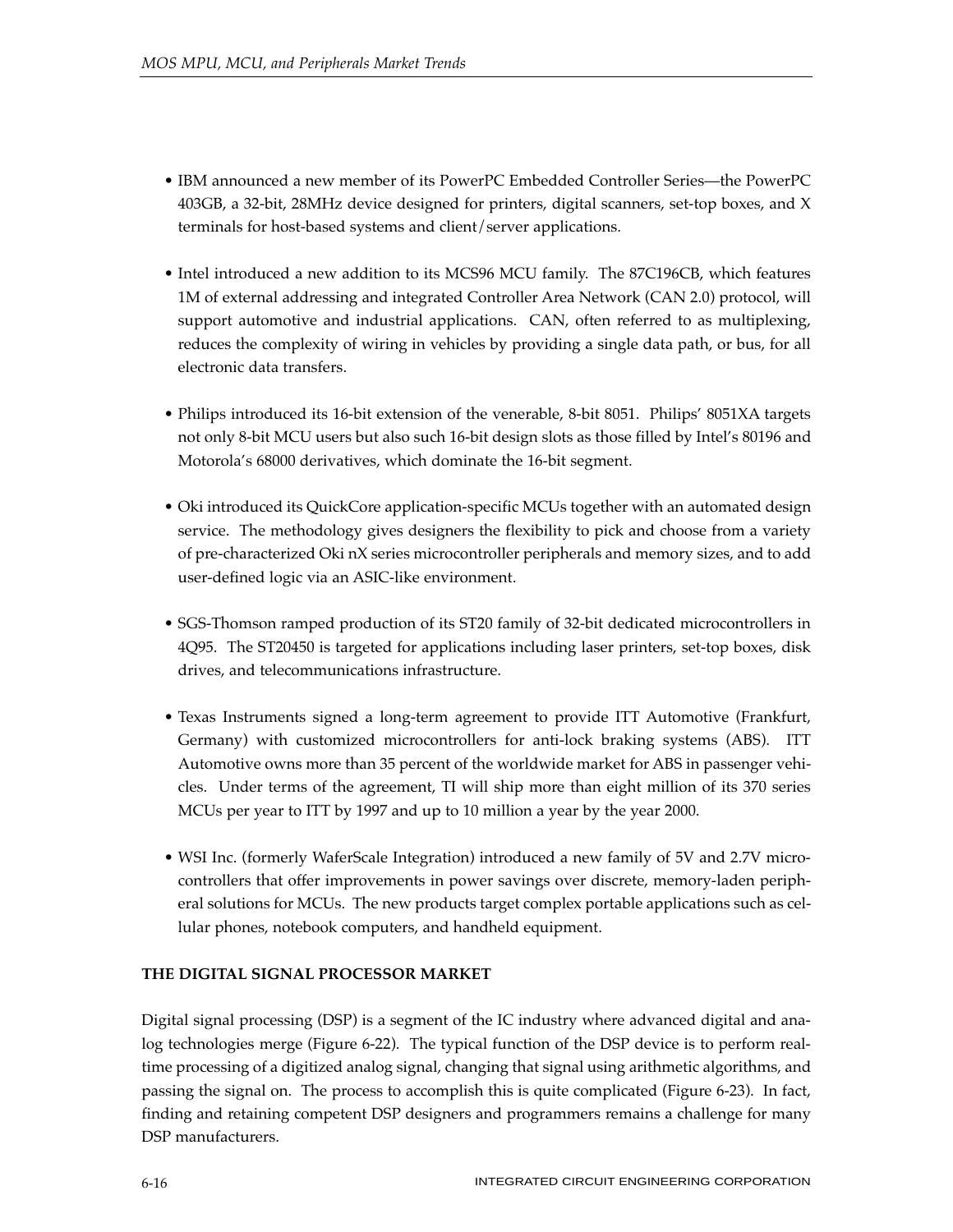

**Figure 6-22. Real-World Signal Processing**



**Figure 6-23. DSP Programming is a Difficult, Multi-step Operation**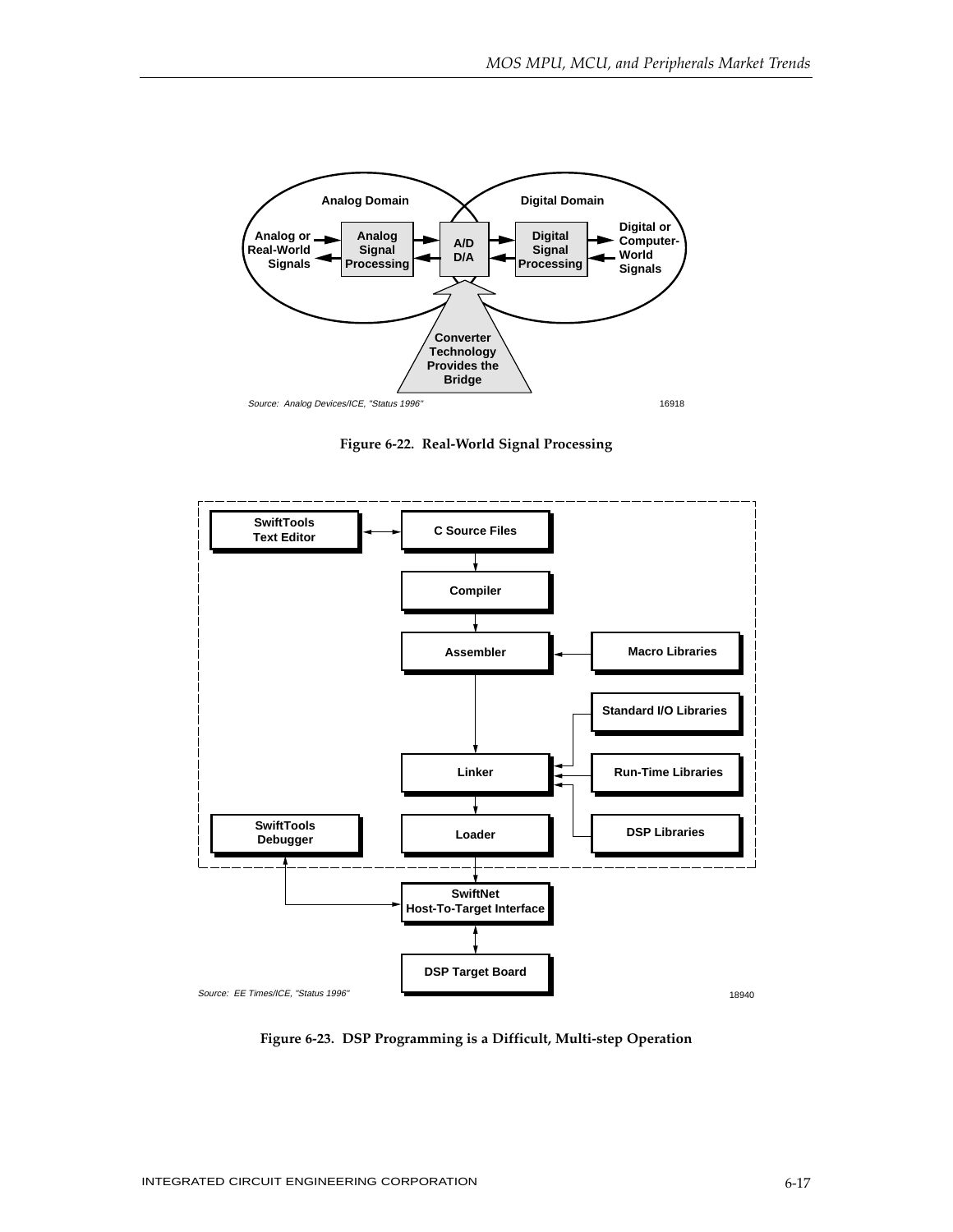Texas Instruments first pioneered the DSP in 1982. Since then, it has improved the technology to give itself market leadership in this field. Figure 6-24 shows how far DSP devices have progressed since 1982 and where their performance is projected to be by the year 2002.

| 1982                   | 1992                 | 2002                  |
|------------------------|----------------------|-----------------------|
| $75K$ mil <sup>2</sup> | 85K mil <sup>2</sup> | 85K mil <sup>2</sup>  |
| 3.0 micron             | 0.8 micron           | 0.25 micron           |
| 5 Mips                 | 40 Mips              | 400 Mips              |
| 20MHz                  | 80MHz                | 200MHz                |
| 144-word RAM           | 1K-word RAM          | 16K-word RAM          |
| 1.5K-word ROM          | 4K-word ROM          | 64K-word ROM          |
| \$150                  | \$15                 | \$1.50                |
| 50mA/Mips              | 2.5mA/Mips           | 0.1mA/Mips            |
| <b>50K transistors</b> | 500K transistors     | <b>5M</b> transistors |
| 3-inch wafer           | 6-inch wafer         | 12-inch wafer         |

Source: TI/EE Times/ICE, "Status 1996"

**Figure 6-24. DSP Technology Rapidly Advances**

TI and several other digital signal processor vendors have a vision of the networked society of the future. They believe the world's citizens can be better educated, healthier, more productive, more informed, better entertained, and more communicative because of technology. Naturally, at the core of this networked society are DSP devices. Several trends within the DSP industry indicate that DSPs will become more prevalent in the coming years (Figure 6-25). Whether through more competitive pricing, new technology, or improved manufacturing, many factors are working together to increase the consumption of DSP chips.

DSP consumption soared in 1995 mainly because applications emerged that were not envisioned even a year or two ago. This is particularly true in the communications markets. Lower pricing accomplished through die shrinks, low-cost packages, and streamlined testing techniques sparked demand. Displayed in Figure 6-26 is a relative time line showing how DSP devices have emerged in widespread applications as unit prices have declined.

Whenever a DSP supplier is able to pass along cost savings to the customer, new demand emerges for DSP-based products, which in turn triggers lower prices. At the end of 1995, DSP prices ranged from approximately \$3 for simple low-end, high-volume devices to several hundred dollars for the most complex, highly integrated devices. Shown in Figure 6-27 are a few examples of how leading DSP vendors are reducing DSP prices.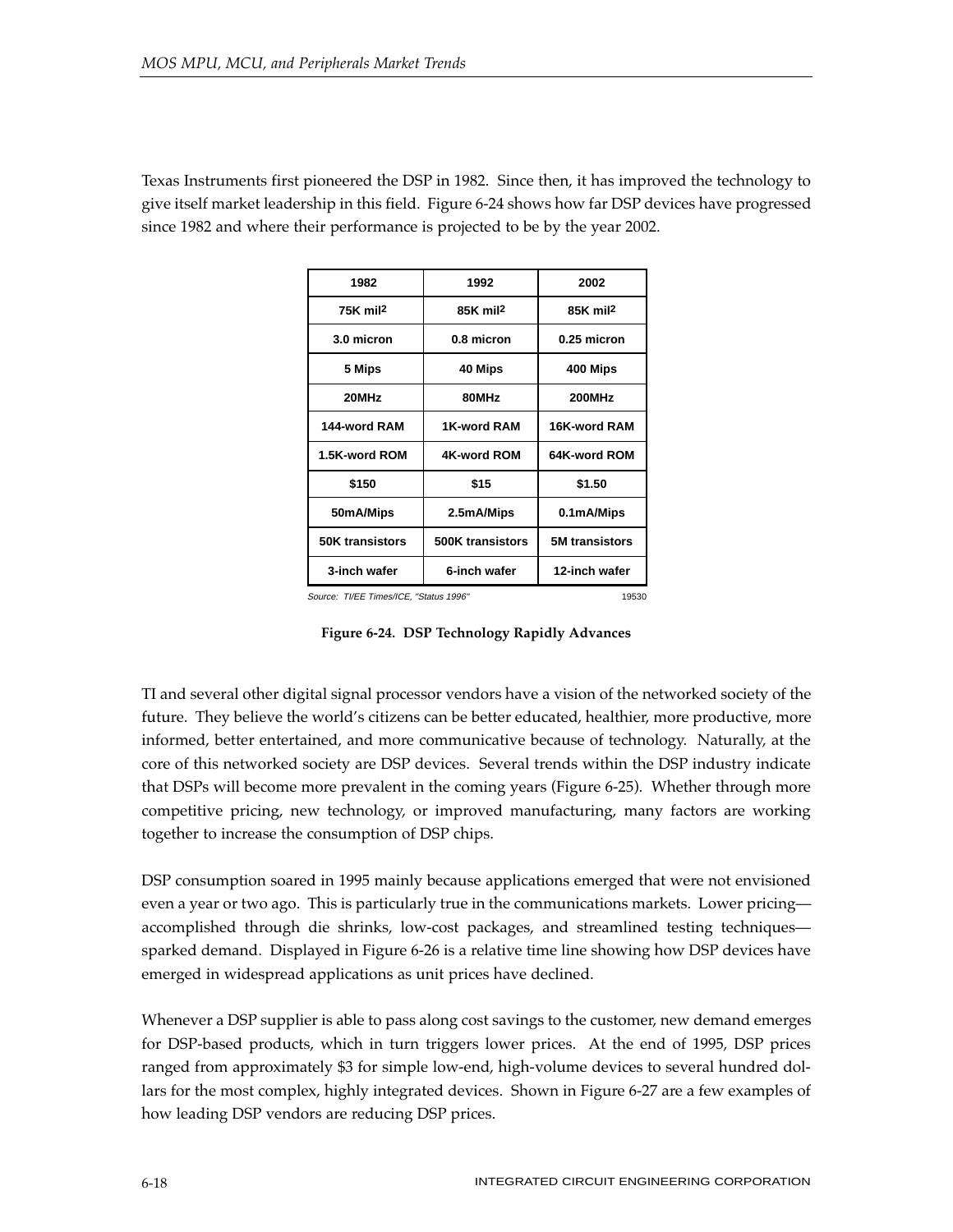| Pricing              | Heading lower in U.S., Taiwan, and<br>Europe as makers put more<br>functions on single silicon chip.                                                     |
|----------------------|----------------------------------------------------------------------------------------------------------------------------------------------------------|
| Technology           | More application-specific devices.<br>Trend is to mix more circuitry - such<br>as MCU - on board with the DSP.                                           |
| <b>Manufacturing</b> | High-performance is preference.<br>Half-micron (and smaller) processes<br>used to manufacture wide range of<br>fixed-point and floating point<br>models. |
| Other                | Manufacturers offering mixed-signal<br>DSPs that combine digital functions<br>with application-specific analog<br>functions.                             |

Source: ICE, "Status 1996" 20432

**Figure 6-25. DSP Trends**



**Figure 6-26. As Price Drops, DSP Applications Increase**

With an estimated 51 percent share of the market, the communications segment represented the largest DSP application in 1995 (Figure 6-28). Though communications will continue to be the dominant application for the next several years, suppliers are branching into other less noticeable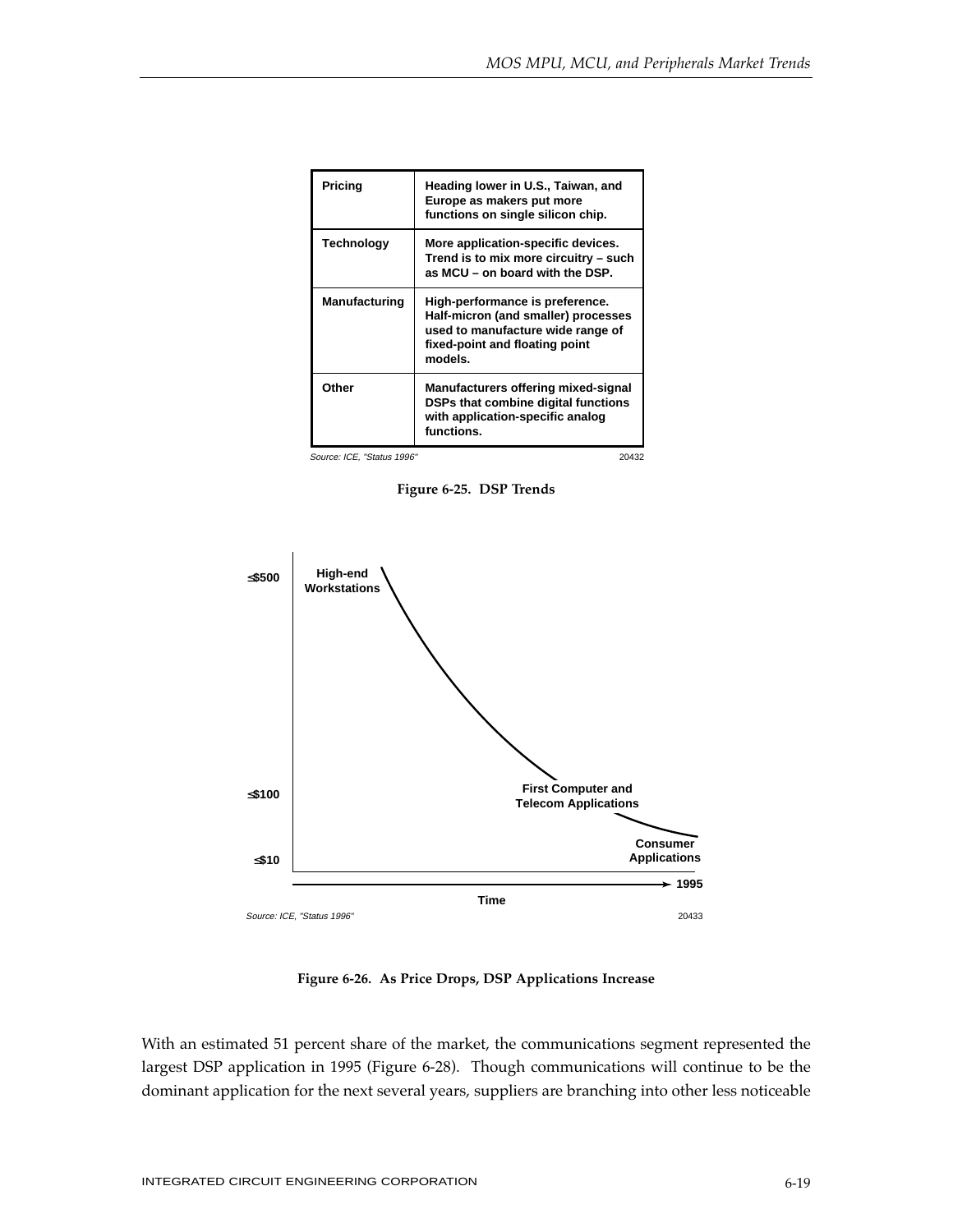applications. For instance, DSP devices are used for pattern recognition and image compression in computers, for special effects such as surround sound in audio applications, and for speech recognition and text-to-speech conversion applications. Whether in the home, office, at school, or in mobile applications, DSPs are certain to play a vital role in future technological advancements (Figure 6-29).

| Company                     | <b>Product</b>                       | <b>Type</b>                                | <b>How Cost is Being Cut</b>                                                               |
|-----------------------------|--------------------------------------|--------------------------------------------|--------------------------------------------------------------------------------------------|
| <b>Analog Devices</b>       | <b>ADSP-2105</b><br><b>ADSP-2115</b> | 16-bit, fixed-point<br>16-bit, fixed-point | 0.6-micron process, optimized chip layout,<br>high yields, packaging                       |
| AT&T                        | <b>DSP1605</b>                       | 16-bit, fixed-point                        | 0.6-micron process, optimized architecture                                                 |
| Motorola                    | 56002                                | 24-bit, fixed-point                        | 0.8-micron process, packaging, test flow                                                   |
| <b>Philips</b>              | TriMedia*                            | 32-bit, floating-point                     | Stable mfg. process, 0.35-micron process,<br>packaging                                     |
| Texas<br><b>Instruments</b> | <b>TMS320C32</b>                     | 32-bit, floating-point                     | Reduced on-chip RAM 512 words, 0.7-micron<br>process, three-level metal, plastic packaging |
|                             | <b>TMS320C44</b>                     | 32-bit, floating-point                     | 0.7-micron process, plastic packaging, reduced<br>die size for low power consumption       |

**\*Sampling in late 1995**

Source: Electronic Business Buyer/ICE, "Status 1996"

20338



**Figure 6-27. Selected DSPs are Driving Cost Down**

**Figure 6-28. DSP Market by Application**

Most DSP activity has been focused in the North American region. However, companies worldwide have taken steps to become more significant players in the worldwide DSP market. Figure 6- 30 provides a brief review of the DSP activity taking place in different markets around the world.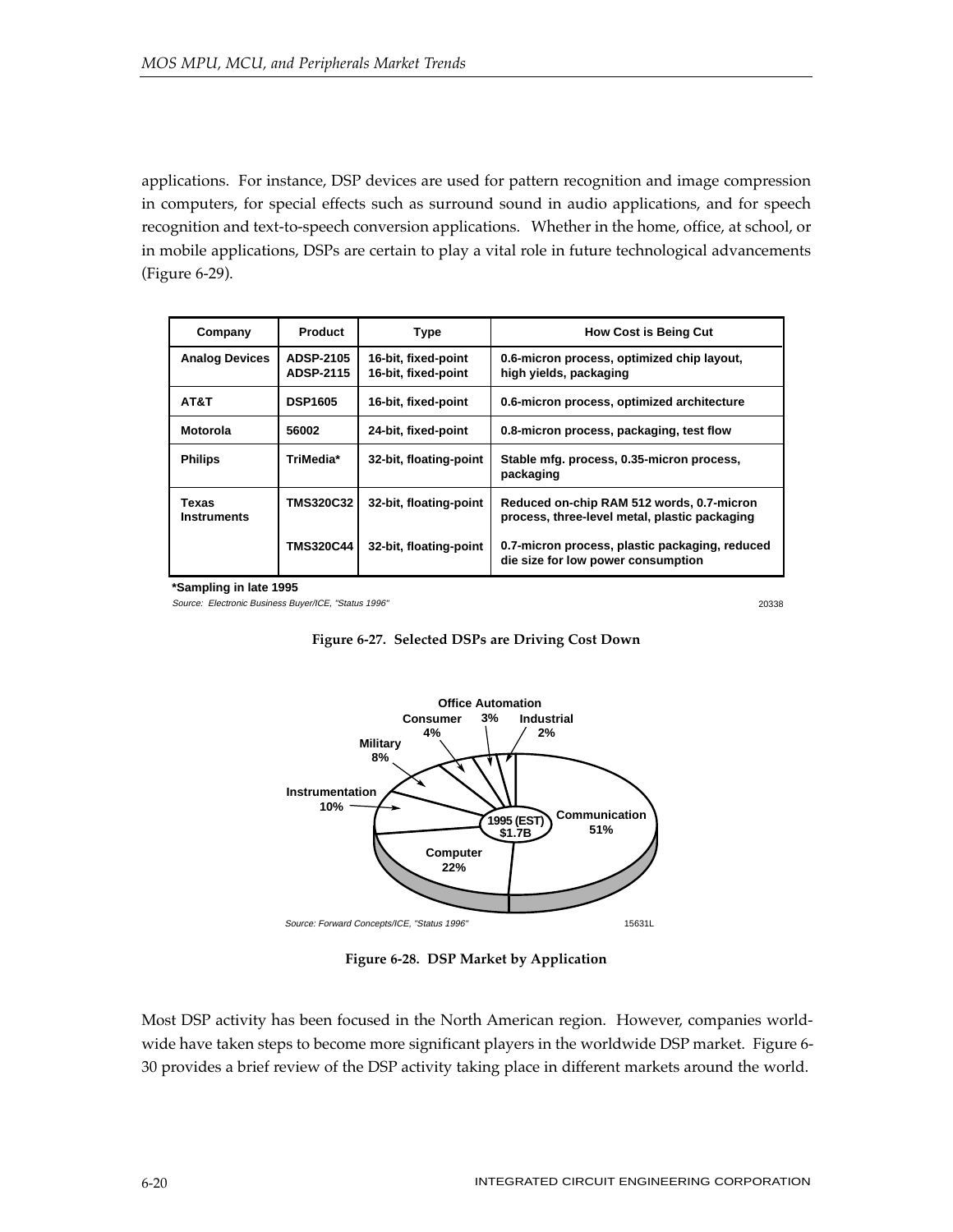#### **At Home**

- **Moves on demand**
- **Direct satellite television**
- **Virtual reality games**
- **Hundreds of cable channels**
- **Reference book with full-motion pictures**
- **Dishwashers that sense when dishes are clean then turn off automatically**

#### **At the Office**

- **Hard disk drives that store hundreds of gigabytes**
- **Voice and data communications simultaneously over the same telephone line**
- **Desktop videoconferencing with displays from multiple locations**
- **Intelligent copiers Copy, then route to appropriate file**
- **Fast networks Instant access to information around the world**

#### **At School**

- **Interactive video classrooms that allow teachers to work with students individually**
- **Learning systems that remember each student's strengths and weaknesses and tailor lesson plans accordingly**
- **Desktop video clips to explain subjects in detail**
- **Instant access to library materials**

#### **On the Road**

- **Cellular phones that obey voice commands**
- **Airport phones that recognize your voice**
- **Portable wireless fax/modems**
- **Auto shock absorbers that sense road bumps and cancel them**
- **Video maps that display your location and the best route to your destination**

Source: Texas Instruments/ICE, "Status 1996" 20341

**Figure 6-29. DSP Application Explosion**

Major suppliers of DSP devices enjoyed a year of record DSP sales in 1995. Together, they helped the DSP market to grow an estimated 71 percent (Figure 6-31). As stated earlier, the overwhelming factor in the growth of the DSP market was the increased number of applications.

ICE estimates that, again in 1995, Texas Instruments was the leading producer of DSP devices (Figure 6-32). In fact, ICE estimates that TI was one of the few producers that actually increased its marketshare during the year. In 3Q95, TI stopped much of its EPROM production in Lubbock, Texas, in order to clear additional capacity for DSP parts. The added capacity helped the company to stay ahead of the growing list of aggressive competitors including the likes of AT&T and Analog Devices, whose DSP orders more than doubled through the first three quarters of 1995 versus the same period in 1994. Each introduced DSP parts that will compete in the mass market against TI.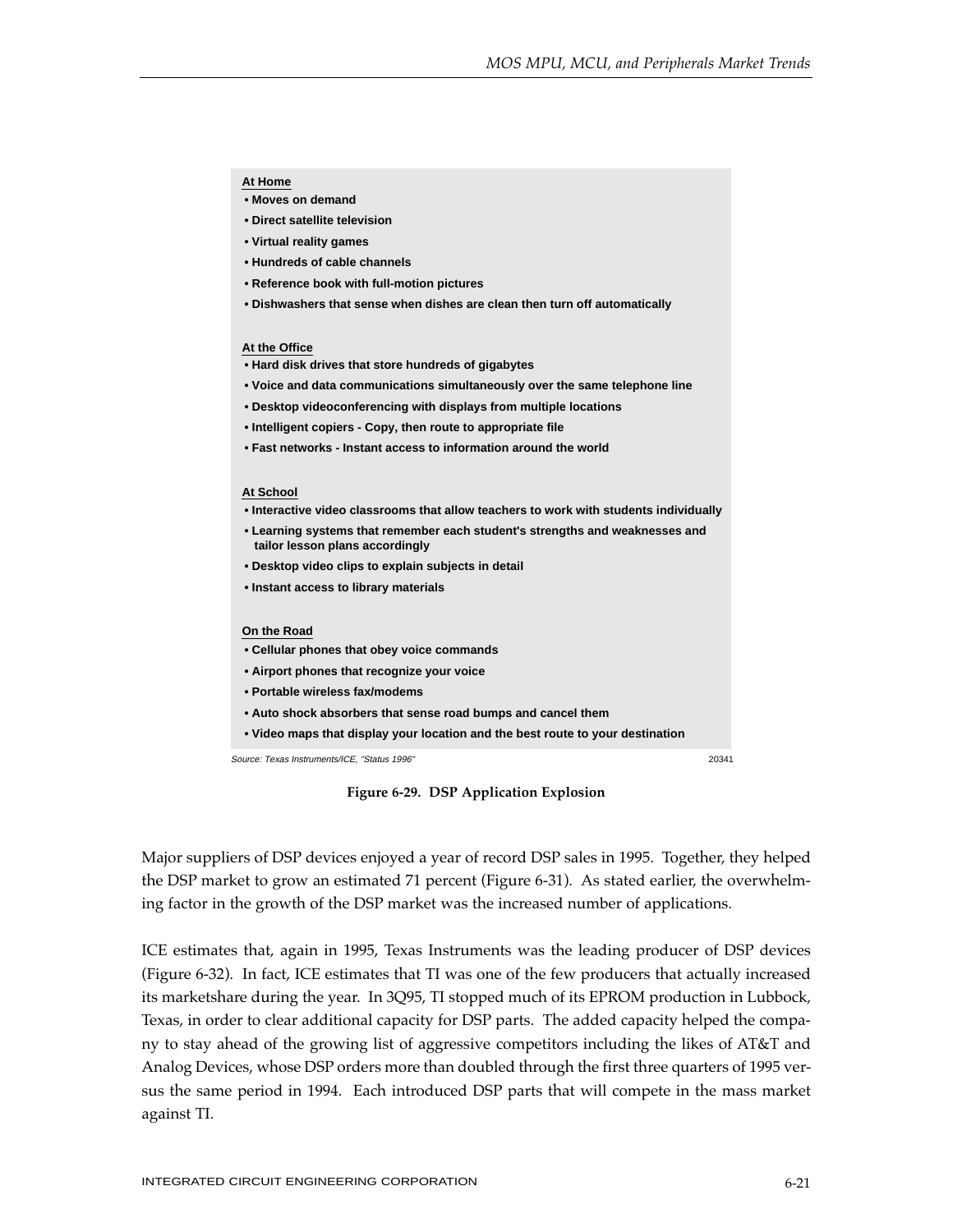| <b>North America</b> | Lower prices, higher performance DSPs targeting<br>ever-increasing number of applications. Telecom<br>(wireless applications, infrastructure, etc.) and<br>computers are especially hot.                     |
|----------------------|--------------------------------------------------------------------------------------------------------------------------------------------------------------------------------------------------------------|
| Japan                | Focusing on incorporation of DSPs into MCUs and<br>MPUs-including DSP cores that can be built into<br>semi-custom and custom chips.                                                                          |
| <b>Europe</b>        | Adopting application-specific approach to DSP<br>production. DSPs are designed as part of a core that<br>can be used in an ASIC or to develop ASSPs.                                                         |
| Taiwan               | DSP market in Taiwan dominated by multinational<br>companies such as Rockwell, TI, AT&T, Motorola,<br>and ADI, making it very difficult for Taiwan's small-<br>and medium-scale IC manufacturers to compete. |

Source: ICE, "Status 1996" 20434

**Figure 6-30. DSP Markets Around the World**



**Figure 6-31. DSP Market Trends (\$M)**

Motorola, for example, released new DSP cores in 2H95 that will likely spawn numerous derivatives. Motorola will move into the high-end digital-cellular territory with its 24-bit 56300 DSP core (code named Onyx). The core will initially deliver 66 MIPS with plans eventually slated for 100 MIPS performance.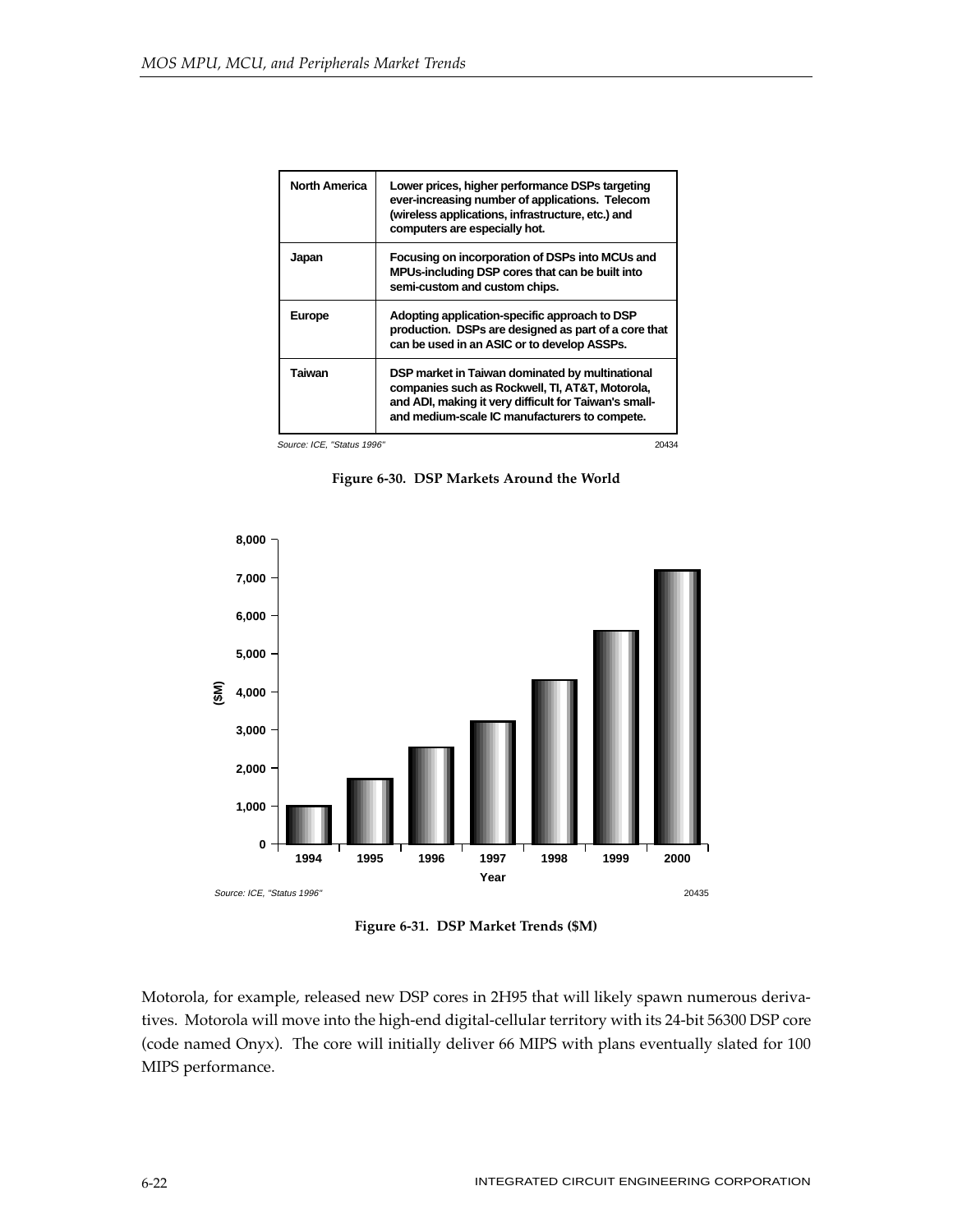

**Figure 6-32. Worldwide Sales of Single-Chip DSPs**

The Onyx will be followed by a 16-bit 56800 core (code named Hawk) that is intended for costsensitive applications such as pagers and wireless handsets. Hawk will become the heart of new devices that deliver 20 MIPS performance at 3V. Shown in Figure 6-33 are some of the derivatives from Motorola's DSP cores.



**Figure 6-33. Motorola DSP Cores Spawn Derivatives**

AT&T focused its attention on many of the same applications as Motorola. It released its latest device for the digital cellular market—a 2.7V, 50 MIPS DSP manufactured in the company's 0.5µm process. The DSP1627's 50 MIPS performance will enable phone designs with a single DSP to meet North American digital standards. The device also features an on-chip clock synthesizer and an 8-bit parallel host interface (Figure 6-34). AT&T is also developing new architectures and cores and shrinking its process geometries to 0.35µm to achieve higher levels of integration.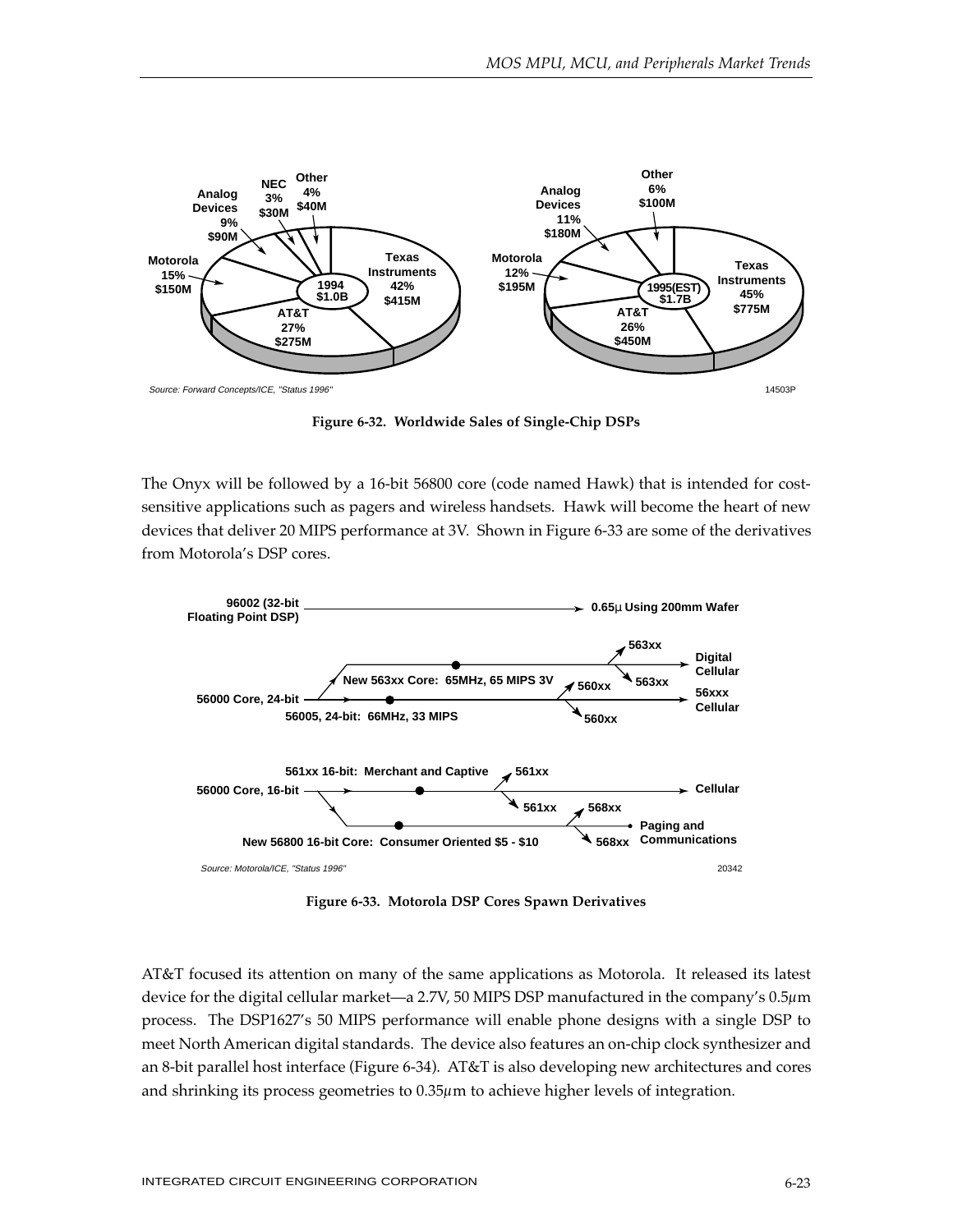

**Figure 6-34. AT&T's DSP1627**

Meanwhile, Analog Devices Inc. (ADI) continued to aggressively pursue TI's floating-point DSP business with its Sharc line while exploiting its vast experience in codecs and other signal-processing components. The good news for ADI was that overall customer demand for the Sharc device was two to three times higher than originally forecast. In the defense sector, demand for the Sharc DSP in high-end military and aerospace electronics applications was termed "explosive" in 1995. The bad news for the company, however, was that it had to delay volume shipments of the device until 2Q96 due to necessary revisions in the chip.

ADI shipped its first 16-bit fixed-point DSP device that processes multiple signals concurrently. The ADSP-21csp01 is primarily aimed at telecommunication and computer applications and is meant for use in applications such as simultaneous voice-over-data modems, cellular base stations, and computer telephony systems. By the end of the decade, ADI hopes to be a \$2 billion company, largely on the strength of its DSP business.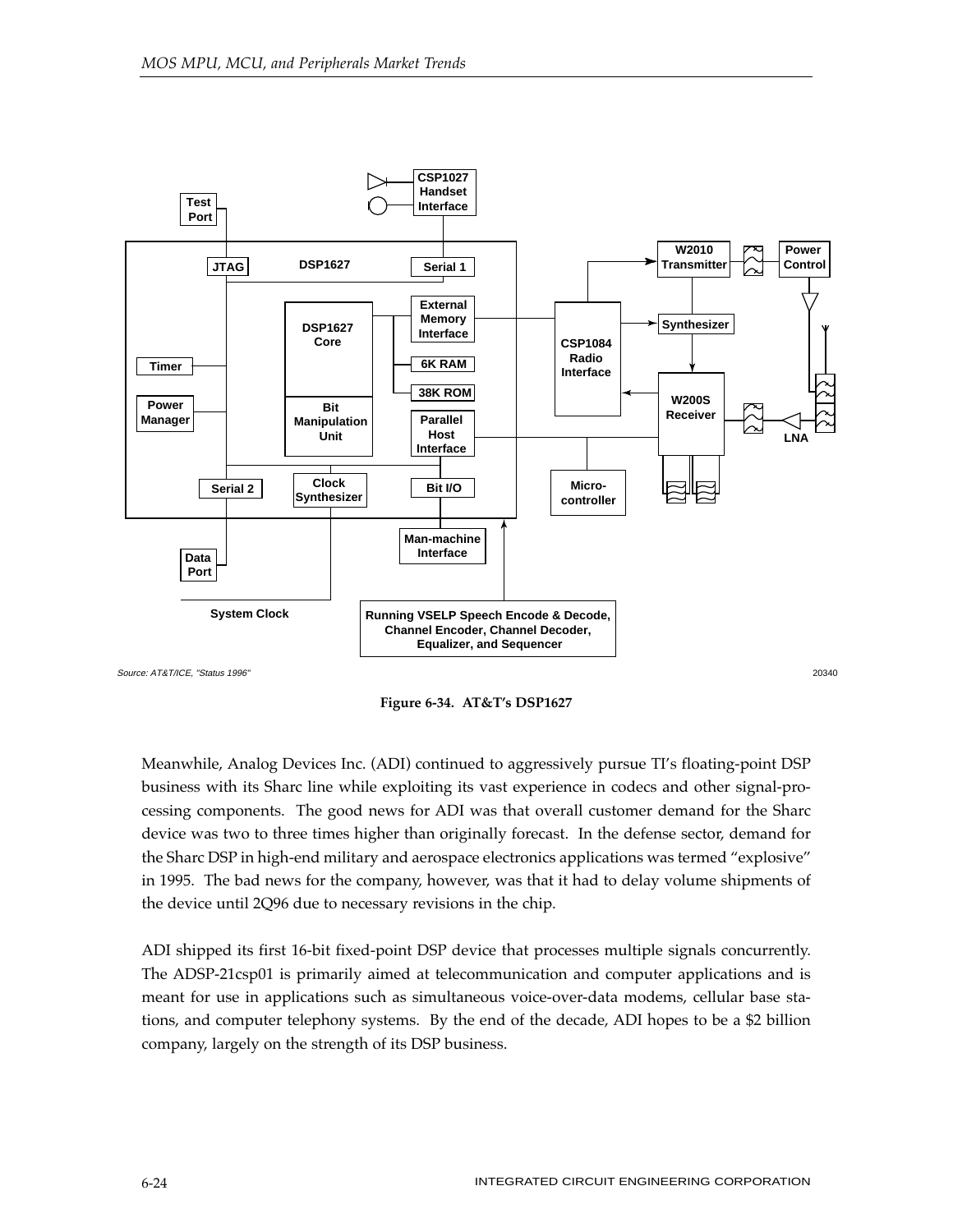Seeking to transform itself from a low-profile supplier of commodity chips into a multimedia powerhouse, Philips readied its DSP business for an assault on the multimedia market. Its TriMedia programmable DSP is targeted for high-end applications such as multimedia PCs, videoconferencing, TV set-top boxes, and digital video cameras.

Philips formed the TriMedia division, based in Sunnyvale, California, in 1994 to design and market its products. The very long instruction word (VLIW) TriMedia chips will first be manufactured in mid-1996 using Philips' 0.5µm technology, but will move to a 0.35µm process by the end of 1996. It is anticipated the device will have performance in the range of four billion operations per second. Despite its high performance and extensive features, the TriMedia exploits its simplified VLIW design to attain low pricing—about \$50. Figure 6-35 shows a timeline and planned derivatives for Philips' TriMedia DSPs.



**Figure 6-35. Philips' Trimedia Trek**

Provided in Figure 6-36 is a sample of several DSP vendors and a few of the products they currently offer. Given the diversity of digital signal processing applications and the wide range of DSP processor offerings, it should be clear that there is no single "best" DSP processor.

Other highlights from the DSP market segment are provided below.

• DSP Communications Inc. announced a voice command chip that can recognize both predefined and user-defined words with 97 percent recognition rates in noisy environments. The single-chip DVC306 began sampling in 4Q95.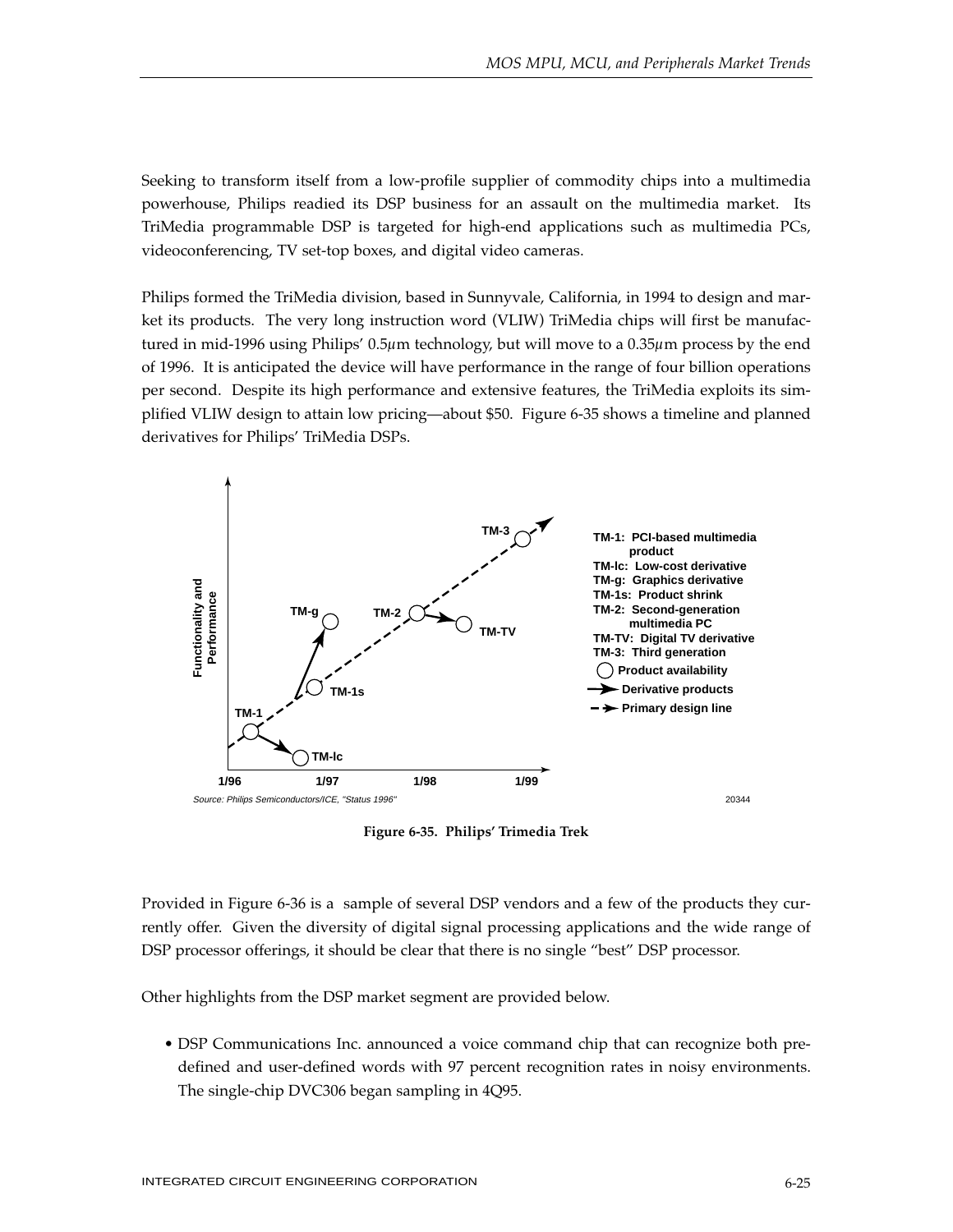| Vendor                      | <b>Device</b>               | <b>Type</b>                   | Instruction/<br>Data Width | Multi-<br>processor<br><b>Support</b> | <b>Host</b><br>Interface<br>Port    | <b>Instruction</b><br>Cache             |
|-----------------------------|-----------------------------|-------------------------------|----------------------------|---------------------------------------|-------------------------------------|-----------------------------------------|
| <b>Analog Devices</b>       | <b>ADSP-2100</b>            | 16-bit<br>fixed               | 24/16                      | <b>No</b>                             | <b>Parallel</b>                     | 16 x 24-bit                             |
|                             | ADSP-21020                  | 32-bit<br>floating            | 48/40                      | No                                    | No                                  | 32 x 48-bit                             |
|                             | <b>ADSP-2106x</b>           | 32-bit<br>floating            | 48/40                      | <b>Yes</b>                            | <b>Parallel</b>                     | 32 x 48-bit                             |
| AT&T                        | DSP16xx                     | 16-bit<br>fixed               | 16/16                      | <b>No</b>                             | <b>Serial</b>                       | 15 x 16-bit                             |
|                             | DSP32C/32xx                 | 32-bit<br>floating            | 32/32                      | No                                    | Yes, direct to<br>680x0 or x86      | No                                      |
| <b>DSP Group</b>            | Oak/Pine<br><b>DSP Core</b> | 16-bit<br>fixed               | 16/16                      | <b>Yes</b>                            | <b>Customer</b><br>option           | No                                      |
| <b>IBM Microelectronics</b> | <b>Mwave</b>                | $16$ -bit<br>fixed            | 24/16                      | <b>No</b>                             | Yes                                 | No                                      |
| <b>Motorola</b>             | DSP561xx                    | 16-bit<br>fixed               | 16/16                      | No                                    | <b>Parallel</b>                     | No                                      |
|                             | <b>DSP56000</b>             | 24-bit<br>fixed               | 24/24                      | <b>No</b>                             | <b>Parallel</b>                     | No                                      |
|                             | <b>DSP96002</b>             | 32-bit<br>floating            | 32/32                      | Yes                                   | Parallel (2)                        | 1024 x 32-bit                           |
| <b>NEC</b>                  | µPD77C25                    | 16-bit<br>fixed               | 24/16                      | No                                    | Serial                              | No                                      |
|                             | µPD77017                    | 16-bit<br>fixed               | 32/16                      | No                                    | <b>Parallel and</b><br>serial       | No                                      |
| <b>SGS-Thomson</b>          | <b>D950-CORE</b>            | 16-bit<br>fixed               | 16/16                      | Yes                                   | <b>No</b>                           | No                                      |
| <b>Texas Instruments</b>    | TMS-320C1x*                 | 16-bit<br>fixed               | 16/16                      | No                                    | Parallel support<br>(some versions) | No                                      |
|                             | <b>TMS-320C2x</b>           | 16-bit<br>fixed               | 16/16                      | <b>Yes</b>                            | No                                  | No                                      |
|                             | <b>TMS-320C3x</b>           | 32-bit<br>floating            | 32/32                      | Yes                                   | <b>No</b>                           | 64 x 32-bit                             |
|                             | <b>TMS-3204x</b>            | 32-bit<br>floating            | 32/32                      | <b>Yes</b>                            | No                                  | 128 x 32-bit                            |
|                             | <b>TMS-320C5x</b>           | 16-bit<br>fixed               | 16/16                      | Yes                                   | <b>Parallel</b>                     | No                                      |
|                             | <b>TMS-32C80</b>            | 32-bit<br>multi-<br>processor | 64/32                      | Yes                                   | Via Hold/HoldA<br>Handshake         | 2kbytes/DSP,<br>4kbytes/RISC<br>$\mu$ P |
| <b>Zilog</b>                | Z893XX                      | 16-bit<br>fixed               | 16/16                      | No                                    | No                                  | <b>No</b>                               |
| Zoran                       | ZR38001                     | 20-bit fixed                  | 32/20                      | No                                    | Serial and<br>parallel              | 16 x 32-bit                             |

**\*Microchip Technology Inc (Chandler, AZ) is second-source**

Source: EDN/ICE, "Status 1996" 20343

# **Figure 6-36. At-A-Glance DSP-Chip Rundown**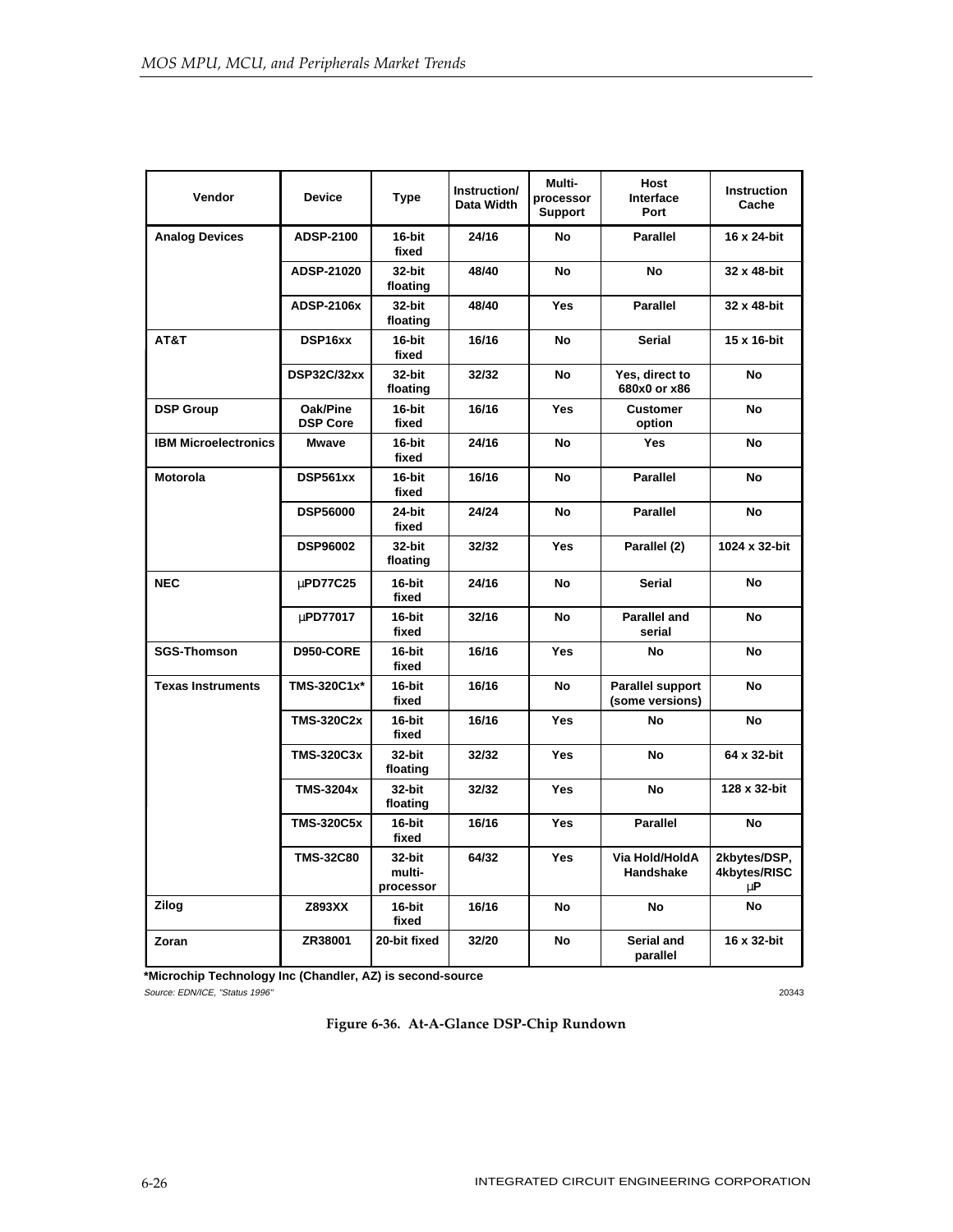|                                     | 1994   |                               |        | 1995 (EST)                    |  |
|-------------------------------------|--------|-------------------------------|--------|-------------------------------|--|
|                                     | \$M    | Percent<br><b>Marketshare</b> | \$M    | Percent<br><b>Marketshare</b> |  |
| 8-bit                               | 200    | 2%                            | 195    | 1%                            |  |
| 16-bit                              | 440    | 4%                            | 420    | 3%                            |  |
| 32-/64-bit                          | 10,355 | 94%                           | 13,475 | 96%                           |  |
| 32-bit CISC                         | 9,635  | 88%                           | 11,975 | 85%                           |  |
| 32-bit RISC                         | 720    | 6%                            | 1,500  | 11%                           |  |
| <b>Total MPU</b>                    | 10,995 | 100%                          | 14,090 | 100%                          |  |
| Source: ICE "Statue 1006"<br>10260C |        |                               |        |                               |  |

Source: ICE, "Status 1996"

**Figure 6-37. The 1994 and 1995 MPU Markets**

- After evaluating several architectures for its next generation of DSP technology for embedded applications, National selected TI's 320C5X and C2X DSP cores. National will not compete against TI in general-purpose DSPs. Rather, it will use the cores in embedded applications such as wireless communication systems.
- Citing the fact that demand for raw performance continues to increase as the market develops more sophisticated applications, Motorola boosted the performance of its popular 24-bit 56002 to 40 MIPS at 5V. Motorola also expanded the 24-bit 56000 family by adding the DSP56005, a DSP optimized for industrial-control-oriented applications.
- Texas Instruments completed more than 50 customized DSP (cDSP) designs, including about 25 through 3Q95, and anticipates doing about 50 additional cDSP designs in 1996. The cDSP program is a strategy that combines a DSP processor with gate array logic for a custom design.
- TI announced a lower-cost version of its powerful MVP chip, the 320C80. The new 320C82 will carry a price tag under \$100, less than half the price of the 'C80. The smaller chip achieves a peak rate of 1.5 billion operations per second using a 50MHz clock.
- TI unveiled the first in a planned series of DSPs designed with acoustic echo cancellation, noise suppression, and line echo cancellation—three elements that are intended to improve audio quality and make it safer and more convenient for hands-free cellular telephone use while driving.
- Xicor plans to have a prototype of a one-million-transistor device integrating its EEPROM technology with digital signal processing. The IC will be sold to portable communications equipment makers that need in-system programmability and 1.8-volt operation.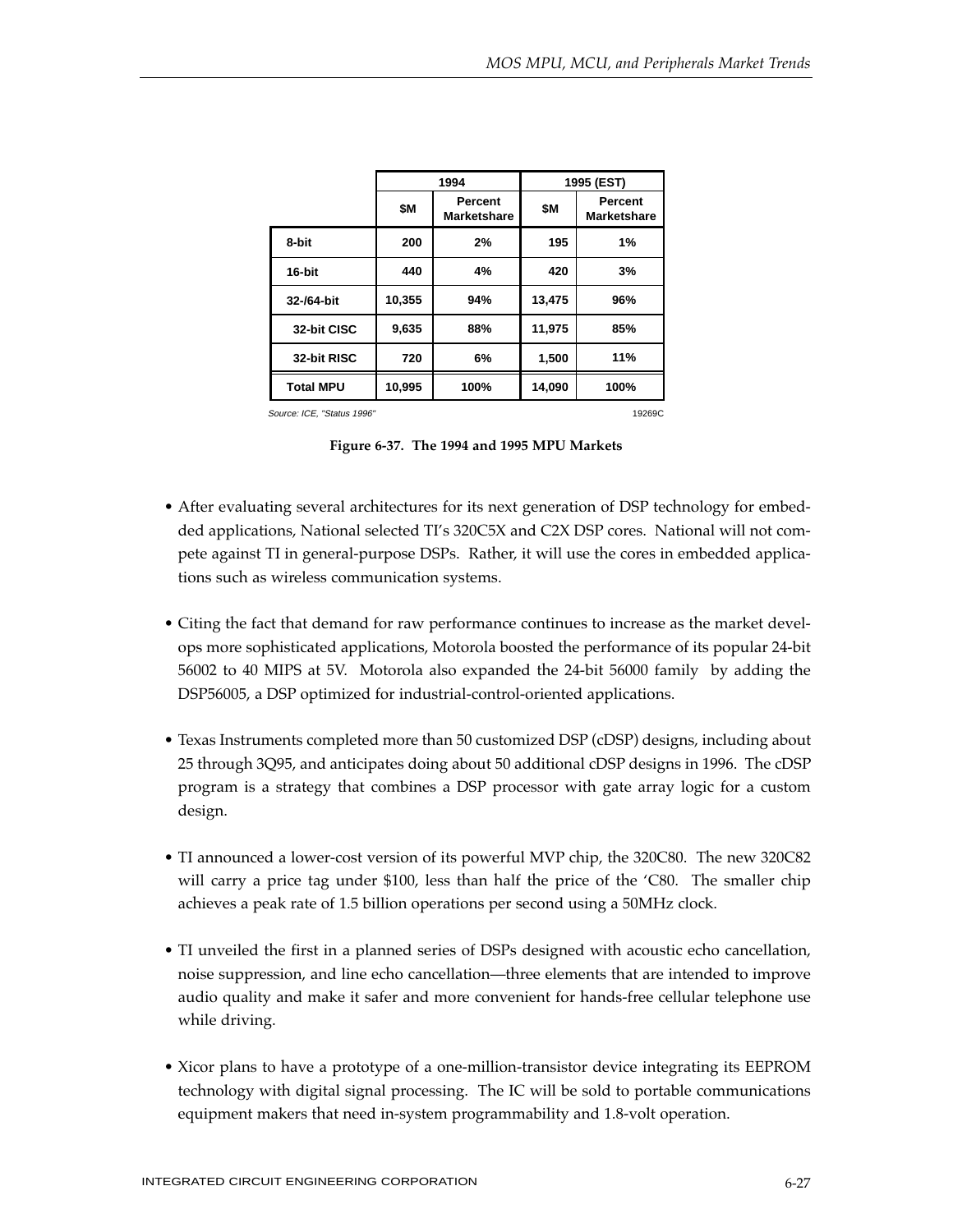## **THE MPU MARKET**

Microprocessors perform the basic arithmetic logic—are the miniature "brains"—of a computer. According to the Semiconductor Industry Association (SIA) definition, they execute external instructions and perform system control functions. These include the following: instruction decoder, arithmetic logic unit, registers, and additional support logic to support an assembly language. The architecture is optimized for general purpose data processing and the assembly language instructions are retrieved from external memory.

MPUs are available in 8-, 16-, 32-, and 64-bit designs. ICE estimates that 32-/64-bit MPUs accounted for 96 percent of the MPU market in 1995 (Figure 6-37). Because of its dominance in the MPU marketplace, this report will focus on the 32-bit microprocessors.

Figure 6-38 points out the market history of MPUs since 1991. In the third quarter of 1992, the market for 32-bit microprocessors began a dramatic climb. Although the growth percentage tapered since then, overall momentum of the 32-/64-bit market carried through the end of 1995. However, it should be noted that 1995's record first quarter was not surpassed in the remaining three quarters of the rest of the year.



**Figure 6-38. Quarterly 32-/64-Bit MPU Market**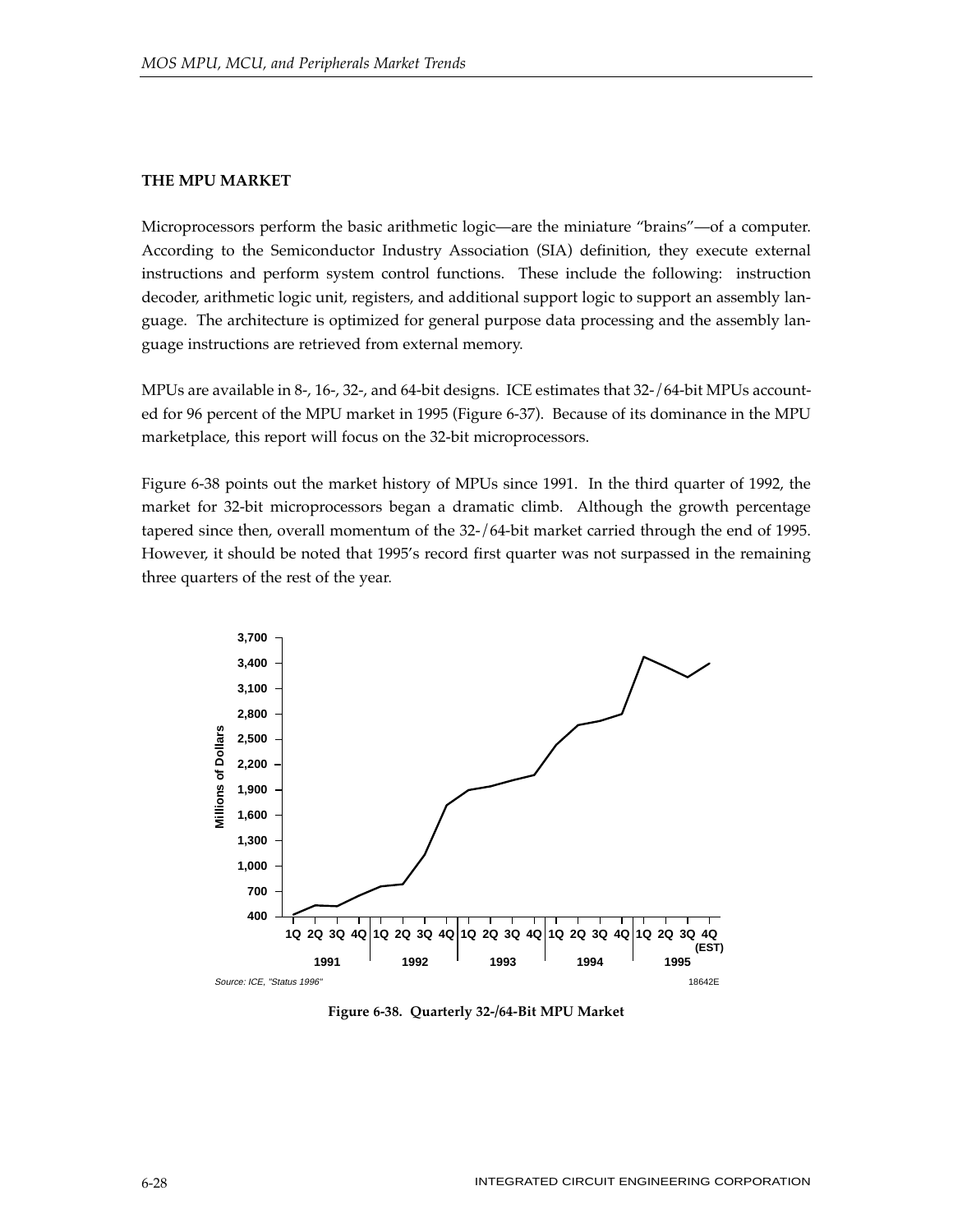Figure 6-39 shows market growth, unit shipments and ASPs of the 32-/64-bit market over the past several years. It is interesting to note that from 1992 through 1994, ASPs were essentially flat while unit shipments increased. With more companies bringing their competitive MPUs to the 32-/64 bit MPU market in 1995, ICE estimates that shipments increased 49 percent and ASPs declined 13 percent to \$131.45.



Source: ICE, "Status 1996"

**Figure 6-39. 1992-1995 32-/64-Bit MPU Market**

Leading 32-bit MPU suppliers are shown in Figure 6-40. In terms of market size, Intel dwarfed its competition. It has dominated the 32-bit market for several years and shows no sign of weakening through the remainder of the decade. In fact, Intel may only grow stronger and more dominant as it widens the gap with its competition.

| Rank          | Company                    | 1995<br>(EST) |
|---------------|----------------------------|---------------|
| 1             | Intel                      | 10,370        |
| $\mathbf{2}$  | AMD                        | 910           |
| 3             | IBM                        | 640           |
| 4             | Motorola                   | 630           |
| 5             | тι                         | 295           |
| 6             | Cyrix                      | 235           |
| <b>Others</b> |                            | 395           |
| <b>Total</b>  |                            | 13,475        |
|               | Source: ICE, "Status 1996" | 16915H        |

**Figure 6-40. 32-/64-Bit MPU Sales Leaders (\$M)**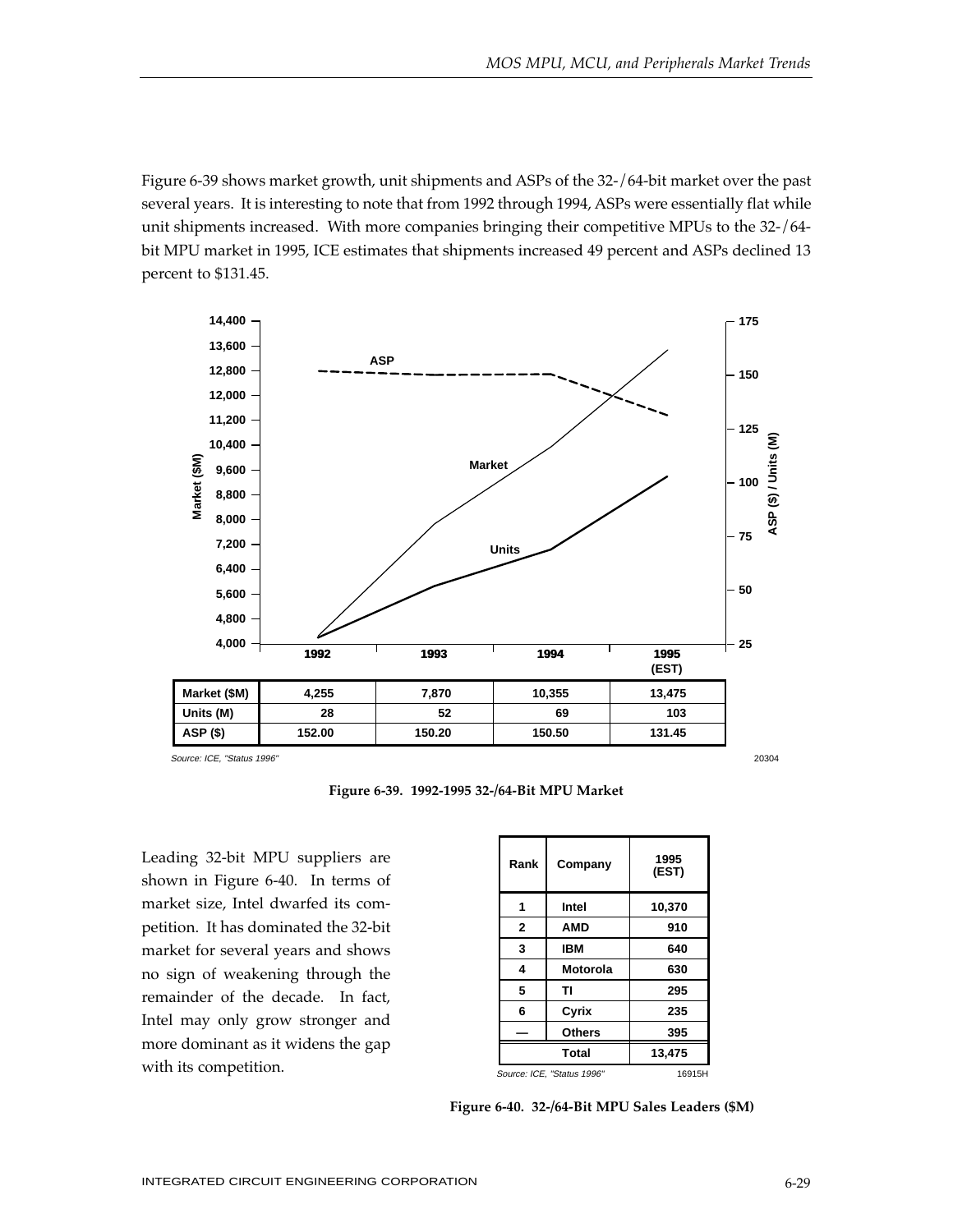To varying degrees, AMD, Cyrix, Hewlett-Packard, IBM, NexGen, TI and a growing group of Asia-Pacific suppliers all tried to steal away a share of the highly lucrative MPU market from Intel. In the ROW region, several companies started working on their own CISC MPU projects with hopes of becoming less reliant on outside suppliers. Samsung, Winbond, Macronix, and UMC are a few ROW firms that are developing or already have developed 32-bit MPUs. Fortunately, for buyers, the added competition represents more selection, equal or improved performance, and lower pricing.

## **CISC VERSUS RISC**

The MPU market consists of two main architectures, CISC (complex instruction set computer) and RISC (reduced instruction set computer). The most commonly used, and the greatest number of 8-, 16-, and 32-bit processors are CISC. CISC chips include the complete x86 family (386, 486, Pentium) and Motorola's 680X0 line of MPUs.

CISC processors have long dominated the market. Although RISC's proponents predicted that they would drive CISC MPUs from the market, today, most computers are based on CISC MPUs. This is especially true in the personal computer market where over 80 percent of systems are CISC-based. Provided in Figure 6-41 is a comparison of the market size and number of unit shipments for the CISC and RISC MPUs' segments. Listed in Figure 6-42 is an overview of the shipments, ASP, and market size for the leading CISC and RISC MPU families in 1995. The 486 and Pentium processors shipped nearly equal unit amounts in 1995. In the coming year, Pentium's share will increase greatly, while the 486 will lose marketshare.



**Figure 6-41. 32-/64-Bit RISC Versus CISC Comparison**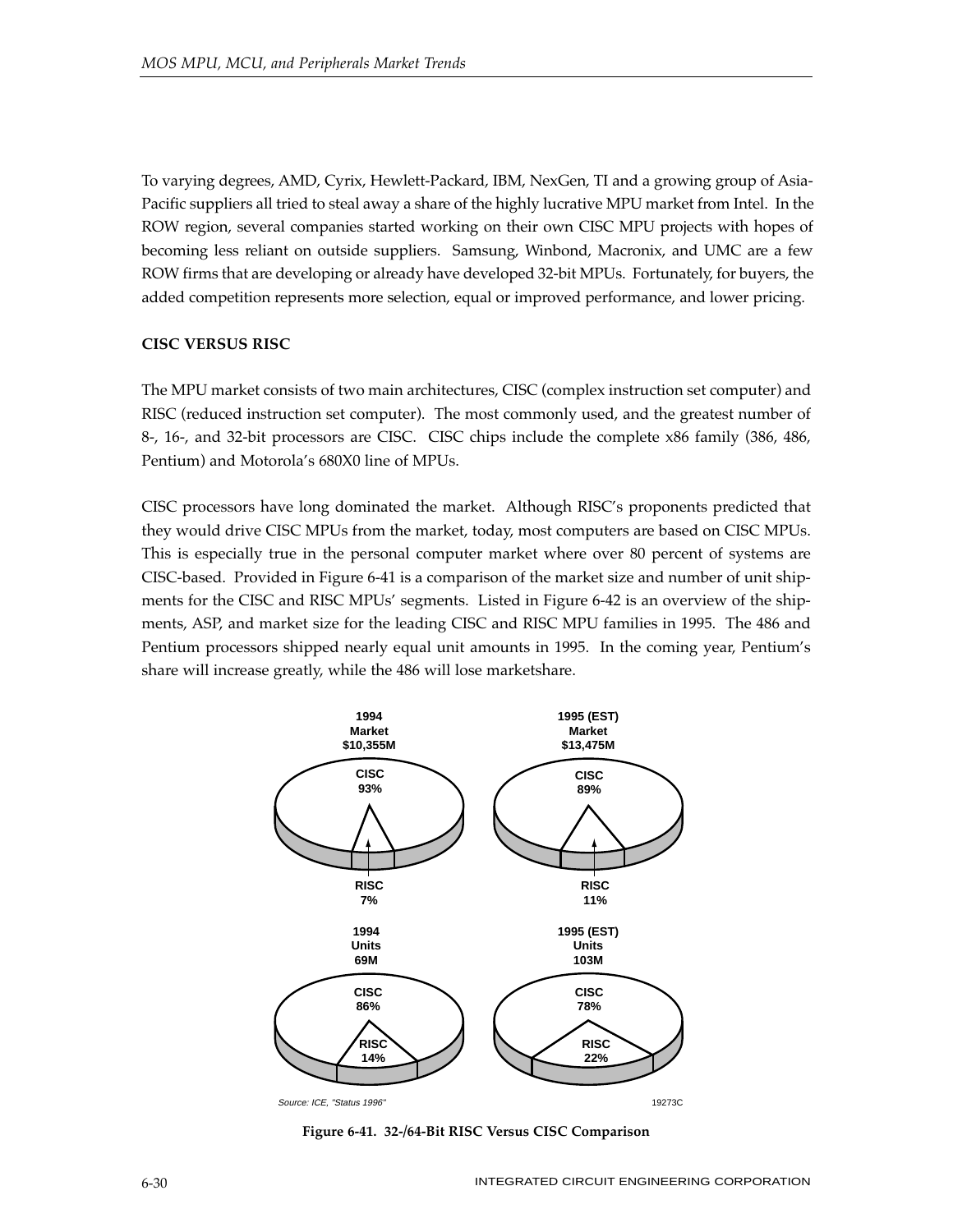| Family                               | Unit<br><b>Shipments</b><br>(M) | <b>ASP</b><br>$($ \$) | <b>Market</b><br>(SM) |  |  |  |
|--------------------------------------|---------------------------------|-----------------------|-----------------------|--|--|--|
| 386                                  | 5.6                             | 10.00                 | 56                    |  |  |  |
| 486                                  | 31.8                            | 63.70                 | 2,026                 |  |  |  |
| <b>Pentium Class</b>                 | 31.4                            | 300.00                | 9,420                 |  |  |  |
| 680X0                                | 11.2                            | 42.23                 | 473                   |  |  |  |
| <b>PowerPC</b>                       | 6.2                             | 110.20                | 683                   |  |  |  |
| <b>Other RISC</b>                    | 16.8                            | 48.63                 | 817                   |  |  |  |
| <b>Total</b>                         | 103                             | 131.45                | 13,475                |  |  |  |
| 19271C<br>Source: ICE, "Status 1996" |                                 |                       |                       |  |  |  |

**Figure 6-42. The 1995 32-/64-Bit MPU Market (EST)**

## **32-BIT CISC MICROPROCESSORS**

The \$12.0 billion 32-/64-bit CISC market is examined in Figure 6-43. Of the 80 million CISC unit shipments, 486s accounted for 40 percent while Pentiums represented 39 percent in 1995. As mentioned previously, ICE forecasts Pentium-class processors to be the leading processor shipped in 1996. The ASP of 32-/64-bit CISC MPUs fell approximately eight percent in 1995.

|                            | 1995 (EST) |  |  |  |
|----------------------------|------------|--|--|--|
| <b>Total Market (\$M)</b>  | 11,975     |  |  |  |
| <b>Total Units (M)</b>     | 80         |  |  |  |
| ASP (\$)                   | 149.68     |  |  |  |
| <b>CISC Unit Shipments</b> |            |  |  |  |
| 386                        | 7%         |  |  |  |
| 486                        | 40%        |  |  |  |
| <b>Pentium Class</b>       | 39%        |  |  |  |
| 680X0                      | 14%        |  |  |  |
| Source: ICE, "Status 1996" | 19272C     |  |  |  |

**Figure 6-43. The 32-/64-Bit CISC MPU Market**

Pricing of several leading 32-bit CISC MPUs is shown through 4Q95 in Figure 6-44. Intel sent shock waves through the industry early in 1995 when it slashed the price of its top products, including the 100MHz and 120MHz Pentiums. It continued bombing prices of its Pentiums through the year, resulting in the market moving to higher-speed versions. Most of its high-end Pentium family experienced price cuts at the rate of 25 percent per quarter through the year.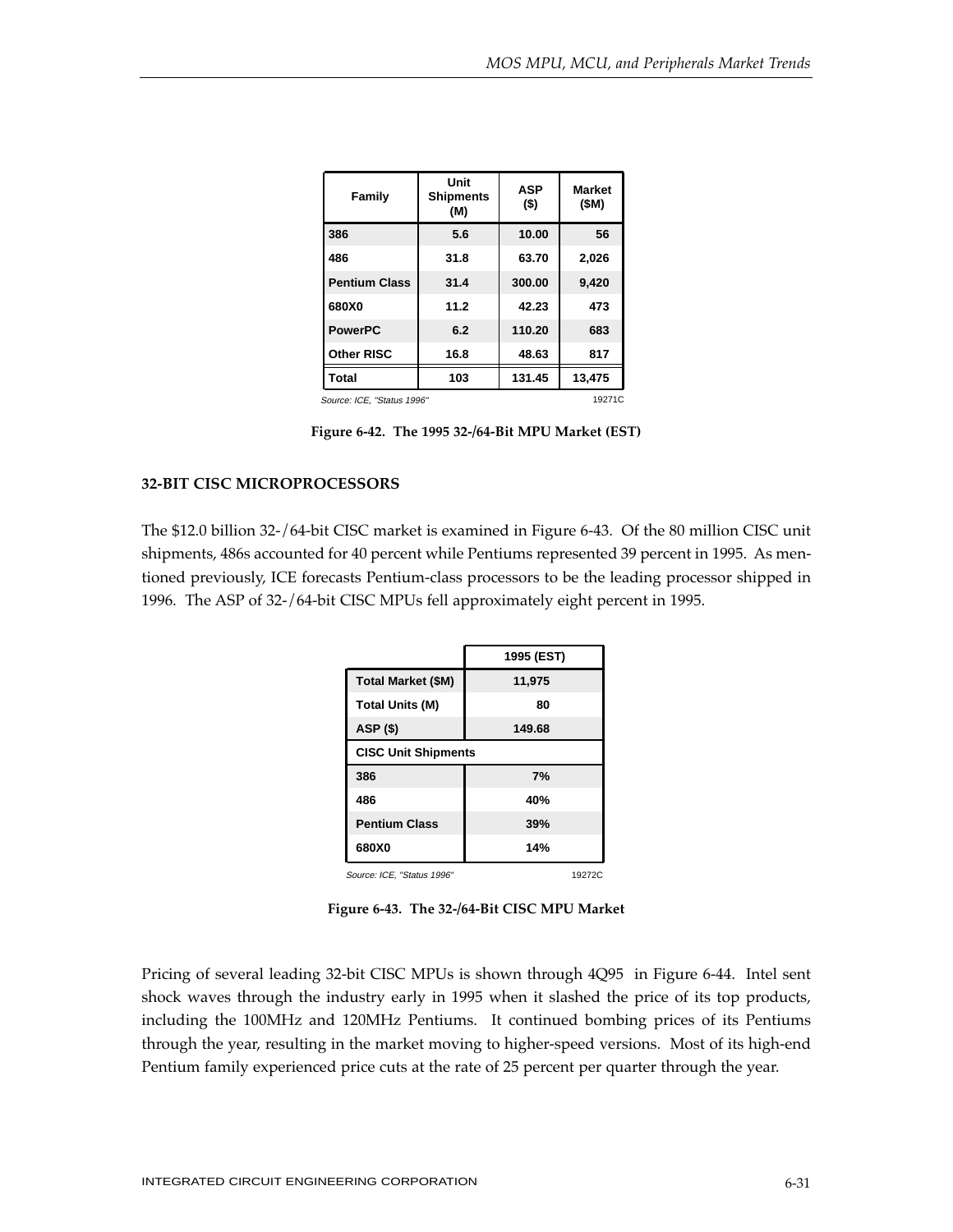| <b>Processor-MHz</b> | 1Q95<br>(\$) | 2Q95<br>$($ \$) | 3Q95<br>(\$) | 4Q95<br>(\$, EST) |
|----------------------|--------------|-----------------|--------------|-------------------|
| Pentium-133          |              | 935             | 649          | 520               |
| Pentium-120          | 935          | 734             | 581          | 357               |
| Pentium-100          | 675          | 479             | 398          | 300               |
| Pentium-90 VRT       |              |                 | 341          | 272               |
| Pentium-90           | 545          | 377             | 291          | 247               |
| Pentium-75 VRT       |              |                 | 204          | 178               |
| Pentium-75           | 300          | 275             | 184          | 158               |
| Pentium-66           | 290          | 260             | 175          | 135               |
| Pentium-60           | 275          | 245             | 170          | 145               |
| Am5X86-133           |              |                 |              | 93                |
| 486DX4-120           |              |                 | 165          | 83                |
| 486DX4-100           | 210          | 170             | 122          | 75                |
| 486DX2-80            | 135          | 110             | 110          | 50                |
| 486DX2-66            | 125          | 110             | 75           | 45                |

Source: Microprocessor Report/ ICE, "Status 1996" 20307A

**Figure 6-44. 32-Bit CISC ASPs**

Intel's pricing strategy aimed to destroy the market for high-end 486 chips from AMD, Cyrix, and others. The strategy worked quite well. Pentiums were equated with new, faster, and all-around better performance in the consumer's mind. By lowering ASPs, more system vendors made the move to a Pentium processor rather than hanging on to the 486 generation.

Process technology for microprocessors, especially at the 32-/64-bit level, has rapidly advanced. IBM, Intel, and NEC are currently shipping 0.35µm MPUs. Other vendors will soon have 0.35µm processes available to build their latest MPU devices. Furthermore, many MPU vendors expect to facilitate 0.25µm processes in 1996 and 1997. Figure 6-45 provides a summary of current and anticipated 0.35µm MPU products.

Provided in the next several pages are summaries and highlights of the CISC market suppliers from 1995.

## **Intel**

Intel has long been the dominant player in the MPU market. It has paved the way to new technologies and advancements for MPUs. Its 80x86 family has been the backbone for astounding growth in the computer market. Figure 6-46 charts the history of Intel's microprocessor business and gives an estimate of its near-term future.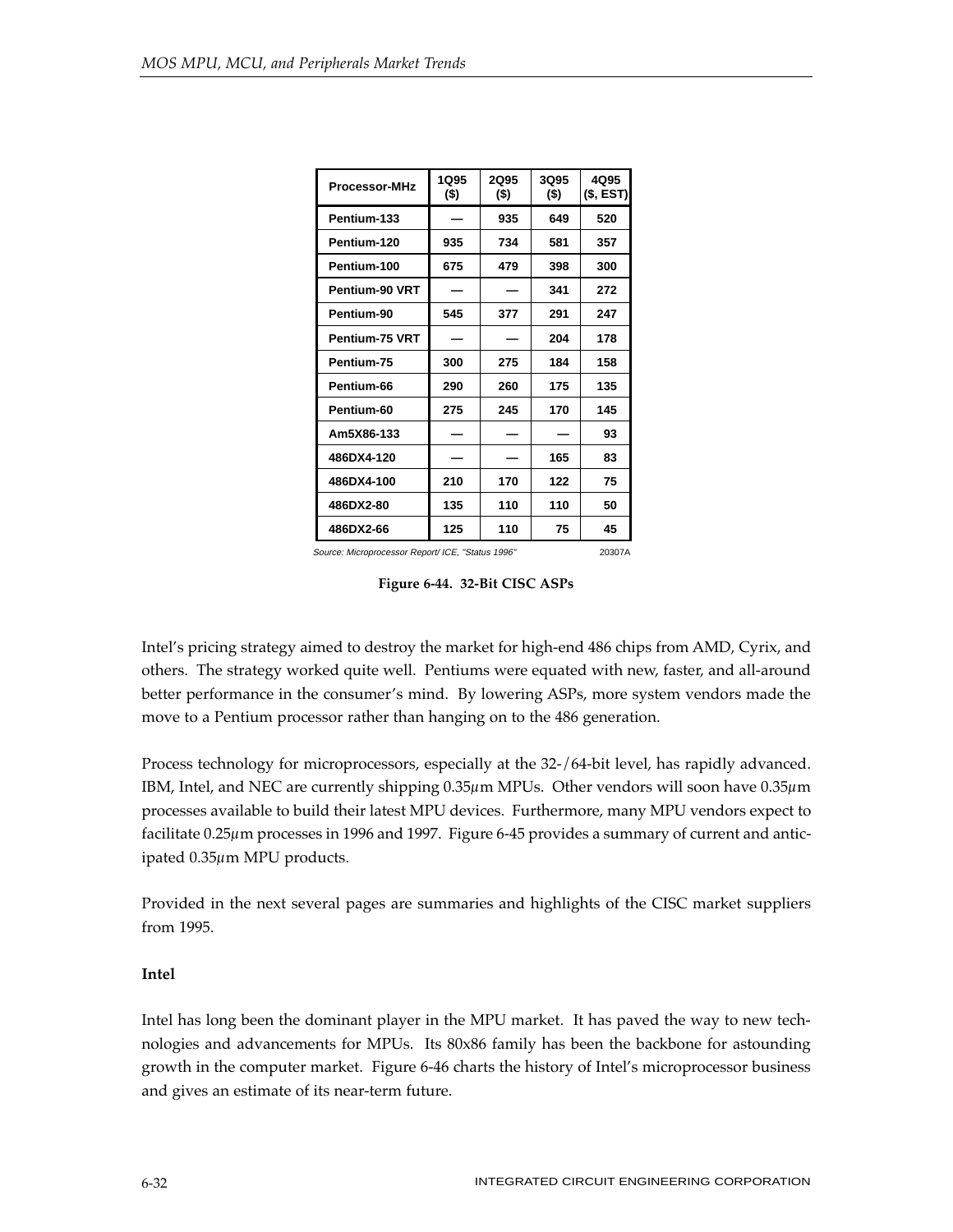| Vendor         | <b>Process</b><br>Name | <b>Example</b><br>Product | <b>First</b><br><b>Production</b> | <b>Supply</b><br>Voltage | <b>Process</b><br>Technology | <b>Gate Length</b><br>(Drawn) | Number of<br><b>Metal Layers</b> |
|----------------|------------------------|---------------------------|-----------------------------------|--------------------------|------------------------------|-------------------------------|----------------------------------|
| <b>AMD</b>     | <b>CS-34</b>           | 486, K5                   | 4Q95                              | 3.3V                     | <b>CMOS</b>                  | $0.35 \mu m$                  | 3-4 metal                        |
| Intel          | P854                   | <b>P54CS</b>              | 1Q95                              | 3.3V                     | <b>BICMOS</b>                | $0.35 \mu m$                  | 4 metal                          |
| Intel          | P854                   | <b>P55C</b>               | 1Q96                              | 2.5V                     | <b>CMOS</b>                  | $0.28 \mu m$                  | 4 metal                          |
| <b>IBM</b>     | <b>CMOS-5S</b>         | <b>PPC 620</b>            | 4Q94                              | 3.3V                     | <b>CMOS</b>                  | $0.44 \mu m$                  | 4-5 metal                        |
| <b>IBM</b>     | <b>CMOS-5X</b>         | PPC 601+                  | 4Q94                              | 2.5V                     | <b>CMOS</b>                  | $0.33 \mu m$                  | 5 metal                          |
| <b>IBM</b>     | <b>CMOS-6S</b>         | PPC 604+                  | 2Q96                              | 2.5V                     | <b>CMOS</b>                  | $0.27 \mu m$                  | 5 metal                          |
| ΤI             | EPIC-3                 | <b>UltraSparc</b>         | 3Q95                              | 3.3V                     | <b>CMOS</b>                  | $0.47 \mu m$                  | 3-4 metal                        |
| ΤI             | EPIC-3                 | 486DX4                    | 4Q95                              | 3.3V                     | <b>CMOS</b>                  | $0.42 \mu m$                  | 3-4 metal                        |
| ΤI             | EPIC-4                 | UltraSparc-2              | 1H <sub>96</sub>                  | 2.5V                     | <b>CMOS</b>                  | $0.29 \mu m$                  | 4-5 metal                        |
| Hitachi        | "0.35 <sub>µ</sub> "   | $SH-4$                    | 2Q96                              | 3.3V                     | <b>CMOS</b>                  | $0.38 \mu m$                  | 3-5 metal                        |
| <b>Digital</b> | CMOS-6                 | 21164A                    | <b>1Q96</b>                       | 2.5V                     | <b>CMOS</b>                  | $0.33 \mu m$                  | 3-4 metal                        |
| <b>Digital</b> | CMOS-6                 | N/A                       | N/A                               | 2.5V                     | <b>CMOS</b>                  | $0.33 \mu m$                  | 4-5 metal                        |
| <b>Fujitsu</b> | $CS-55$                | <b>Hal CPU</b>            | 2Q95                              | 3.3V                     | <b>CMOS</b>                  | $0.40 \mu m$                  | 3-4 metal                        |
| <b>Fujitsu</b> | <b>CS-60ALE</b>        | N/A                       | <b>1Q96</b>                       | 3.3V                     | <b>CMOS</b>                  | $0.35 \mu m$                  | 3-5 metal                        |
| <b>IDT</b>     | CEMOS 8+               | R4400-200                 | 1Q95                              | 3.3V                     | <b>CMOS</b>                  | $0.30 \mu m$                  | 3 metal                          |
| <b>NEC</b>     | $"0.35\mu"$            | R4400-200                 | 4Q94                              | 3.3V                     | <b>CMOS</b>                  | $0.35µ$ m                     | 3-5 metal                        |

Source: Microprocessor Report/ICE, "Status 1996" 20311

**Figure 6-45. MPU Vendors Ready 0.35µm Devices**

| <b>Intel Code:</b><br><b>Other Names:</b> | P <sub>2</sub><br>286 | P <sub>3</sub><br>386 | P4<br>486      | P <sub>5</sub><br><b>Pentium</b> | P <sub>6</sub><br><b>Pentium Pro</b> | P7<br>?          |
|-------------------------------------------|-----------------------|-----------------------|----------------|----------------------------------|--------------------------------------|------------------|
| <b>Start of</b><br><b>Design Work</b>     | 1978                  | 1982                  | 1986           | 1989                             | 1990                                 | 1993             |
| Formal<br><b>Introduction</b>             | Feb.<br>1982          | Oct.<br>1985          | Apr.<br>1989   | Mar.<br>1993                     | Q3<br>1995                           | 1997 or<br>1998* |
| Volume<br><b>Shipments</b>                | 1983                  | 1986                  | 1990           | 1994                             | 1996                                 | 1998 or<br>1999  |
| Number of<br><b>Transistors</b>           | 134,000               | 275,000               | 1.2<br>million | 3.1<br>million                   | 5.5<br>million                       | $10+$<br>million |
| <b>Initial Speed</b><br>in MIPS           | 1                     | 5                     | 20             | 100                              | 250*                                 | 500*             |
| <b>Peak Sales Year</b>                    | 1989                  | 1992                  | 1995*          | 1997*                            | 1999*                                | 2002*            |

**\* Estimates**

Source: Business Week/ICE, "Status 1996" 20309A

**Figure 6-46. Intel's MPU Development History**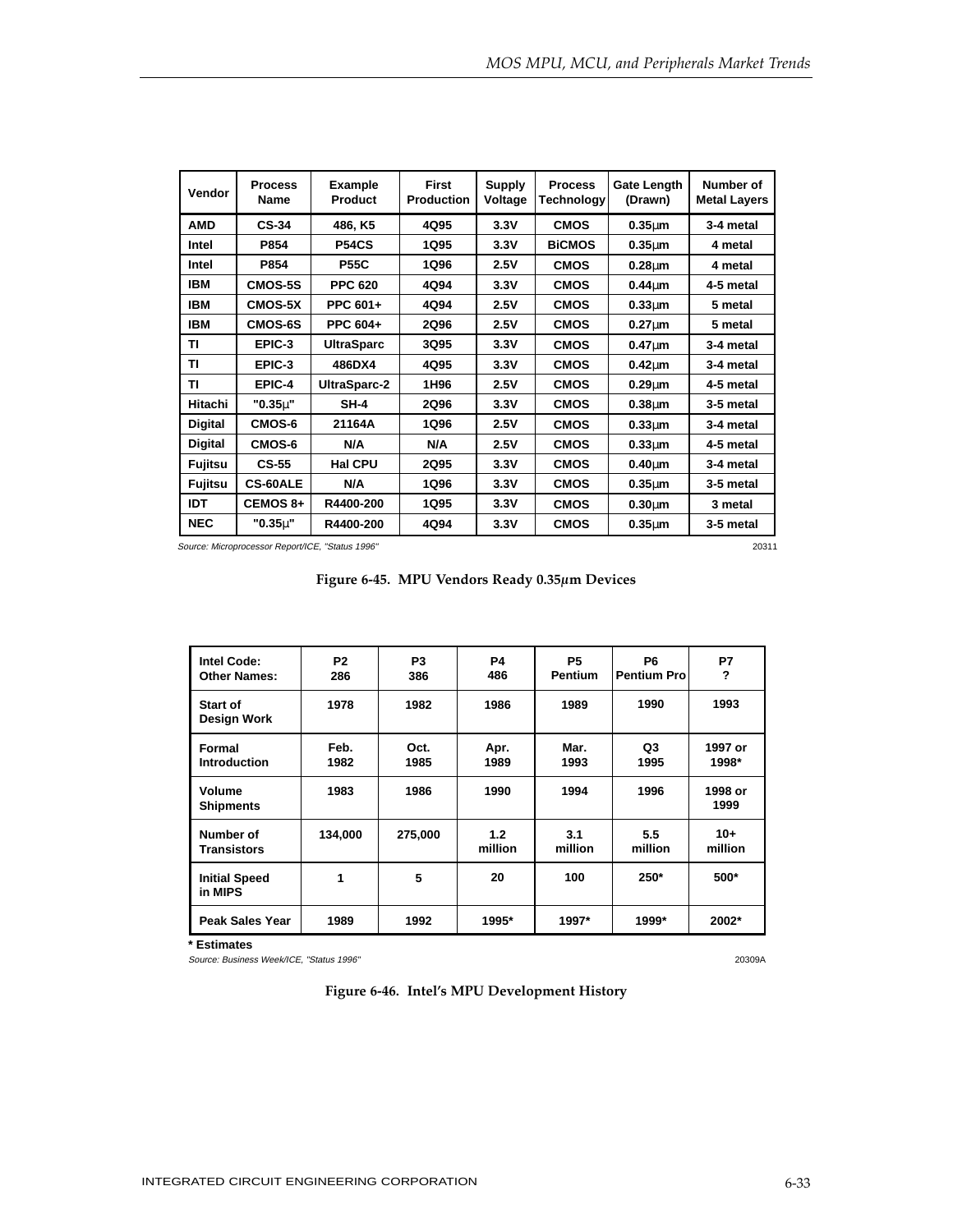When plotted logrithmically, the number of transistors has increased along a steadily sloping line during the past 25 years (Figure 6-47). As shown in the graph, the Pentium Pro (P6) processor, released in 2H95, contains 5.5 million transistors. That amount considers only the number of transistors on the central processing unit (CPU). The complete Pentium Pro package (Figure 6-48), with 15 million additional transistors from a separate level-2 cache chip, contains a total of 21 million transistors.



**Figure 6-47. Intel MPU Introduction Dates**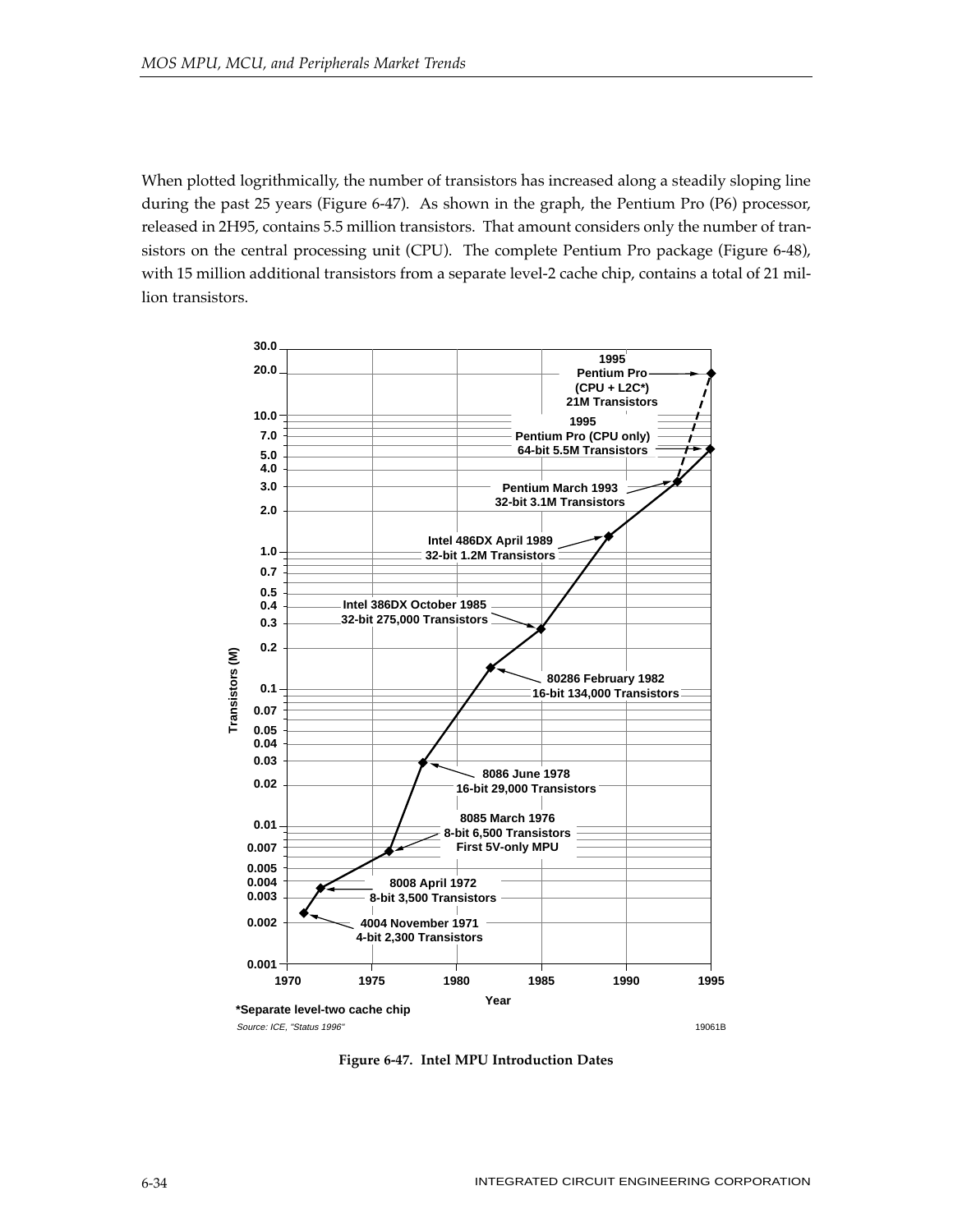

**Figure 6-48. Pentium Pro Processor**

Since the introduction of Intel's 4004 in 1971, the number of transistors per processor has increased nearly 40 percent per year through the Pentium. The introduction of the BiCMOS-built Pentium Pro throws that steady growth percent out of line. The main reason is that, as stated, the product is two chips (the CPU and a cache memory chip) in one package.

Even with all the "hoop-la" surrounding the Pentium Pro, Intel advanced the performance of its Pentium processor while lowering the prices on this family as well. The Pentium P54CS was among the first microprocessors built using a 0.35µm process. The advanced process reduces power consumption (10W) despite the higher clock frequency (120MHz). The P54CS has the same die area as its predecessor, but a much smaller CPU core size (Figure 6-49).

With advanced Pentiums and the Pentium Pro added to its line-up, Intel rapidly withdrew from the 486 market, forcing OEMs either to make a rapid transition to Pentiums or seek alternative sources of 486 MPUs. In fact, at less than three years, the crossover from the 486 to the Pentium was the fastest yet in any of Intel's x86 processors. Intel was almost entirely out of the 486 market at the end of 1995.

# **Advanced Micro Devices (AMD)**

AMD remained in the lower-margin and rapidly shrinking 486 chip market in 1995. Although it had lofty plans to bring its K5 Pentium-class competitor chip to market, delays extended the start of production to mid-1996. Unable to keep pace with Intel's market-leading moves, AMD pur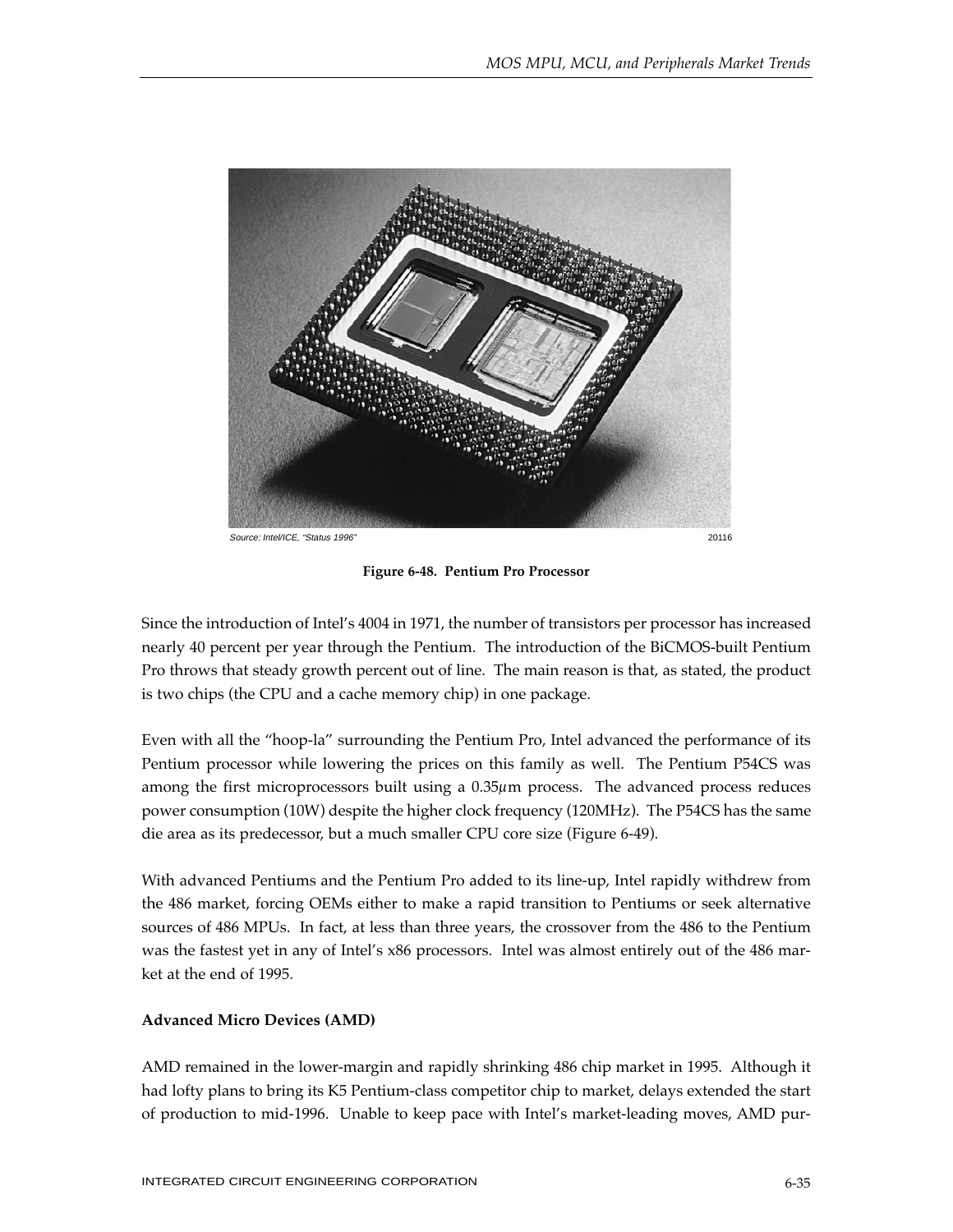chased NexGen for approximately \$850 million and immediately leapfrogged to Pentium-class contention. AMD's manufacturing muscle combined with NexGen's MPU designs created a formidable force that is intended to give customers a high-volume alternative to Intel's Pentium Pro.



**Figure 6-49. Intel Shrinks Pentium**

Under terms of the agreement, NexGen will operate as a wholly owned subsidiary of AMD, which will provide production capacity at its new Fab 25 for NexGen's Nx686 and follow-on processors. AMD will cancel its K6 MPU and instead market the NexGen product under the AMD label. AMD still intends to introduce its delayed K5 processor and a scaled-down version of that product in 1996.

Aside from the AMD/NexGen announcement, AMD introduced a 486DX4 family in 2Q95, which was expected to account for 50 percent of its 486 sales by the end of 1995. In 4Q95, the company launched a 133MHz version of the device. For the year, total 486 shipments from AMD were estimated to be approximately 12 million units. Even with its new 486 developments, however, ASPs were below \$100 and falling—not the kind of news a company needs to stay in mainstream MPU competition. With its acquisition of NexGen, AMD's 32-bit CISC microprocessor business may look quite different at the end of 1996.

A comparison of Intel's Pentium and Pentium Pro, Cyrix's 6x86 (formerly the M1), and NexGen's Nx586 is provided in Figure 6-50. In terms of CISC chips, the Pentium Pro offers "best-in-class" performance and sets a higher standard for other vendors to reach.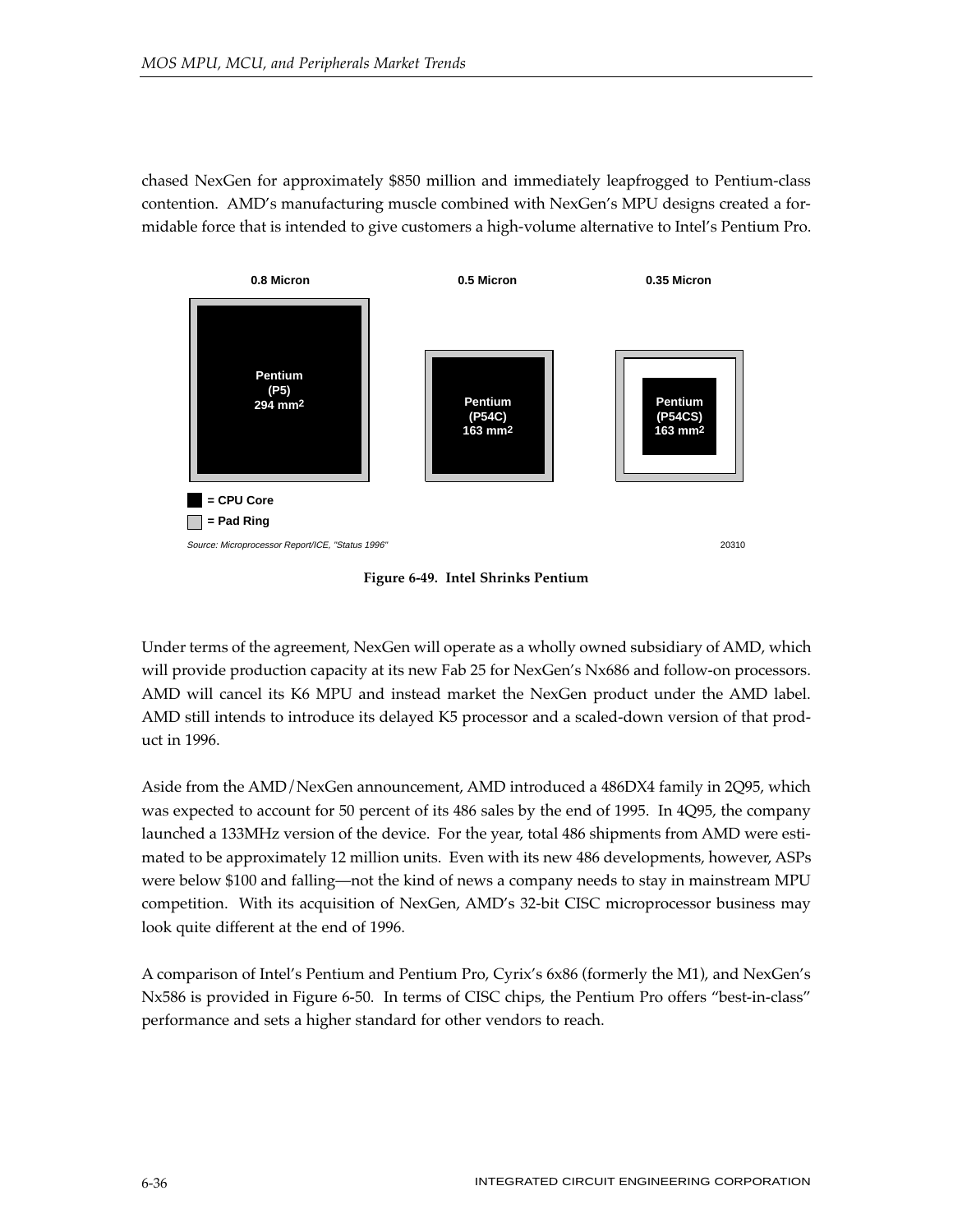|                          | Intel<br><b>Pentium Pro</b>          | Cyrix M1                           | <b>NexGen</b><br>Nx586          | Intel<br><b>Pentium</b>           |
|--------------------------|--------------------------------------|------------------------------------|---------------------------------|-----------------------------------|
| Die Size                 | $306$ mm <sup>2</sup>                | $394$ mm <sup>2</sup>              | $196$ mm <sup>2</sup>           | $163$ mm $2$                      |
| <b>IC Process</b>        | 0.5 <sub>µ</sub> m<br><b>4M CMOS</b> | $0.65 \text{µm}$<br><b>3M CMOS</b> | $0.65 \text{µm}$<br><b>CMOS</b> | $0.5 \mu m$ ,<br><b>4M BiCMOS</b> |
| <b>Clock Speed</b>       | 133MHz                               | 100MHz                             | 93MHz                           | 100MHz                            |
| Cache Size (I/D)         | 8K/8K                                | 16K                                | 16K/16K                         | <b>8K/8K</b>                      |
| <b>Logic Transistors</b> | 4.5M                                 | 2.1M                               | 1.6M                            | 2.4M                              |
| <b>Total Transistors</b> | 5.5M                                 | 3.0M                               | 3.5M                            | 3.3M                              |
| Power (max)              | <b>20W</b>                           | <b>10W</b>                         | <b>16W</b>                      | <b>10W</b>                        |
| Package Type             | MCM-C                                | <b>CPGA</b>                        | <b>CPGA</b>                     | <b>CPGA</b>                       |
| Availability             | <b>Now</b>                           | <b>Now</b>                         | <b>Now</b>                      | <b>Now</b>                        |

Source: Microprocessor Report/ICE, "Status 1996" 20299A

### **Figure 6-50. Comparison of Leading Processors**

Other highlights from the 32-bit CISC MPU market are shown below.

- Partially out of fear and partially to ensure its future role in the computer industry, the Taiwan government has formulated a plan to back the simultaneous development of its own P6 and P7 generations of microprocessors. Seeking to have first silicon in 1997, the effort will help loosen the ties that bind the Taiwanese information-technology industry to foreign suppliers.
- Cyrix delivered its 6x86 (previously known as the M1) processor in 4Q95. The chip matches Intel's Pentium with software compatibility, hardware compatibility, and performance. Though the initial chip was a vast  $394$ mm<sup>2</sup> die, the company has reported good progress on its 210mm2 die-shrink version.
- NexGen secured Samsung as a second chip-set vendor and reportedly has negotiated with the Korean firm to acquire more capacity and an equity interest. NexGen previously signed VLSI Technology as a chip-set vendor.
- NexGen started sampling the first version of its Nx586 Pentium-class microprocessor that includes a floating-point unit (FPU). The company estimates it shipped 250,000 Nx586s in 1995.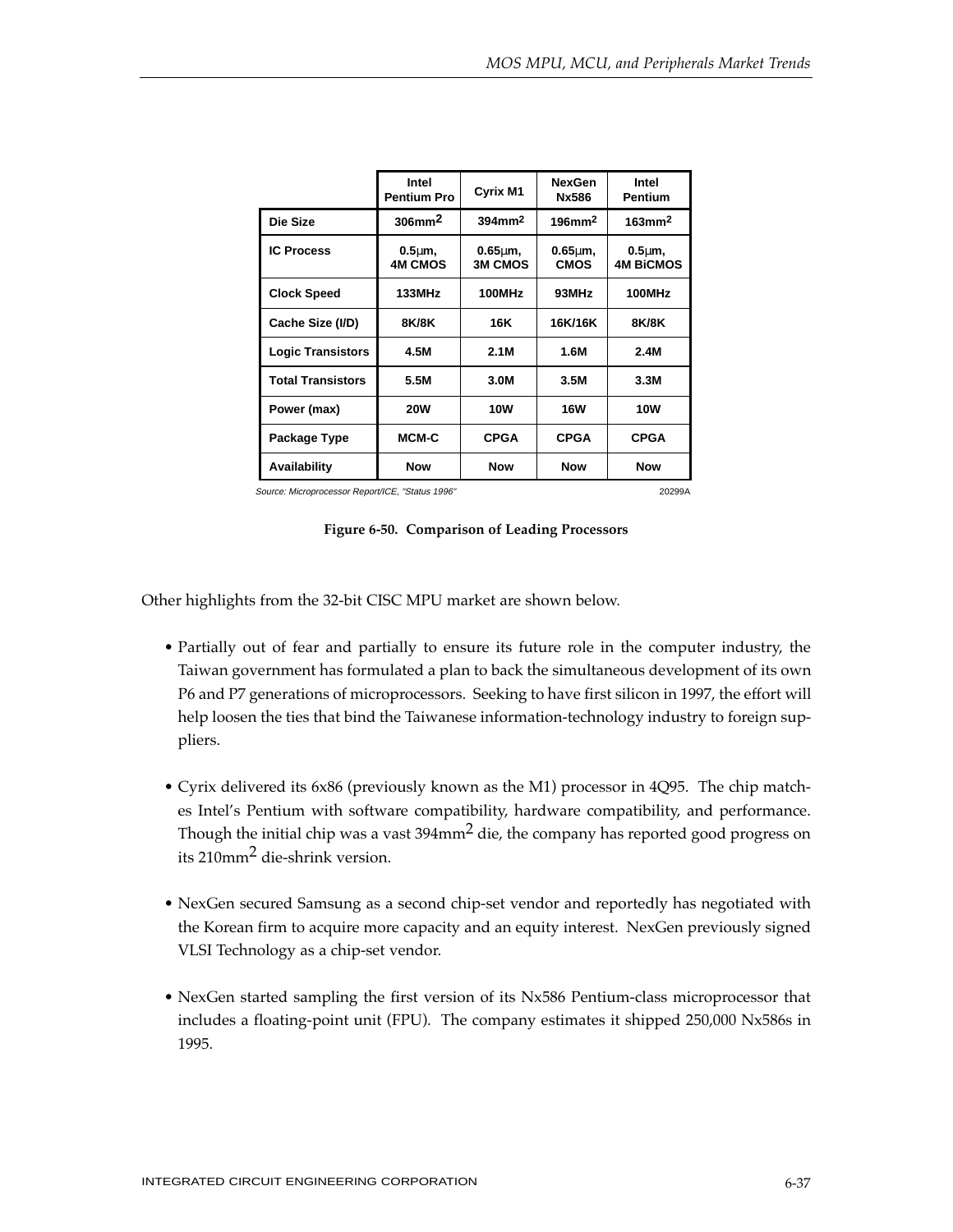- NexGen began an aggressive campaign to bring Pentium Pro performance to the market before Intel when it unveiled its Nx686 processor in 4Q95. NexGen's chip, which includes multimedia extensions, is built using 0.35 $\mu$ m technology. The company claims it is smaller and less costly to manufacture than Intel's Pentium Pro. Nx686 shipments are expected to begin in mid-1996.
- As part of an ongoing strategy to provide affordable performance in the PC marketplace, Texas Instruments announced it TI486DX4. The chip will be targeted at high-growth PC markets including China, Brazil, Mexico, Indonesia, Malaysia, and India.
- SGS-Thomson (ST) began shipping is 486DX4, rated at 100MHz. The chip is based on the Cyrix 486 design. ST has the right to sell Cyrix's 5x86 and 6x86 parts but had not exercised that option through the end of 1995.

# **THE RISC MPU MARKET**

Growth in the RISC MPU market was substantial in 1995. Besides increased, though still limited, use in desktop computer systems, RISC chips further nudged their way into the embedded market, taking away marketshare from single-chip microcontrollers based on CISC cores.

The 1995 32-/64-bit RISC MPU market is displayed in Figure 6-51. Both the size of the market and the number of unit shipments jumped from 1994's results. A big increase in PowerPC shipments led to overall growth of RISC shipments. Deliveries of PowerPCs to desktop and embedded applications boosted its share of total RISC unit shipments to 27 percent.

Leading-edge performance has always been characteristic of the RISC MPU market. RISC's strengths, including high processing rate and memory bandwidth, are well suited for executing and processing data. Moreover, RISC's clean, straightforward architecture helps keep down chip costs.

|                                      | 1994     | 1995 (EST)   |  |  |
|--------------------------------------|----------|--------------|--|--|
| <b>Total Market (\$M)</b>            | 720      | 1,500        |  |  |
| <b>Total Units (M)</b>               | 9.8      | 22.7         |  |  |
| <b>ASP (\$)</b>                      | 73.35    | 66.08        |  |  |
| <b>RISC Unit Shipments (%)</b>       |          |              |  |  |
| i960                                 | 38       | 34           |  |  |
| <b>PowerPC</b>                       | 11       | 27           |  |  |
| <b>MIPS</b>                          | 17       | 13           |  |  |
| 29000                                | 10       | 9            |  |  |
| <b>ARM</b>                           | 12       | 6            |  |  |
| <b>PA-RISC</b>                       | 3        | 4            |  |  |
| <b>Sparc</b>                         | 5        | 3            |  |  |
| <b>Transputer</b>                    | 3        | $\mathbf{2}$ |  |  |
| Alpha                                | $\leq$ 1 | 1            |  |  |
| Other                                | 1        | 1            |  |  |
| Source: ICE, "Status 1996"<br>19274C |          |              |  |  |

**Figure 6-51. The 32-/64-Bit RISC MPU Market**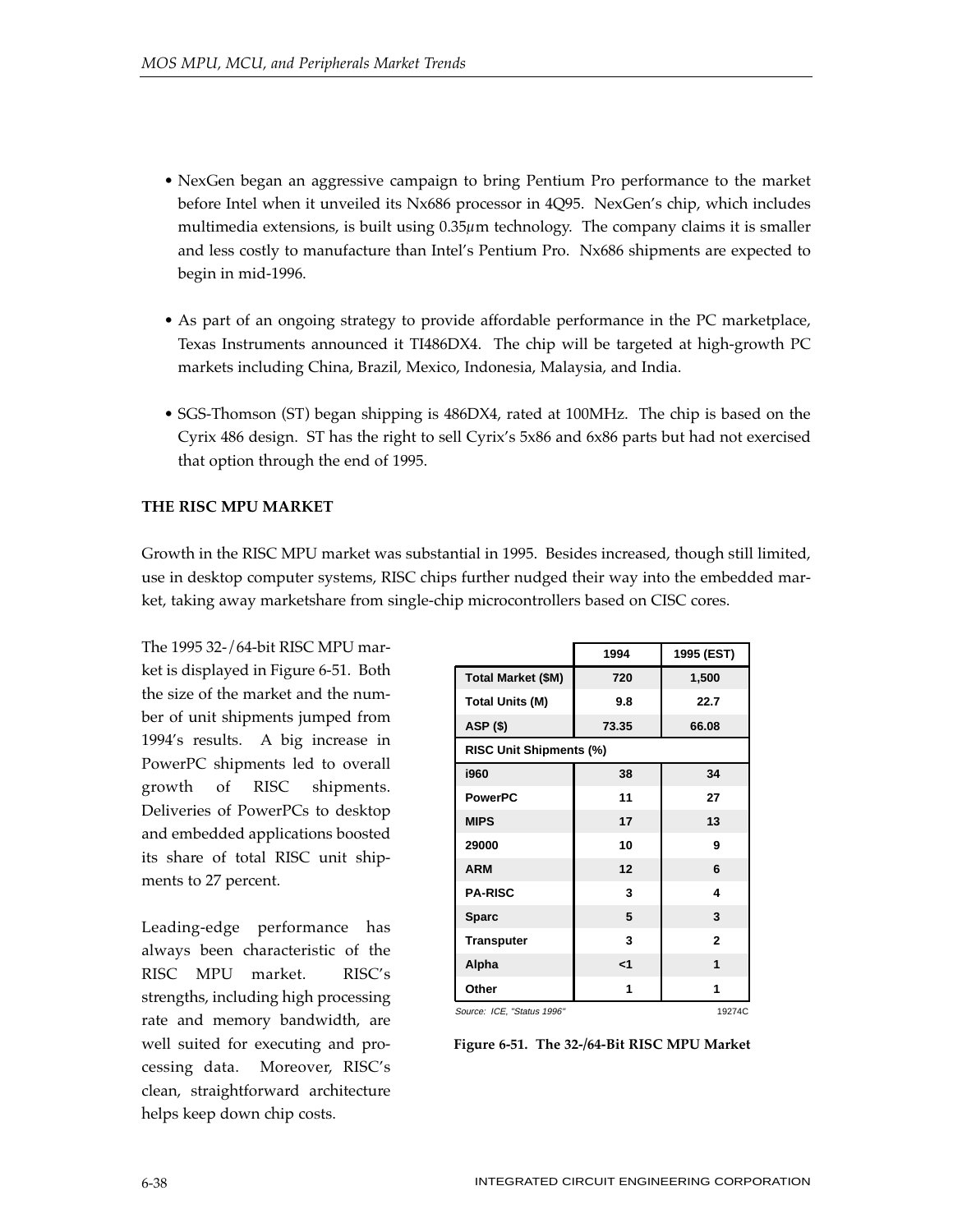Powerful 32-bit RISC MPUs have been well incorporated into embedded applications (Figure 6- 52). RISC architecture stands out in embedded applications because of its favorable price/performance characteristics. For example, MIPS MPUs from IDT (R3041) sell for less than \$15 and appear in low-cost printers and other embedded applications. Nintendo's Ultra64, Sony's PlayStation, and several arcade games all use MIPS processors. Additionally, devices such as the R4100 will soon appear in PDAs.

| Category                                | <b>Typical Application</b>                                                                         | <b>RISC Processors</b>                                                                                                  | <b>Comments</b>                                                                                                                                        |
|-----------------------------------------|----------------------------------------------------------------------------------------------------|-------------------------------------------------------------------------------------------------------------------------|--------------------------------------------------------------------------------------------------------------------------------------------------------|
| Data flow                               | Laser printers,<br>X-terminals, communications<br>(routers, bridges, servers),<br>image processing | <b>MIPS (R4600, IDT R30XX),</b><br>i960, 29K, Motorola ColdFire,<br>PowerPC (403, 505)                                  | Processing stage. Processes data<br>and passes it on. High memory<br>bandwidth, high processing<br>throughput.                                         |
| Interactive/<br>Video/Portable<br>(IVP) | Set-top boxes, video games,<br>PDAs, interactive video,<br>portable information<br>appliances      | MIPS (Toshiba R3900,<br>NEC R4100/4300/4600,<br>IDT 4600/4650/4700),<br>ARM (6XX/7XX),<br>NEC V851, Hitachi SH1/2/3     | Interactive, video processing.<br>Ranges from portables to<br>set-top boxes. Needs low cost,<br>low power, high throughput.                            |
| <b>Classic</b><br><b>Embedded</b>       | Embedded controllers,<br>disk controllers.<br>automotive, industrial<br>control and monitoring     | <b>Motorola ColdFire,</b><br>Hitachi SH, NEC V851,<br><b>National Piranha,</b><br><b>ARM, MIPS cores</b><br>(LSI Logic) | Classic embedded world.<br>Needs mix of CPU power,<br>low cost, low power dissipation.<br>RISC controllers - CPU with<br>embedded peripherals on-chip. |

Source: Computer Design/ICE, "Status 1996" 20441



In 2H95, Motorola and IBM together doubled the available number of embedded PowerPC chips. Their new offerings add peripheral features and boost clock speeds compared with their predecessors. IBM's 403GA is targeted for PDAs, the GB is tailored for data communications, while its GC version has been selected for a number of set-top box designs. With the 821 and 860, Motorola is following a similar strategy it used with the 68000 family, but with greater performance. With 68000 cores at the bottom, ColdFire at the mid-level, and PowerPC at the top end, users have many possibilities to customize their products using Motorola's parts (Figure 6-53). PowerPC options for embedded use are shown in Figure 6-54.

From a desktop standpoint, RISC MPUs have not been warmly embraced. In fact, the PowerPC is the first volume RISC processor used in a PC platform. Even so, aside from serving traditional Mac customers, PowerPC has failed to convert many x86/Pentium users. In fact, there is roughly an eight-to-one volume advantage of shipments of Windows over the Mac operating system. PowerPC and other RISC MPUs have a ways to go if they expect to penetrate the personal computer market. Several vendors are working on it, but few have had much success. Figure 6-55 provides a brief review of high-performance RISC MPU specs and the technologies each offers.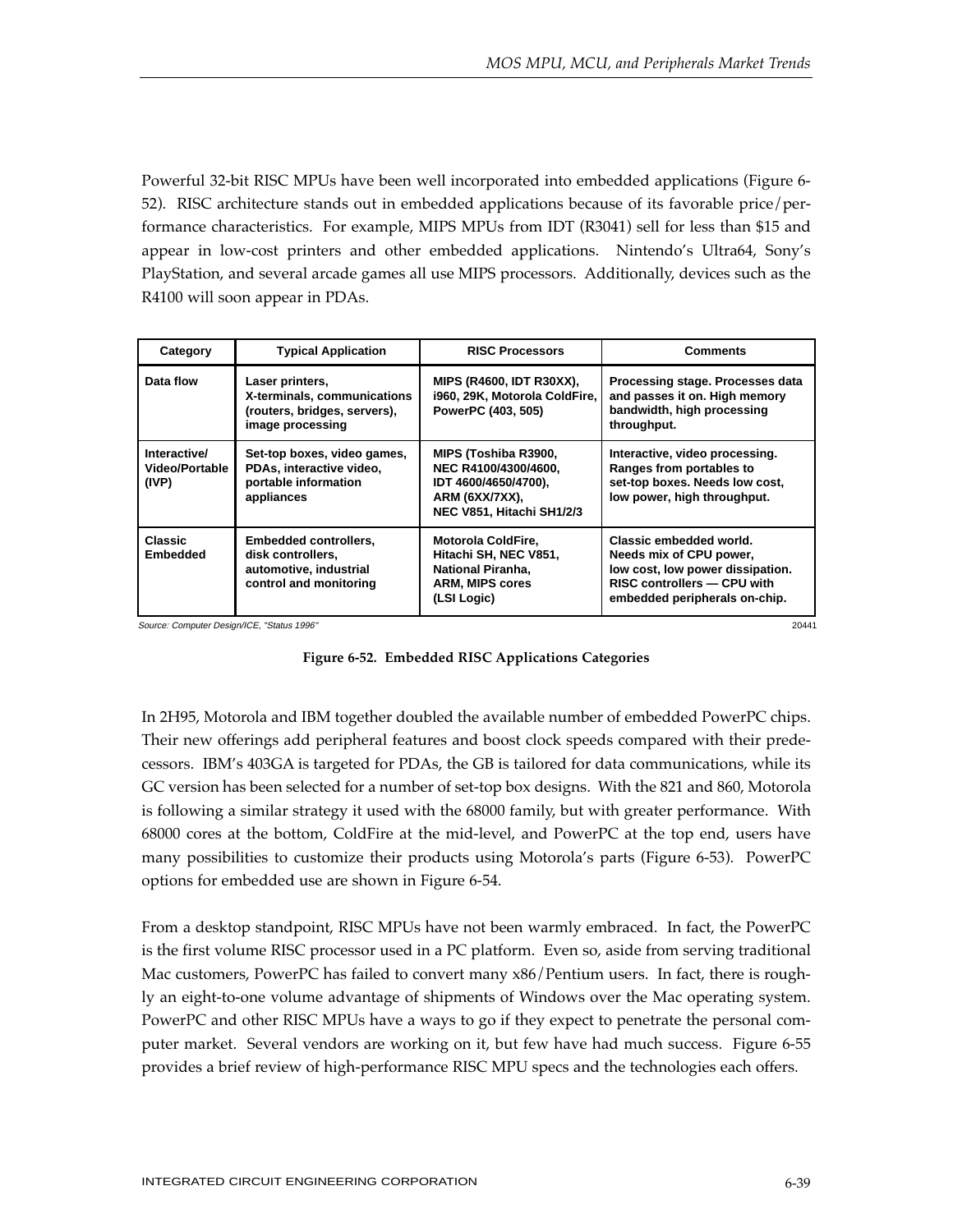

**Figure 6-53. Motorola's Embedded Processor Family**



**Figure 6-54. Embedded PowerPC Microprocessor Evolution**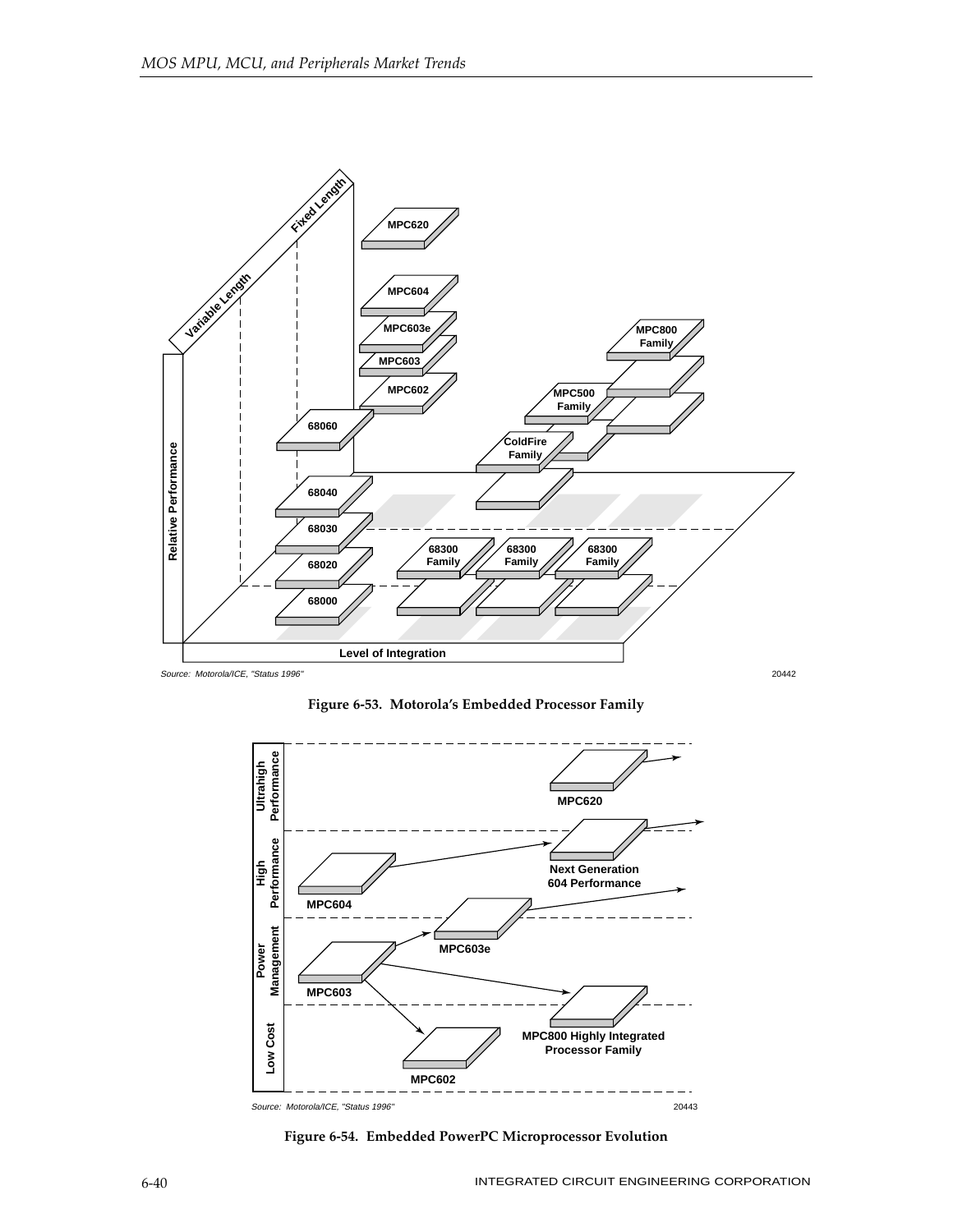|                          | <b>MIPS</b><br>R10000 | <b>PPC 620</b> | <b>SPARC</b><br><b>UltraSparc</b> | <b>ALPHA</b><br>21164 |
|--------------------------|-----------------------|----------------|-----------------------------------|-----------------------|
| <b>Clock Speed</b>       | <b>200MHz</b>         | <b>133MHz</b>  | <b>167MHz</b>                     | 300MHz                |
| <b>Cache Size</b>        | 32K/32K               | 32K/32K        | 16K/16K                           | 8K/8K/96K             |
| <b>Dispatch Rate</b>     | four                  | four           | four                              | four                  |
| <b>Function Units</b>    | five                  | six            | nine                              | four                  |
| <b>Predecode Bits</b>    | 4 bits                | 7 bits         | 4 bits                            | none                  |
| <b>Rename Regs</b>       | 32 int, 32 fp         | 8 int, 8 fp    | none                              | none                  |
| <b>Branch History</b>    | $512 \times 2$        | $2K \times 2$  | $512 \times 2$                    | $2K \times 2$         |
| Out of Order             | 32 instr              | 16 instr       | none                              | 6 loads               |
| <b>Ext Cach Cntl</b>     | on chip               | on chip        | on chip                           | on chip               |
| <b>Synch SRAM</b>        | yes                   | <b>ves</b>     | <b>ves</b>                        | optional              |
| Glueless MP              | yes                   | yes            | yes                               | yes                   |
| <b>Power Usage</b>       | 30W                   | 30W            | 30W                               | 50W                   |
| <b>IC Process</b>        | 0.5-micron            | 0.5-micron     | 0.5-micron                        | 0.5-micron            |
| <b>Metal Layers</b>      | four                  | four           | four                              | four                  |
| <b>Logic Transistors</b> | 2.3 million           | 2.2 million    | 2.0 million                       | 1.8 million           |
| <b>Total Transistors</b> | 5.9 million           | 6.9 million    | 3.8 million                       | 9.3 million           |
| Package Type             | 527-pin               | 625-pad        | 521-pin                           | 499-pin               |
|                          | <b>CPGA</b>           | <b>CBGA</b>    | <b>CPGA</b>                       | <b>CPGA</b>           |
| Die Size                 | 298mm <sup>2</sup>    | $311$ mm $2$   | 315mm <sup>2</sup>                | 298mm <sup>2</sup>    |
| <b>Est Mfg Cost</b>      | \$320                 | \$380          | \$420                             | \$430                 |
| <b>First Silicon</b>     | 4Q94 (est)            | 7/94           | 10/94                             | 2/94                  |
| <b>Volume Parts</b>      | 4Q95 (est)            | 3Q95 (est)     | 3Q95 (est)                        | 1Q95 (est)            |
| SPECint92 (est)          | $>300$ int            | 225 int        | 275 int                           | 330 int               |
| SPECfp92 (est)           | >600 fp               | 305 fp         | 305 fp                            | 500 fp                |

Source: Microprocessor Report/ICE, "Status 1996" 19547A

**Figure 6-55. "Next-Generation" RISC MPU Performance Specs**

Additional highlights from the RISC market are outlined below.

- Digital Equipment Corporation (DEC) announced its development of new binary translations and emulation software technology enabling x86 32-bit applications to run at near native performance on its Alpha RISC platform. The FX!32 technology will be released commercially in mid-1996.
- Digital's Alpha sales growth slowed in 1995. Alpha's initial growth came mainly from replacing VAX and MIPS machines in Digital's existing customer base. Now that transition is nearly complete, and new Alpha customers are harder to find.
- HP engineers are developing workstations built around early prototypes of Intel's P7 microprocessor. Further, HP and Intel have moved faster than anticipated on their planned Intel/HP x86/PA-RISC successor architecture they are co-developing. HP mentioned it has "proven binary capability" between Intel's x86 architecture and HP's PA-RISC architecture.